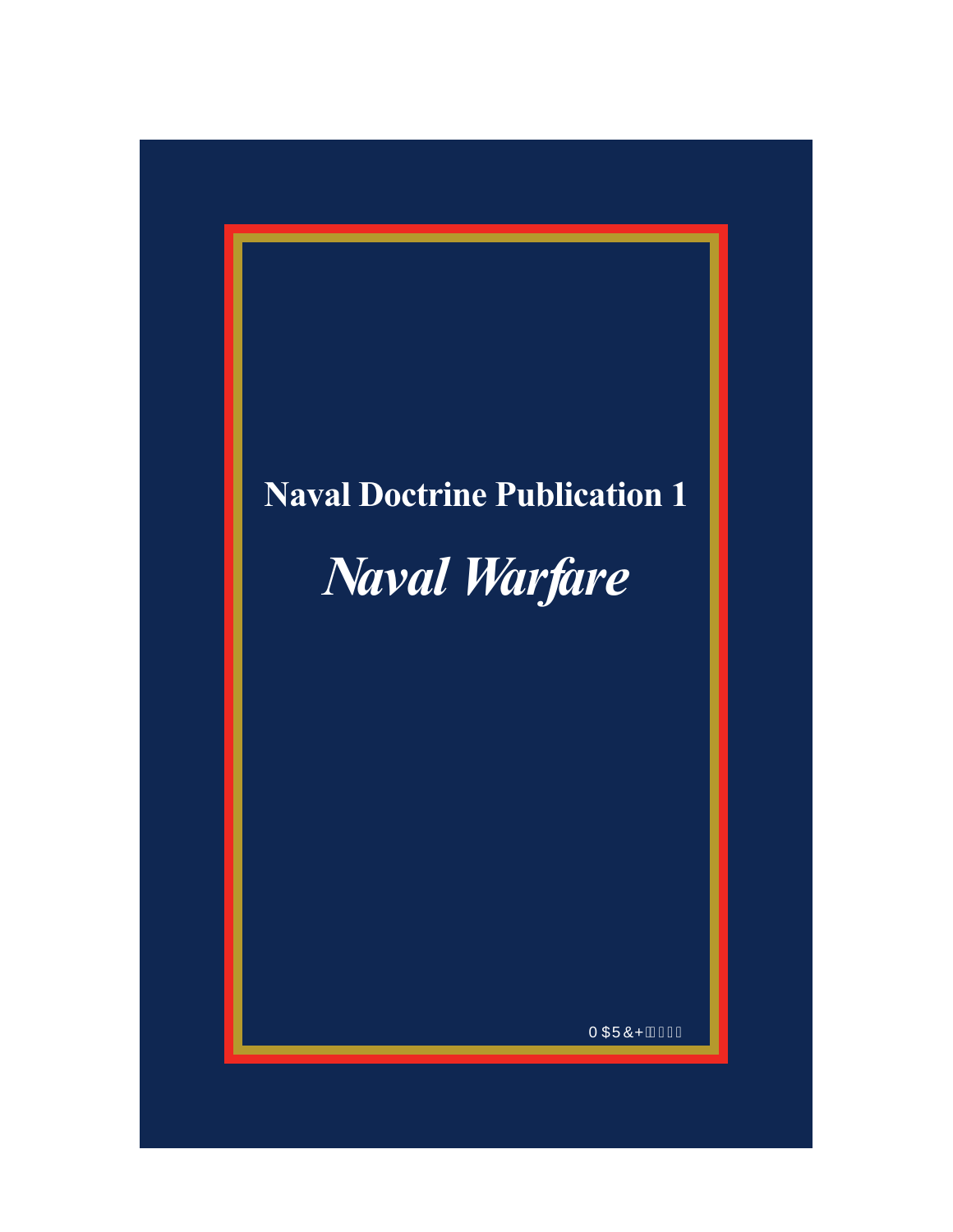# **DOCTRINE**

*The only satisfactory method of ensuring unity of effort lies in due preparation of the minds of the various commanders, both chief and subordinate, before the outbreak of hostilities. Such preparation comprehends not only adequate tactical and strategic study and training, but also a common meeting ground of beliefs as to the manner of applying principles to modern war.* 

> — LCDR Dudley W. Knox, USN "The Role of Doctrine in Naval Warfare" U.S. Naval Institute *Proceedings*, 1915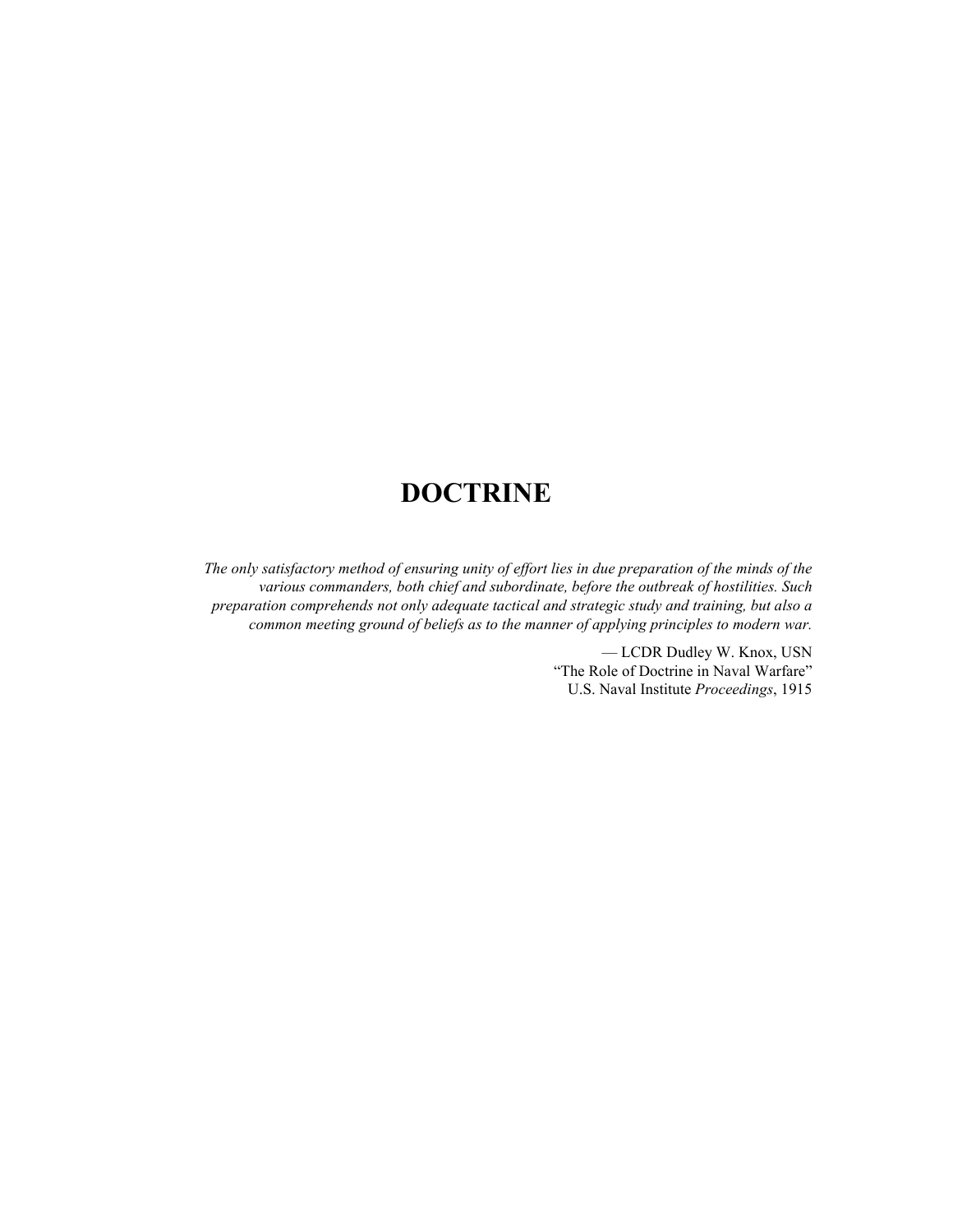## **FOREWORD**

United States (US) naval doctrine is the foundation upon which our tactics, techniques, and procedures are built. It articulates operational concepts that govern the employment of naval forces at all levels. A product of more than 200 years of US Navy, Marine Corps, and Coast Guard experience, it incorporates the lessons of history.

Naval Doctrine Publication (NDP) 1 describes how the Naval Service — the Navy, Marine Corps, and Coast Guard team — operates as an integrated force in joint and multinational operations across the range of military operations. It links the fundamental principles that guide the employment of naval forces to our national, military, and maritime strategies. It also serves as a primer for joint and combined force commanders and senior leaders in the Departments of Defense, Homeland Security, the Navy, and other government agencies and nongovernmental organizations to better understand US naval forces and our capabilities.

The intent of NDP 1 is to describe the character and employment of US naval forces and highlight the distinctiveness of military operations in the maritime domain. It explains how naval forces attain both enduring and evolving national objectives, emphasizing our important role in joint, multinational, and other operations. It presents broad guidance for Active and Reserve Naval Service members and civilians. In broad terms, it defines who we are, what we do, and how we fight. This publication should be read, studied, and understood by every Sailor, Marine, and Coastguardsman.

James T. Conway General, US Marine Corps Commandant of the Marine Corps

Gary Roughead Admiral, US Navy **Chief of Naval Operations** 

Thad W. Allen Admiral, US Coast Guard Commandant of the Coast Guard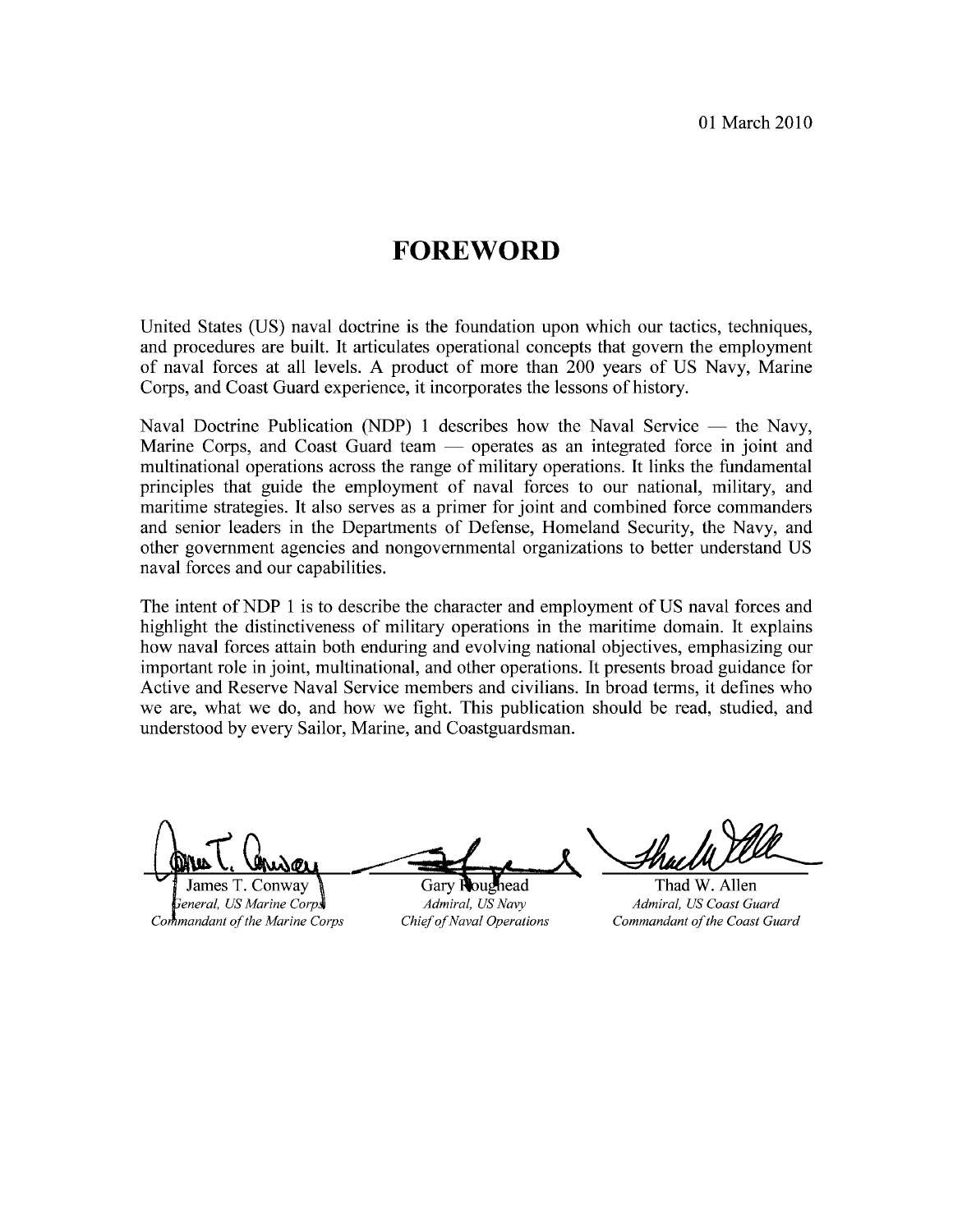## INTENTIONALLY BLANK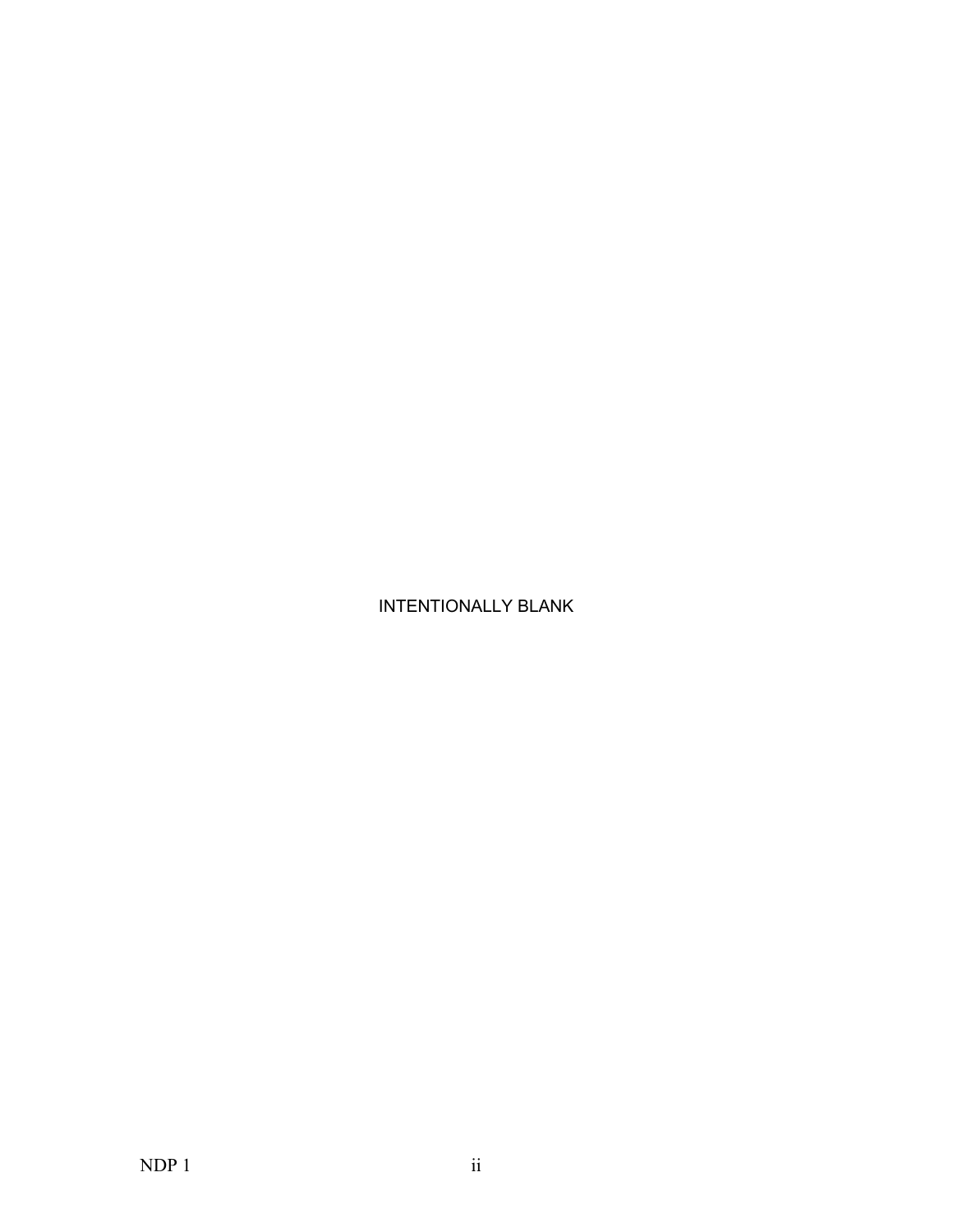# **INTRODUCTION**

#### **ROLE OF NAVAL DOCTRINE**

1

The purpose of naval doctrine is to enhance the operational effectiveness of US naval<sup>1</sup> forces. Naval doctrine represents the fundamental principles by which the Navy, Marine Corps, and Coast Guard or elements thereof guide their actions in support of national objectives. It is authoritative but requires judgment in application. NDP 1, *Naval Warfare*, is the capstone naval doctrine publication. NDP 1 is not a joint publication (JP), but is consistent with approved JPs. It is a multiservice publication that forms a bridge between joint policy and doctrine and detailed Service tactics, techniques, and procedures (TTP), such as those found in Navy warfare publications, Marine Corps warfighting publications, and Coast Guard publications.

The job of gaining and maintaining maritime superiority or supremacy — of engaging in and winning battles in the maritime domain and preventing conflict through presence offshore — falls almost exclusively to the Naval Service. Naval doctrine is based on current force structure and capabilities. It incorporates time-tested principles and builds upon approved joint doctrine in standardizing terminology and processes among naval forces.

The judgment of the commander, based upon the situation, is always paramount. A commander cannot operate solely under the guidance of broad strategy; neither can he or she make appropriate mission decisions if guided only by TTP. Doctrine is not an impediment to a commander's exercise of imagination; rather, it is a framework of fundamental principles, practices, techniques, procedures, and terms that guides a commander, commanding officer, or officer-in-charge in employing force(s) to accomplish the mission. Doctrine provides the basis for mutual understanding within and among the Services and national policy makers. It ensures familiarity and efficiency in the execution of procedures and tactics.

The principles discussed within doctrine are generally enduring, yet they may evolve based on policy and strategy, new technology, and/or organizations, and from lessons gained from experience and from insights derived from operational assessment. The focus of doctrine is on *how* to think about operations, not *what* to think about operations. Doctrine provides a basis for analyzing the mission and its objectives and tasks and for developing the commander's intent and associated planning guidance. It provides a foundation for training and education. Doctrine is distinct from concepts in that it describes operations with extant capabilities and is subject to policy, treaty, and legal constraints. Concepts, whether near-term or futuristic in nature, can explore new methods, structures, and systems employment without the same restrictions.

<sup>&</sup>lt;sup>1</sup> Hereafter, the adjective "naval," when used to modify the nouns "force" or "Service," will mean the Navy and the Marine Corps and, when operating with the other Services, the Coast Guard.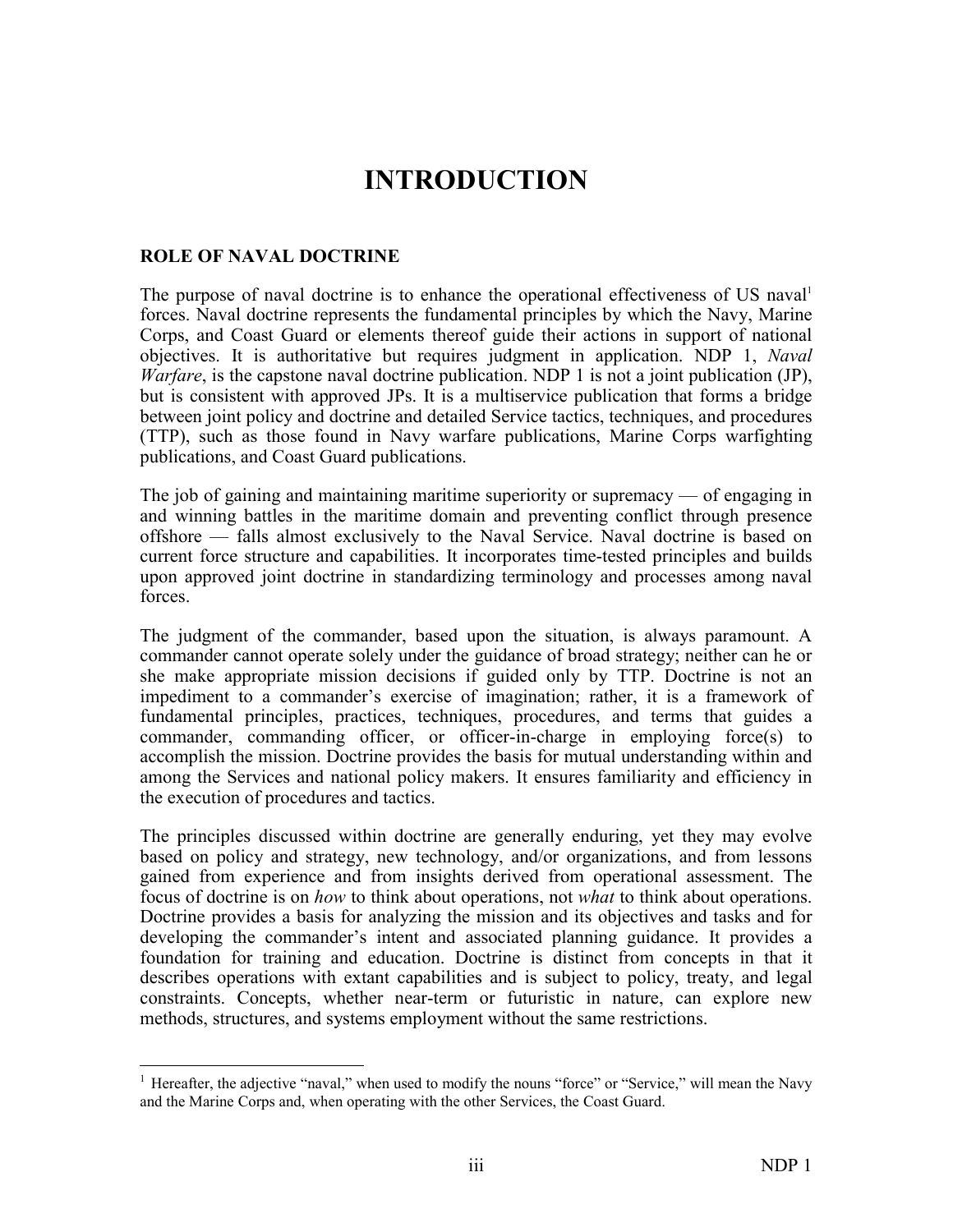The success of a military force is associated directly with how well its doctrine:

- Captures and addresses lessons learned and vetted conceptual thinking.
- Addresses current challenges.
- Addresses current capabilities.
- Is understood and inculcated into the thought processes of the forces.

Thus, doctrine is a shared way of thinking that is authoritative, but not directive in nature. It is a starting point from which we develop solutions and options to address specific demands and challenges. Adherence to doctrine provides a basic vernacular with which Services can communicate. By providing the *how* in general terms, we gain a degree of standardization without relinquishing freedom of judgment and the commander's requirement to exercise initiative.

## **SCOPE**

NDP 1 introduces who we are, what we do, and how we operate today. Use of the word "warfare" in the title of this publication is with a purpose. Though naval forces are increasingly involved in operations short of war and the prevent-and-prevail aspects of the maritime strategy, it is their usefulness in war that sets them apart from other agencies, public and private. Being able to defend the Nation and project combat power in war is our reason for being.

Naval forces alone, however, never were intended to have every military capability needed to handle every threat or crisis that the United States may face. Just as the complementary capabilities of naval forces compound overall strength, the combined capabilities and resources of other Services and other nations in joint and multinational operations can produce overwhelming military power. To be fully prepared for future challenges, we must routinely refine our ability to conduct day-to-day operations with other Services, other nations, and other governmental and nongovernmental entities. Therefore, NDP 1 emphasizes the importance of honing the teamwork needed to operate efficiently across the range of military operations and with multiple partners.

Naval forces most likely will conduct operations under a component commander or joint task force commander as assigned/attached to a combatant commander (CCDR) or a subordinate joint force commander (JFC). A JFC will utilize the concept of unified actions — the synchronization, coordination, and/or integration of activities of governmental and nongovernmental entities with military operations to achieve unity of effort — to apply all of the instruments of national power (diplomatic, information, military, and economic (DIME)) to affect adversary political, military, economic, social, infrastructure, and information systems. NDP 1 describes the ways naval forces accomplish their missions and execute their roles as part of today's joint military team. It reviews the principles of joint operations from the naval perspective and describes how naval forces focus their resources to attain the force commander's objectives.

Conducting joint or naval operations generally involves 12 broad principles, collectively known as the principles of joint operations. These principles guide warfighting at the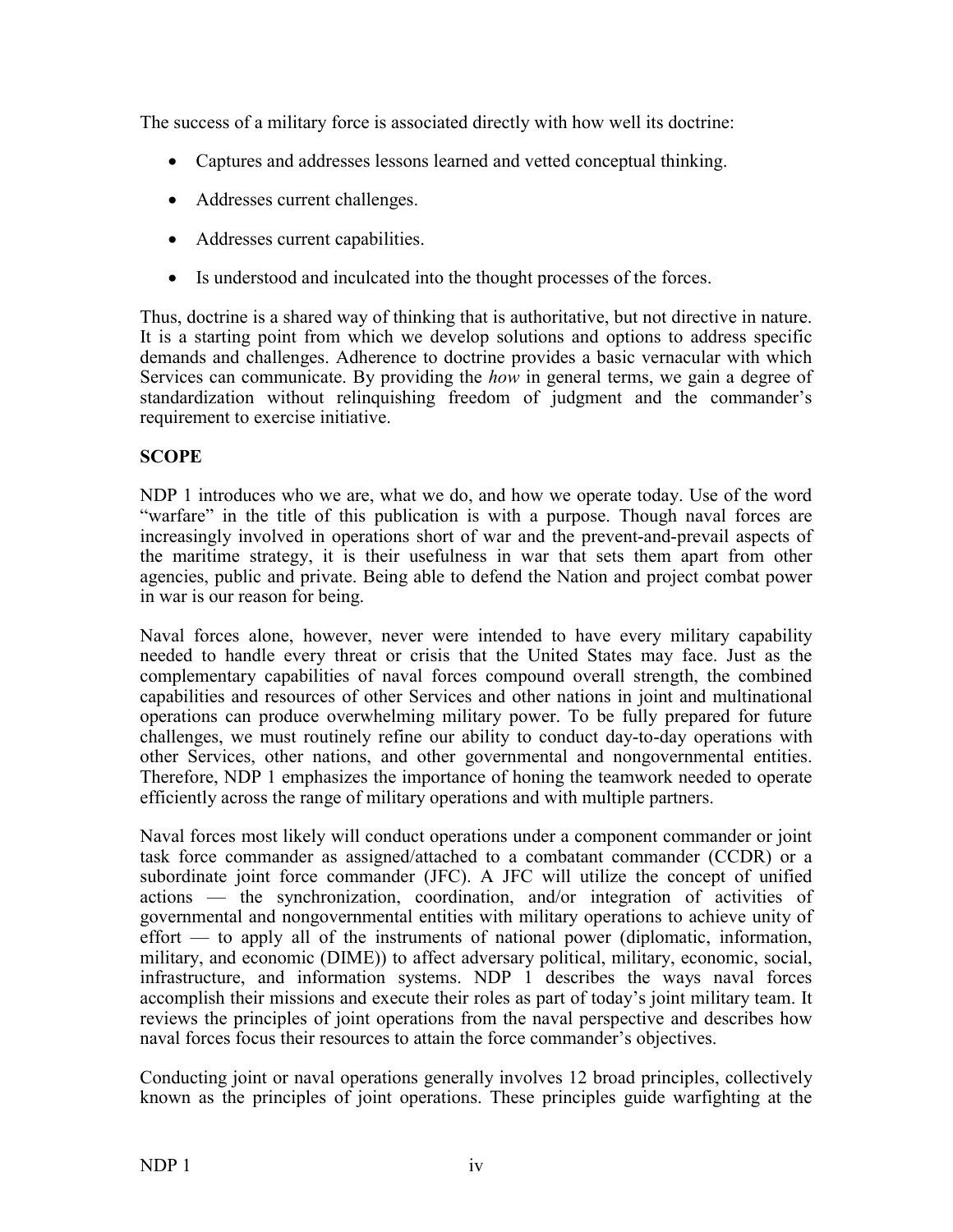strategic, operational, and tactical levels and combine the nine historical principles of war with three additional principles born out of recent experience across the range of military operations. See Figure 3-1 and Chapter 3 for further discussion of the principles of joint operations.

Clearly, the uses of military force today are being directed toward securing the United States and its allies from direct attack, securing strategic access and retaining global freedom of action, strengthening existing and emerging alliances and partnerships, and establishing and maintaining favorable security conditions, while moving away from the prospect of an all-or-nothing global war with another adversary. Nevertheless, a significant theme of this publication is that the Naval Service's fundamental roles and missions remain. The United States continued prosperity, and that of its global partners, is tied directly to the maritime domain, and our freedom to use the seas is secured by naval forces. The ultimate source of peacetime persuasive power, however, lies in the guarantee that both the intent and capability to protect US national interests are present just over the horizon. Naval forces possess the staying power to project and sustain operations as long as necessary across the range of military operations to achieve decisive victory.

For US naval forces, this publication is the single capstone document that translates current joint, national, and Service strategies and proven concepts into doctrine. The topdown focus helps achieve consistency between naval and joint doctrine, increase awareness and understanding, and enable leaders to plan, organize, and execute worldwide missions to meet emerging challenges.

The previous edition of NDP 1 is superseded.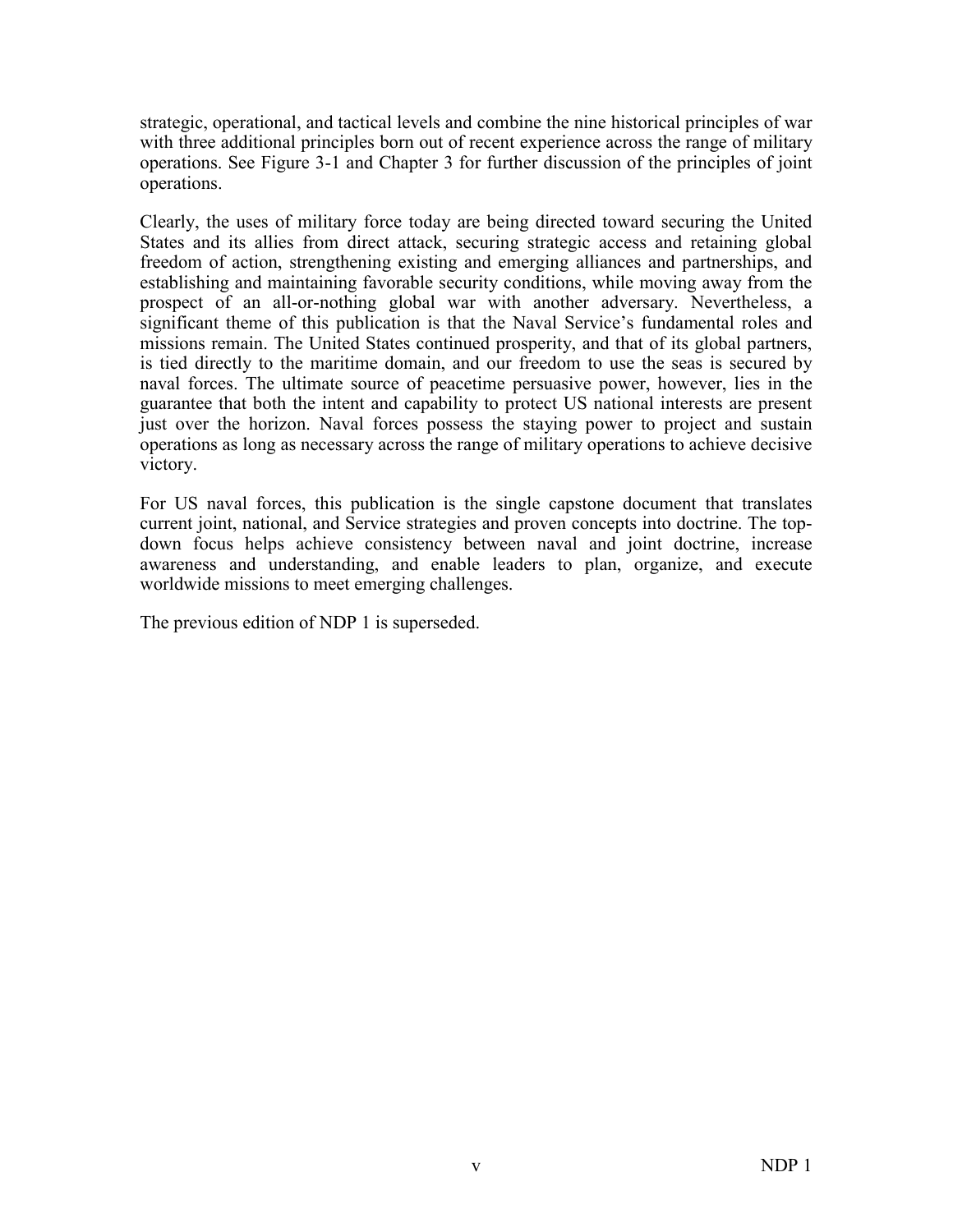## INTENTIONALLY BLANK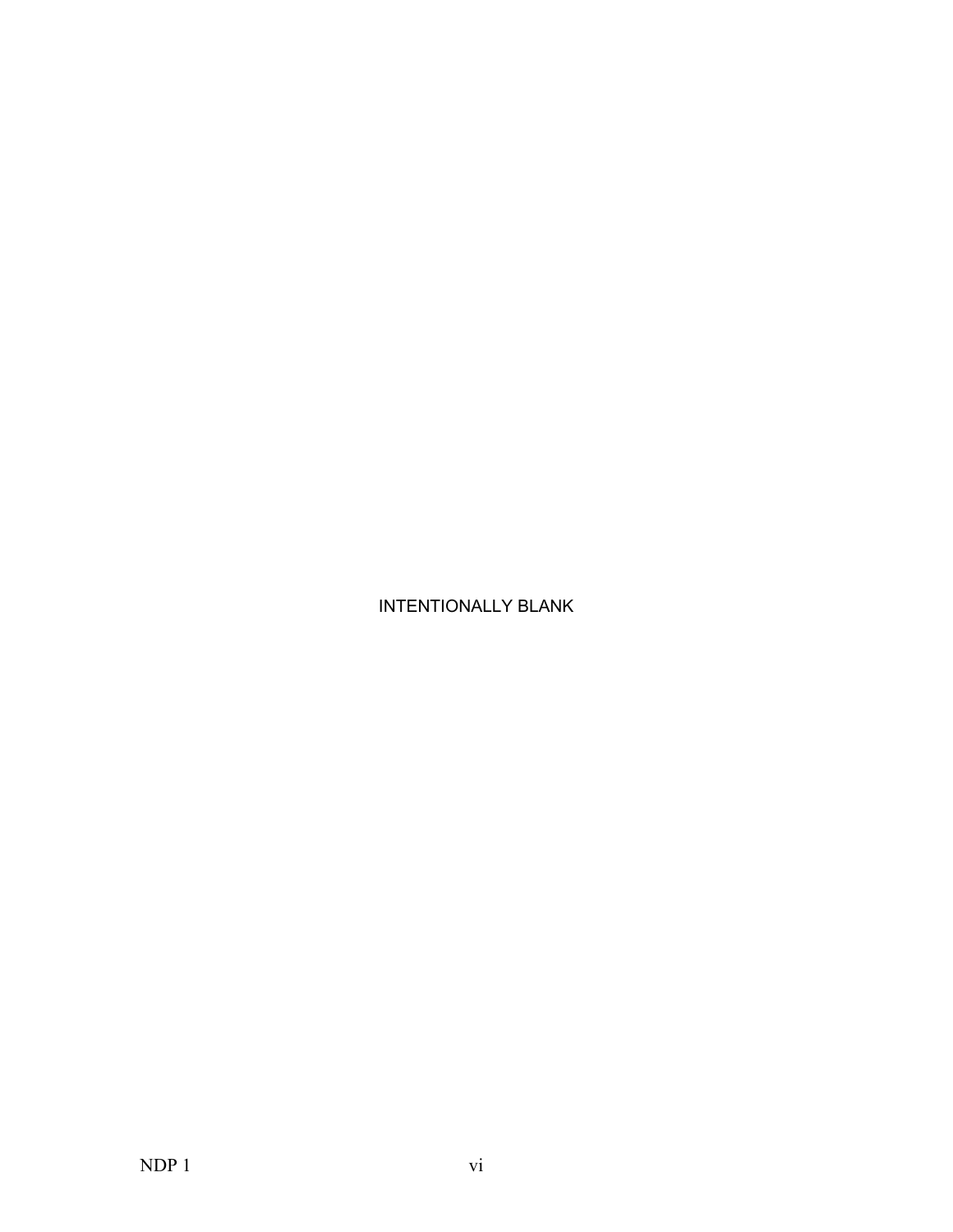# **TABLE OF CONTENTS**

#### **CHAPTER ONE** WHO WE ARE — THE NATURE OF THE NAVAL SERVICE

| ESTABLISHMENT OF THE NAVY, MARINE CORPS, AND COAST GUARD  5                                                                                                |  |
|------------------------------------------------------------------------------------------------------------------------------------------------------------|--|
|                                                                                                                                                            |  |
|                                                                                                                                                            |  |
|                                                                                                                                                            |  |
| <b>CHAPTER TWO</b><br>WHAT WE DO - EMPLOYMENT OF NAVAL FORCES                                                                                              |  |
|                                                                                                                                                            |  |
|                                                                                                                                                            |  |
|                                                                                                                                                            |  |
| Foster and Sustain Cooperative Relationships With International Partners 22<br>Prevent or Contain Local Disruptions Before They Impact the Global System22 |  |
| <b>CHAPTER THREE</b><br><b>HOW WE FIGHT - THE CONDUCT OF NAVAL OPERATIONS</b>                                                                              |  |

|--|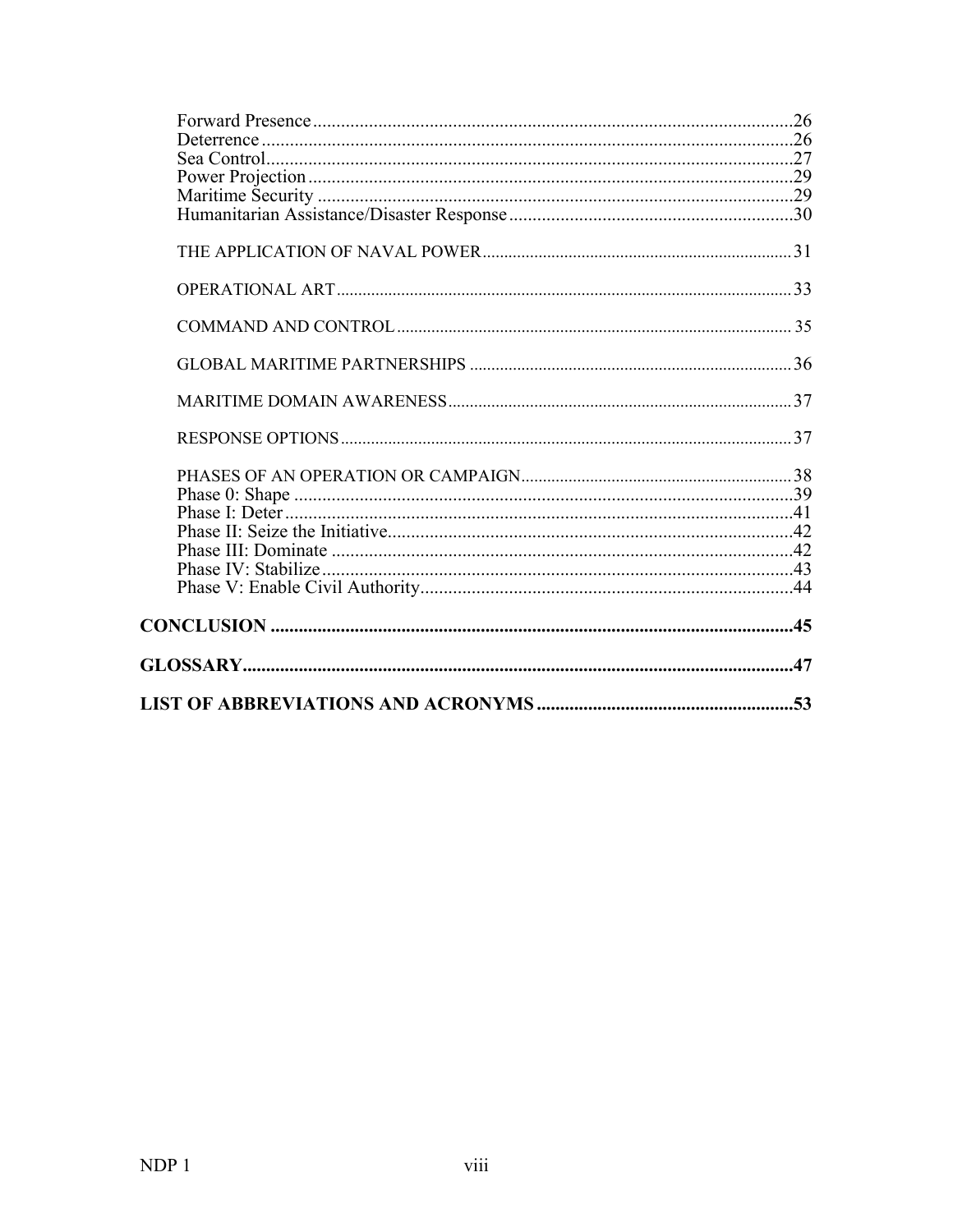# **LIST OF ILLUSTRATIONS**

## **CHAPTER ONE**

## **WHO WE ARE — THE NATURE OF THE NAVAL SERVICE**

#### **CHAPTER TWO**

## **WHAT WE DO — EMPLOYMENT OF NAVAL FORCES**

#### **CHAPTER THREE**

#### **HOW WE FIGHT — THE CONDUCT OF NAVAL OPERATIONS**

| Figure 3-2. Notional Application of Naval Core Capabilities Across the |  |
|------------------------------------------------------------------------|--|
|                                                                        |  |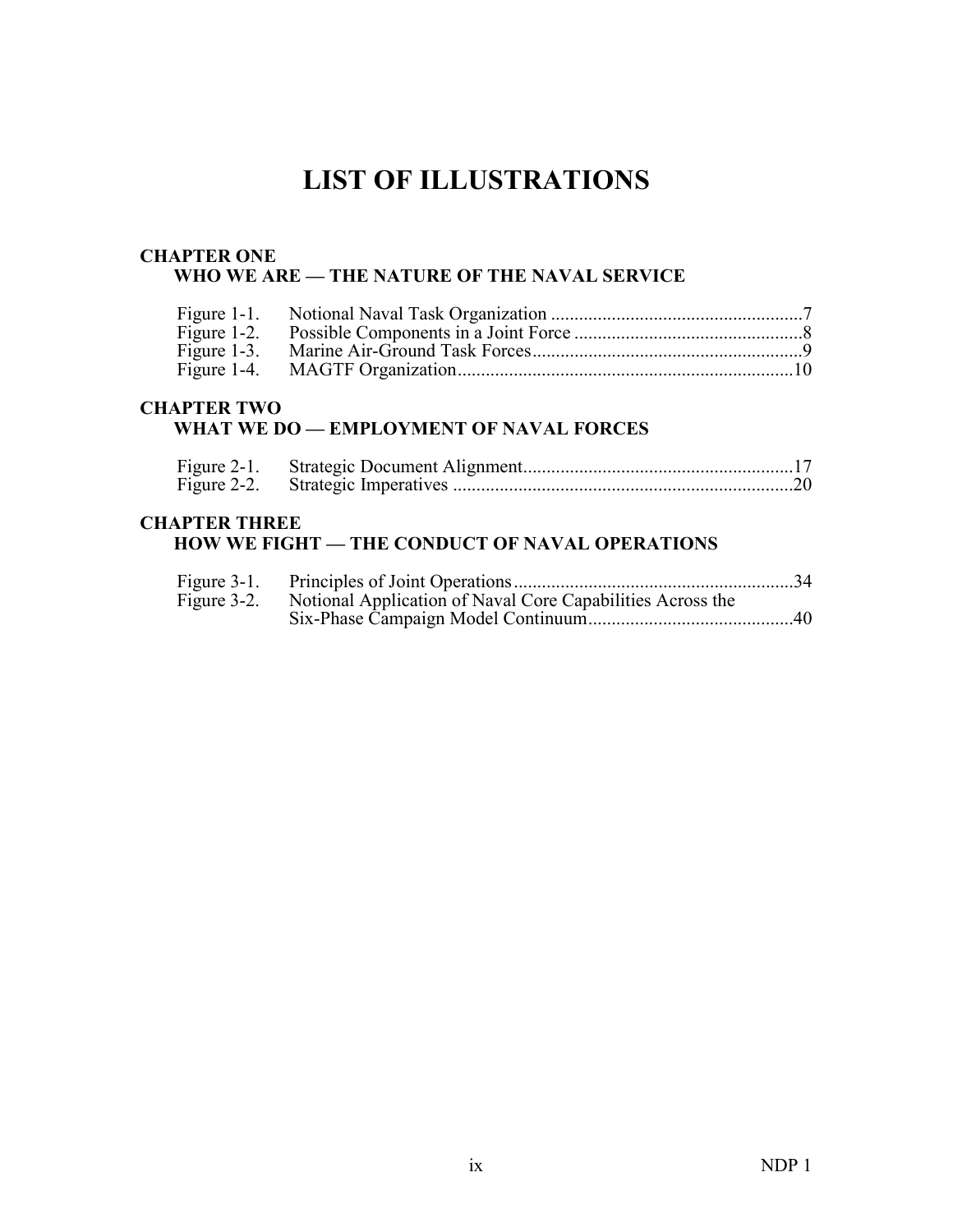## INTENTIONALLY BLANK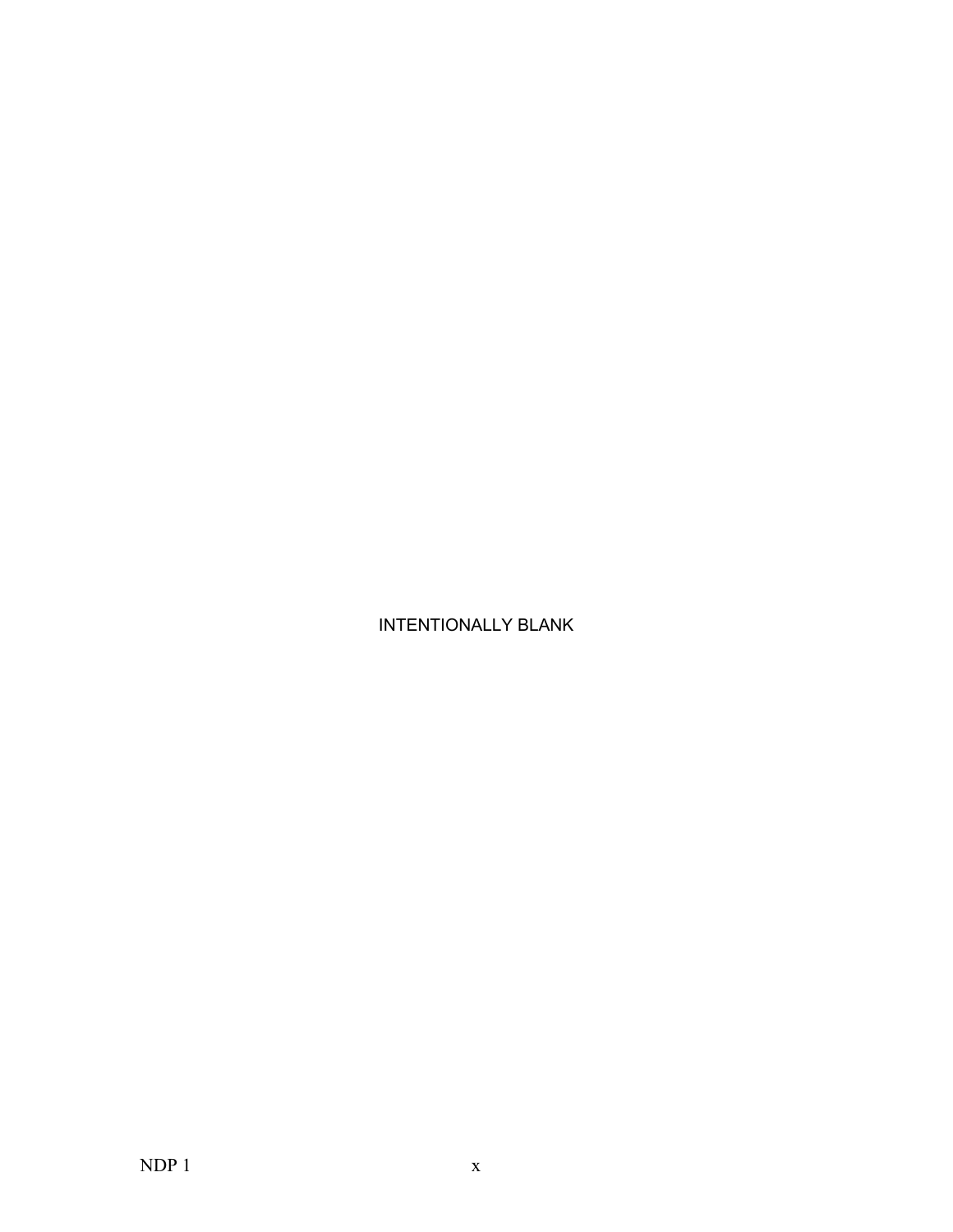## **CHAPTER ONE**

# **Who We Are — The Nature of the Naval Service**

*Whosoever can hold the sea has command of everything.* 

— Themistocles (524–460 B.C.)

The Naval Service comprises the Active and Reserve components and the civilian personnel of the United States Navy, the United States Marine Corps, and the United States Coast Guard.<sup>1</sup> Every day, Sailors, Marines, and Coastguardsmen make countless sacrifices while supporting US national objectives. At the heart of this selflessness are core values that drive personal standards of excellence and moral strength. The United States places special trust and confidence in these men and women. They are given the sobering responsibility of properly exercising correct judgment across the range of military operations in order to achieve national security objectives. This trust is warranted by continued competence in carrying out assigned roles, absolute integrity in actions and relationships, and personal courage that overcomes moral dilemmas and physical obstacles through an unyielding sense of duty and commitment. This professional ethic and warfighting ethos, shared by every member of US naval forces, enhances cohesion, builds resilience, and promotes teamwork. It establishes an environment in which we are able to share and delegate responsibilities in achieving a common goal.

#### **NAVAL AND GUARDIAN CORE VALUES AND ETHOS**

1

The Navy and Marine Corps, by virtue of being Services in the Department of the Navy at all times, share common core values and ethos. The Coast Guard is, in normal circumstances, in the Department of Homeland Security, and thus espouses core values and an ethos with a slightly different emphasis. This publication addresses both sets of

<sup>&</sup>lt;sup>1</sup> Per Title 10, U.S. Code, section 101, and Title 14 U.S.C. §1-3, the Coast Guard is "a military service and a branch of the armed forces of the United States at all times." The Coast Guard may at any time provide forces and/or perform its military functions in support of naval component or combatant commanders. Also "Upon the declaration of war if congress so directs in the declaration or when the President directs" the entire Coast Guard may operate as a specialized service in the Department of the Navy. The Coast Guard is also, at all times, a Federal maritime law enforcement agency. Pursuant to 14 U.S.C. § 89(a), the Coast Guard has broad powers to "make inquiries, examinations, inspections, searches, seizures, and arrests upon the high seas and waters which the United States has jurisdiction, for the prevention, detection, and suppression of violations of the laws of the United States."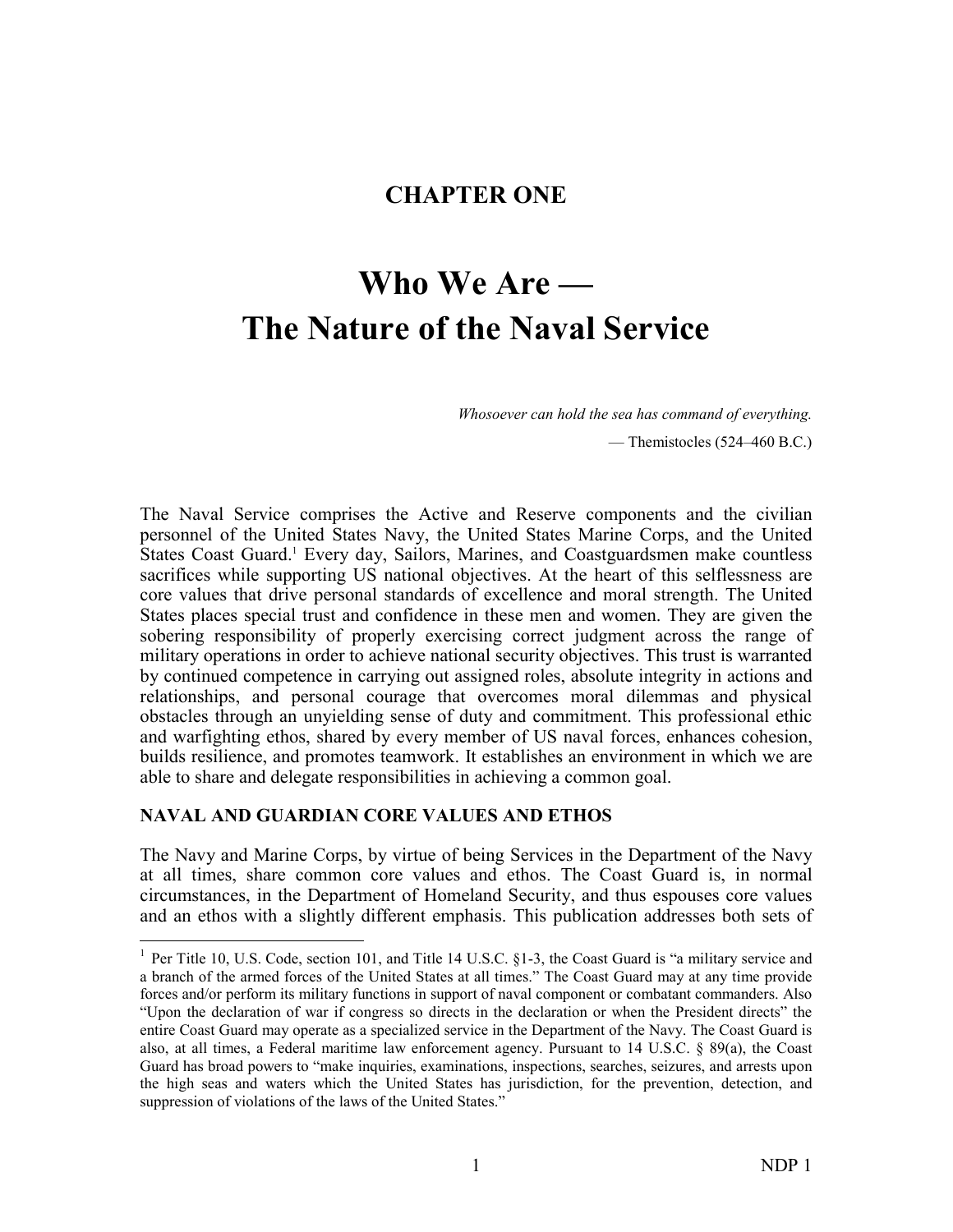## **CHAPTER TWO**

# **What We Do — Employment of Naval Forces**

Congress, through Title 10 U.S. Code, defines the composition and functions of the US Navy and the US Marine Corps. Title 14 performs the same function for the US Coast Guard.

- The Navy shall be organized, trained, and equipped primarily for prompt and sustained combat incident to operations at sea. The Navy is responsible for the preparation of naval forces necessary for the effective prosecution of war except as otherwise assigned and, in accordance with integrated joint mobilization plans, for the expansion of the peacetime components of the Navy to meet the needs of war.
- The Marine Corps, within the Department of the Navy, shall be so organized as to include not less than three combat divisions and three air wings, and such other land combat, aviation, and other Services as may be organic therein. The Marine Corps shall be organized, trained, and equipped to provide fleet marine forces of combined arms, together with supporting air components, for service with the fleet in the seizure or defense of advanced naval bases and for the conduct of such land operations as may be essential to the prosecution of a naval campaign. In addition, the Marine Corps shall provide detachments and organizations for service on armed vessels of the Navy, shall provide security detachments for the protection of naval property at naval stations and bases, and shall perform such other duties as the President may direct. The Marine Corps is responsible, in accordance with integrated joint mobilization plans, for the expansion of peacetime components of the Marine Corps to meet the needs of war.
- The Department of the Navy composition includes the Coast Guard when assigned. The National Security Act of 1947 and Title 10 U.S. Code provide the basis of the establishment of combatant commands. The President of the United States, through the Unified Command Plan establishes the missions, responsibilities, and geographic areas of responsibility for the CCDRs.

Fundamentally, all military forces exist as instruments of national power across the full range of military operations, up to and including fighting and winning wars. To carry out our naval roles, we must be ready at all times to conduct prompt and sustained combat operations — to fight and win in all domains. Defending the United States and controlling its homeland approaches are the first requirements. Gaining and maintaining control of the sea and establishing forward sea lines of communications are the next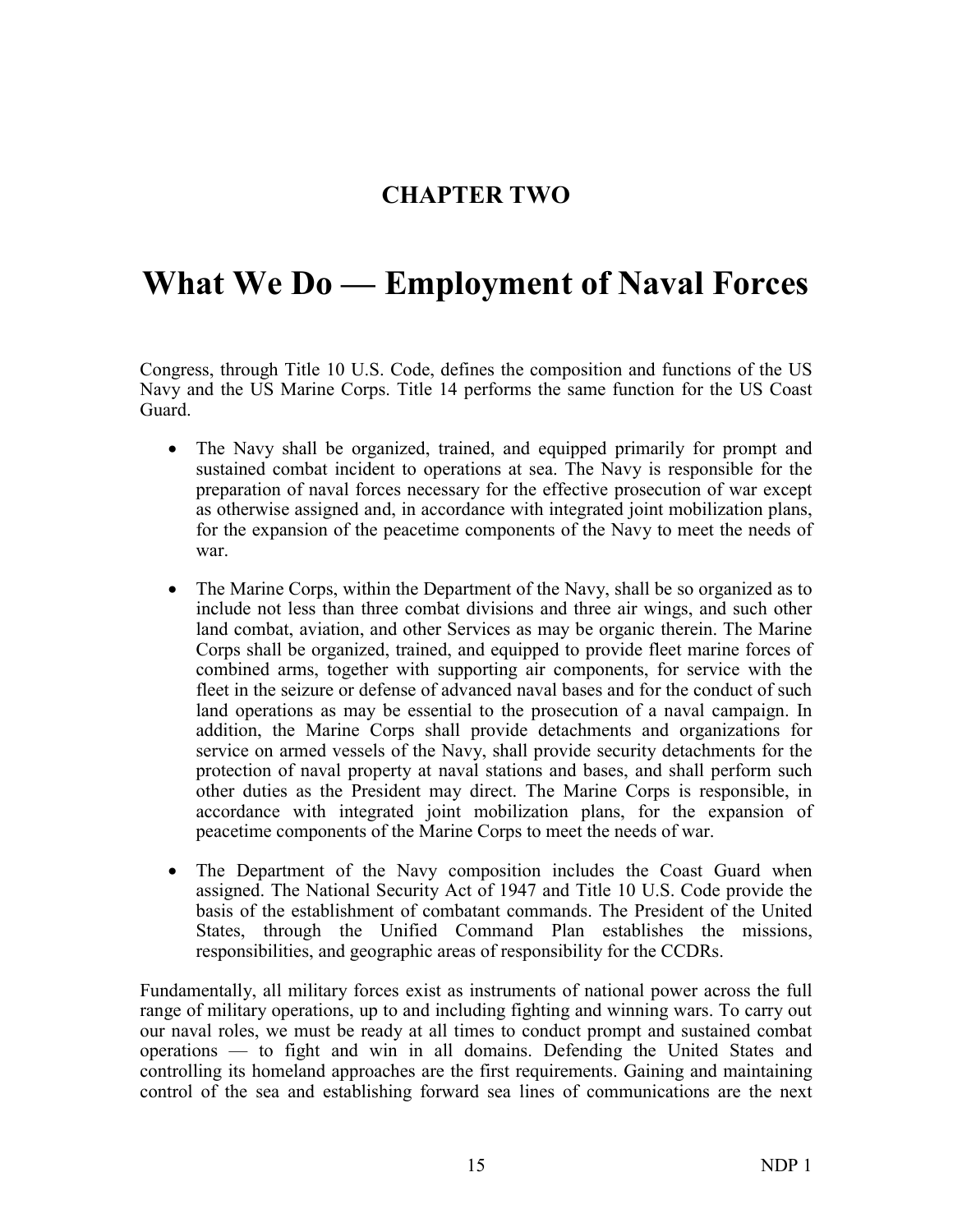priorities. As we operate in the maritime domain, naval forces provide military power for projection against tactical, operational, and strategic targets. In both peace and war, we frequently carry out our roles through campaigns. A campaign is defined as "a series of related major operations aimed at achieving strategic and operational objectives within a given time and space." (JP 1-02. Source: JP 5-0)

## **STRATEGIC DOCUMENT ALIGNMENT**

The Commander-in-Chief establishes strategic objectives — which the chain of command translates into operational and tactical orders — as necessary to address unfolding global events. Additionally, a number of documents provide broad, longer-term guidance and direction for the development and employment of military forces. These documents include strategy, plans, concepts, doctrine, and acquisition guidance. National-level strategy documents articulate official policy by stating clear objectives for the country. National military strategies translate national strategic objectives into specific military goals. In turn, regional military strategies and plans guide operational campaigns designed to achieve the stated military goals. Concept documents provide assessments of the future security environment, identify problems and opportunities, and propose potential solutions, including changes to doctrine, organization, training, materiel, leadership and education, personnel, and facilities (DOTMLPF) in order to stay ahead of potential adversaries and seek new and more effective capabilities. Changes to doctrine also provide a form of strategic, operational, and tactical guidance. Acquisition and resource allocation programming and budgeting guidance provides a form of strategic direction by prioritizing DOTMLPF changes. The relationships among these documents are illustrated in Figure 2-1.

## **LEVELS OF WAR**

Military operations are executed within three levels of war — strategic, operational, and tactical. These levels of war help to clarify the links between national strategic objectives and tactical actions.

The strategic level is that level of war at which a nation, often as a member of a group of nations, determines national or multinational (alliance or coalition) strategic objectives and guidance and develops and uses national resources to achieve these objectives. Activities at this level establish national and multinational military objectives, sequence initiatives, define limits and assess risks for the use of military and other instruments of national power, develop operation plans (OPLANs) to achieve these objectives, and provide military forces and other capabilities in accordance with strategic plans. The strategic level of war involves the highest levels of individual and organizational participation, including the President, SecDef, National Security Council, Joint Chiefs of Staff, and the CCDRs. For this reason, it is not the focus of this doctrinal publication. Nevertheless, to use military power effectively at the lower levels, a sound understanding of, and appreciation for, the strategic level are essential.

The operational level links the tactical employment of forces to national and military strategic objectives through the design and conduct of major campaigns and operations. At the operational level of war, operations are planned, conducted, and executed to accomplish operational or strategic objectives within theaters or other operational areas. Activities at this level link tactics and strategy by establishing operational objectives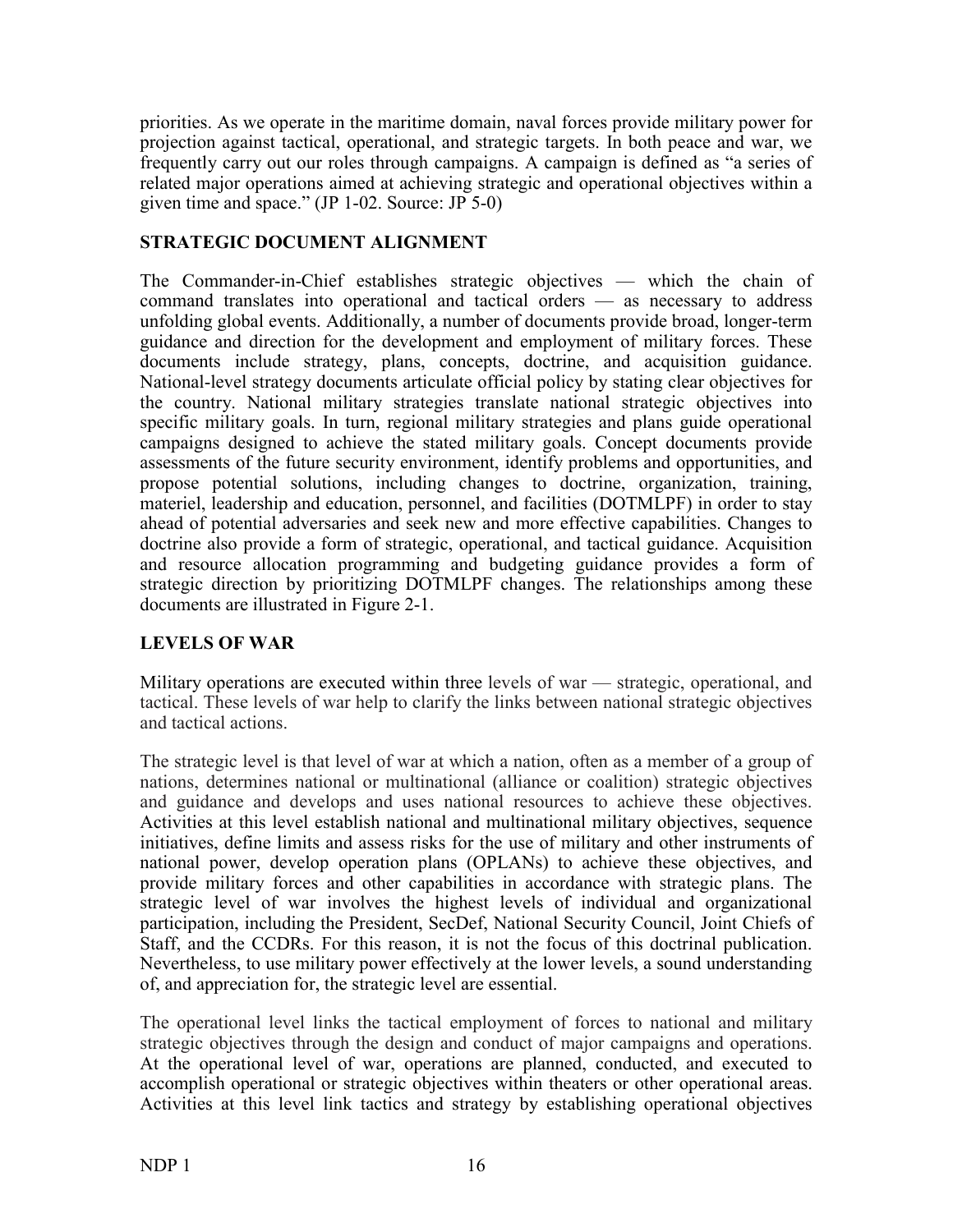

Figure 2-1. Strategic Document Alignment

needed to accomplish the strategic objectives, sequencing events to achieve the operational objectives, initiating actions, and applying resources to bring about and sustain these events. These activities imply a broader dimension of time or space than do tactics; they require that logistic and administrative support be thoroughly planned for and sustained. In close coordination with strategic/operational-level staffs of the CCDR, JFC, CJTF and other component commanders, and lower-level commanders, commanding officers, and officers-in-charge of tactical-level units, a JFC is usually designated to plan for and execute the campaign or major operation at this level. As with the other levels of war, the development and use of operational art in accomplishing objectives are the key to success. The JFC will utilize the concept of unified action to bring to bear all the elements of national power on an adversary's political, military, economic, social, infrastructure, and information systems in order to create the desired effect. The operational level of war and the use of Navy, Marine Corps, and Coast Guard forces in it are the focal points for NDP 1.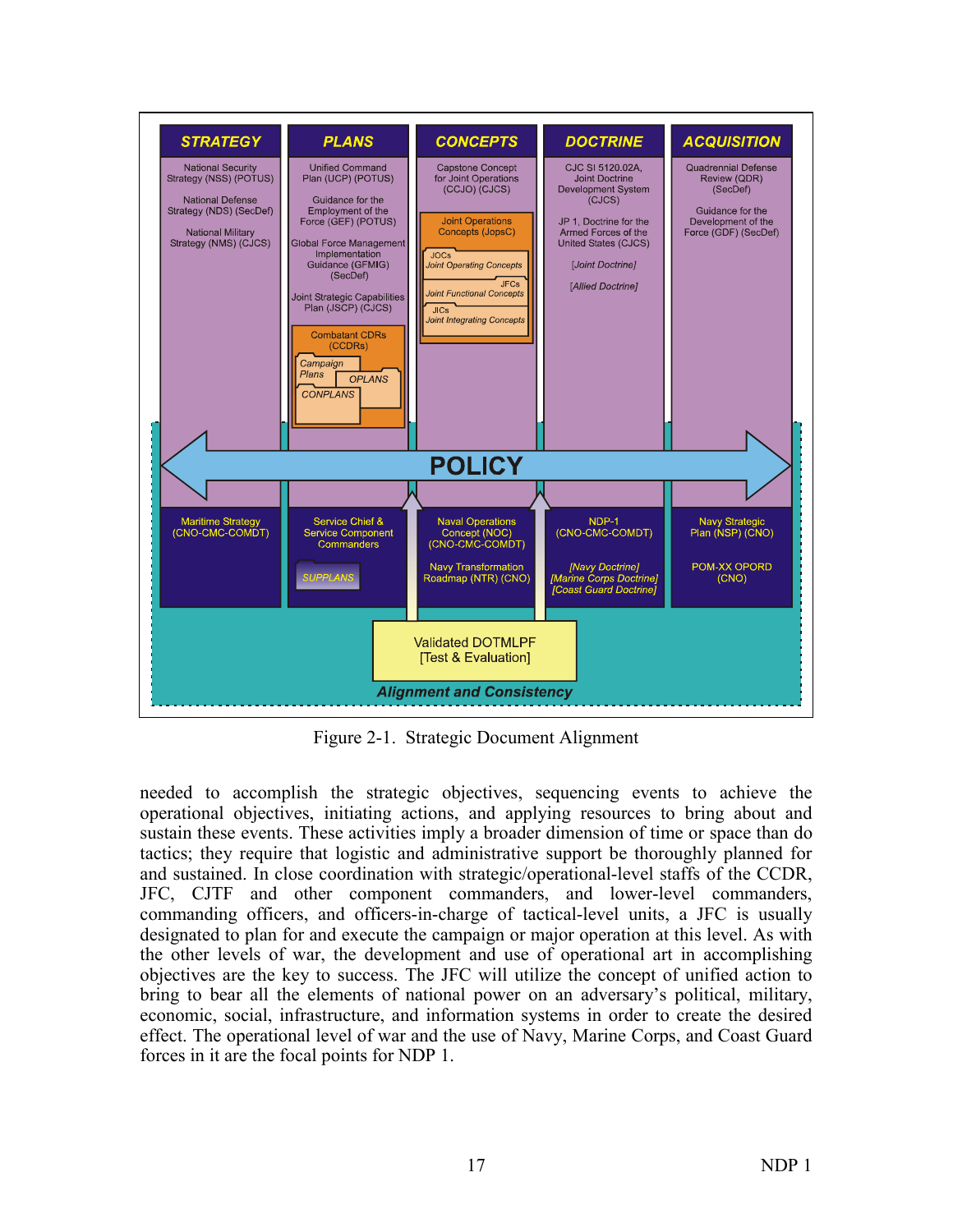The tactical level focuses on planning and executing battles, engagements, and activities to achieve military objectives assigned to tactical units or task forces. Activities focus on the ordered arrangement and maneuver of combat elements in relation to each other and to the enemy to achieve combat objectives. The tactical level of war is linked to the operational and strategic levels through the military objective. The tactical combat objective must support the achievement of the operational objective, which, in turn, must support the strategic objective. As a practical matter, it is conceivable that a tactical event could have a strategic impact. This is becoming more likely as naval forces participate across the range of military operations, particularly those that involve irregular warfare.

There are no finite limits or boundaries between the levels of war. Levels of command, sizes of units, types of equipment, or types and location of forces or components are not associated with a particular level. National assets such as intelligence and communications satellites, previously considered principally in a strategic context, are also significant resources to tactical operations. Naval forces or assets can be employed for a strategic, operational, or tactical purpose based on their contribution to achieving strategic, operational, or tactical objectives, but many times the accuracy of these labels can only be determined during historical studies. The levels of war help commanders visualize a logical arrangement of operations, allocate resources, and assign tasks as appropriate. However, it is important to understand that any single action may have consequences at all levels.

World War II, for example, a strategic-level and global war, included operational-level combat in the Pacific theater consisting primarily of US-led naval, air, and supporting Allied land campaigns. Within each specific campaign were a series of important and often decisive battles. At the tactical level, each victory contributed to the achievement of that campaign's objectives. The aggregate of achieving these campaign objectives resulted in overall victory in the Pacific theater. The naval contribution in the Pacific in World War II exemplifies all the strategies of a coherent campaign: protection of US ports, advance base/infrastructure development, war at sea to check the advance of the Japanese Navy, submarine warfare against Japanese shipping, war at sea to gain control of the sea, and amphibious assault of enemy-held islands, pushing the enemy back and forcing his final unconditional surrender. Campaigning is not an activity seen only in war. In peace, naval forces actively engage in forward presence and Phase 0 theater campaign plan (TCP) activities. Today, operations range from supporting economic sanctions imposed by the United Nations and other international organizations, to maintaining a visible deterrent to regional aggression, to efforts stemming the flow of illicit drug traffic and curbing destabilizing maritime activity.

It is also important to understand the national strategic setting and how the maritime strategy and naval forces support it.

## **THE NATIONAL STRATEGIC SETTING**

Recent strategy, planning, and concept documents have noted that globalization has inextricably linked American security and prosperity to the wider global community. The United States will necessarily be a leader nation to which much of the rest of the world will look for stability and security. It will continue to fall to the United States and its partner nations to protect and sustain the global system of interdependent networks of trade, finance, information, law, and governance. Maintaining freedom of action and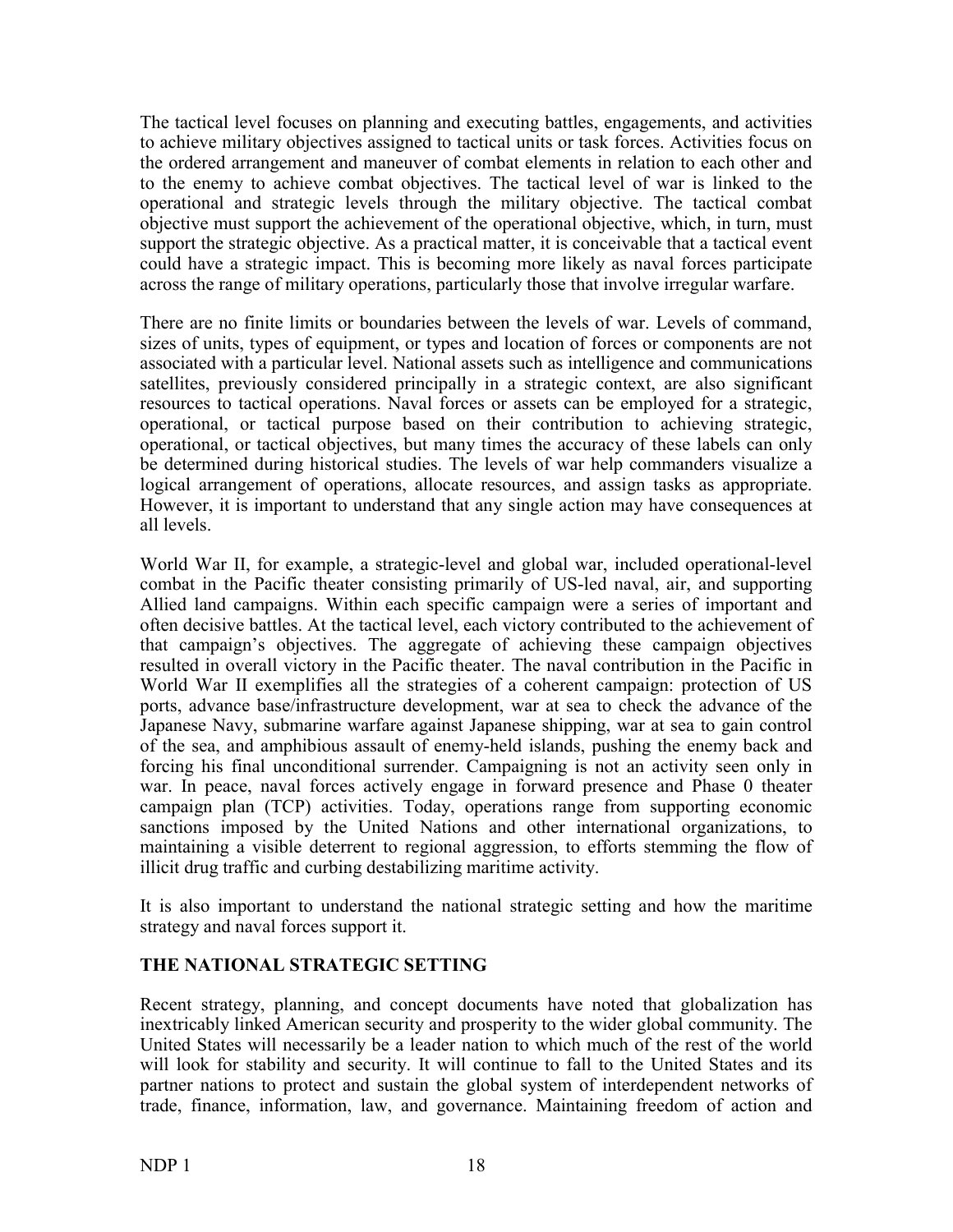access around the globe is as much a requirement for the functioning of this global system as it is for the conduct of military operations. This will require continuous engagement throughout the world and persistent presence achieved through the forward deployment of US forces — a role for which naval forces are uniquely suited.

A condition that will continue to govern the conduct of US military operations is the need to conduct and sustain them at significant distances. The most likely occasions requiring the commitment of forces will arise, as they have for the past half-century, in places where few or no forces are permanently stationed. America's ability to project power rapidly and conduct and sustain operations globally thus will remain critically dependent on air and maritime freedom of movement and on sufficient strategic and operational lift. Future operational success will also rely increasingly on the use of space and cyberspace. Providing adequate lift and maintaining sufficient control of the global *commons* — areas of sea, air, space, and cyberspace that belong to no one state — thus will remain a vital imperative.

At the same time, the means of waging conflict are becoming more lethal, ubiquitous, and easy to employ. Advanced weaponry, once the monopoly of industrialized states including anti-access and area-denial capabilities — increasingly is becoming available to both less-developed states and non-state actors. Another accelerating change in the operational environment is continuing urbanization as a result of population growth in cities, most of which are in the littorals of the developing world.

Diminishing overseas access is another challenge anticipated in the future operating environment. Foreign sensitivities to US military presence have steadily been increasing. Even close allies may be hesitant to grant access for a variety of reasons. Diminished access will complicate the maintenance of forward presence, placing a premium on naval forces and their ability to respond quickly to developments around the world as well as their advantages to operate at sea and in the air, space, and cyberspace. Assuring access to ports, airfields, foreign airspace, coastal waters, and host-nation support in potential commitment areas will be a challenge and will require active peacetime engagement with states in volatile areas. In war, this challenge will require power-projection capabilities designed to seize and maintain lodgments in the face of armed resistance.

Resolving many challenges, especially in the developing world, ultimately will require establishing or restoring the legitimacy of indigenous governments — something the United States cannot accomplish unilaterally. This will put a premium on the ability to work with and through partners to improve the partner's capabilities. The future operating environment has the potential to produce more challenges than the United States and its military forces can respond to effectively. This has two implications. The first is the importance of shaping developments proactively so that they do not reach crisis proportions requiring the employment of a sizable force. The second is the importance of establishing cooperative security arrangements to share the burden of maintaining security and stability. Both implications will again place a premium on the use of naval forces for peacetime engagement.

Thus, the United States finds itself facing an uncertain future in a dangerous world. The overarching obligation of all agencies of the Government and particularly the armed services is to protect the American people. To do this, the US Navy, Marine Corps, and Coast Guard, guided by policy and strategy at the national level, act across the range of military operations to secure the United States from direct attack, secure strategic access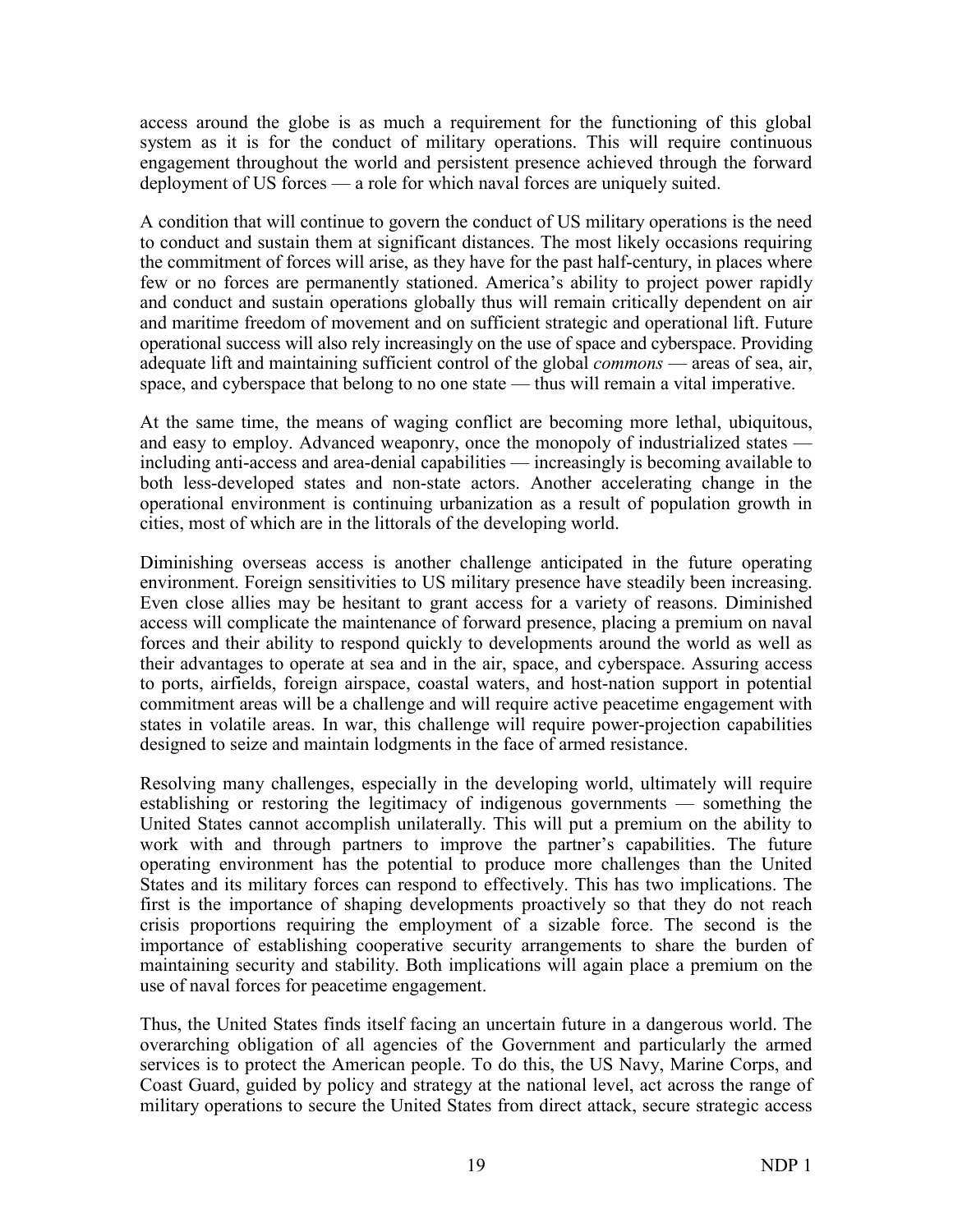and retain global freedom of action, strengthen existing and emerging alliances and partnerships, and establish favorable security conditions. The Navy, Marine Corps, and Coast Guard team is relevant today and in the future because of its ability to contribute to the joint force in achieving these objectives.

## **THE MARITIME STRATEGY**

*A Cooperative Strategy for 21st Century Seapower* is the unified maritime strategy of the US Navy, Marine Corps, and Coast Guard. It articulates a strategic concept and implementation framework for the Naval Service's contributions to achieving enduring national strategic goals. It is envisioned as a long-term strategy that will only need to be revised if there is a significant shift in the security environment that catalyzes a change in strategic thinking on a national scale. As a long-term strategy, it is anticipated that the associated force structure will evolve over time.

The strategic concept of the maritime strategy is that the sea is a vast maneuver space that can be used to overcome geographic, diplomatic, or military challenges to access. Six strategic imperatives describe the contribution naval forces make to prevent and, when necessary, prevail in conflicts to achieve national strategic goals. Depicted in Figure 2-2, these are the strategic *ends* the Naval Service will pursue.



Figure 2-2. Strategic Imperatives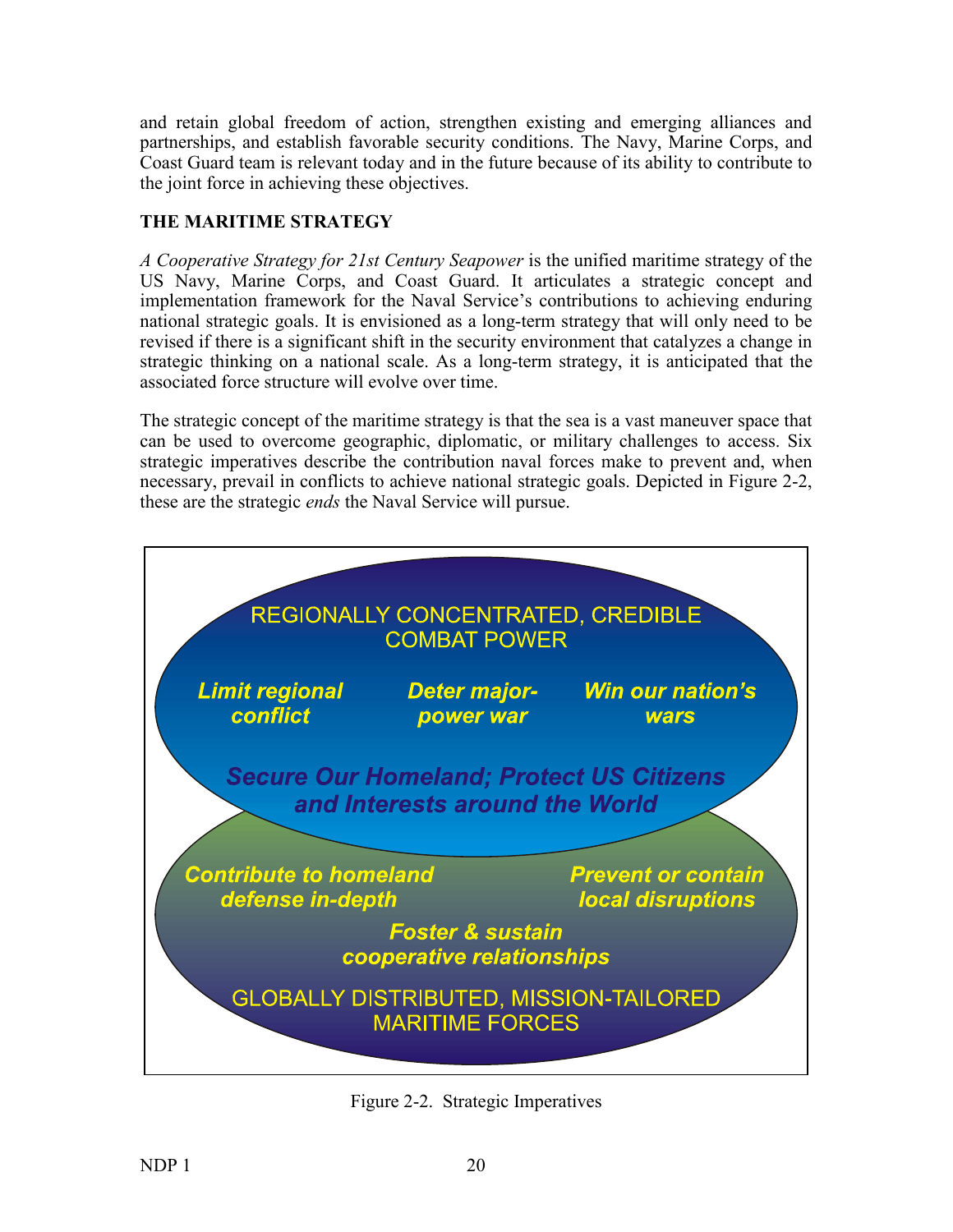Credible naval power is postured continuously to protect vital interests, to assure friends and allies of continuing commitment to regional security, and to deter and dissuade potential adversaries and peer competitors. This naval power is repositioned selectively and rapidly to meet contingencies that may arise elsewhere. The following passages further describe the strategic imperatives that link the maritime strategy to national guidance.

#### *Limit Regional Conflict With Forward-Deployed, Decisive Naval Power*

Regional conflict has ramifications far beyond the area of conflict. Humanitarian crises, violence spreading across borders, pandemics, and the interruption of vital resources are all possible when regional crises erupt. While this strategy advocates a wide dispersal of networked naval forces, we cannot be everywhere, and we cannot act to mitigate all regional conflict.

Where conflict threatens the global system and US national interests, naval forces are ready to respond alongside other elements of national and multinational power to give political leaders a range of options for deterrence, escalation, and de-escalation. Naval forces that are persistently present and combat-ready provide the United States primary forcible entry option in an era of declining access, even as they provide the means for the Nation to respond quickly to other crises. Whether over the horizon or powerfully arrayed in plain sight, naval forces deter the ambitions of regional aggressors, assure friends and allies, gain and maintain access, and protect US citizens while working to sustain the global order.

#### *Deter Major-Power War*

No other disruption is as potentially disastrous to global stability as war among major powers. Maintenance and extension of the Nation's comparative seapower advantage are key components of deterring major-power war. While war with another great power strikes many as improbable, the near-certainty of its ruinous effects demands that it be actively deterred using all elements of national power. The expeditionary character of naval forces — the lethality, global reach, speed, endurance, ability to overcome barriers to access, and operational agility — provides the joint commander with a range of deterrent options. We pursue an approach to deterrence that includes a credible and scalable ability to retaliate against aggressors conventionally, unconventionally, and with nuclear forces.

## *Win Our Nation's Wars*

In times of war, the ability to impose local maritime superiority, overcome challenges to access, force entry, and project and sustain power ashore make naval forces an indispensable element of the joint or combined force. Reinforced by a robust sealift capability, naval forces can concentrate and sustain forces, establish sea control, and project power to enable extended campaigns ashore.

## *Contribute to Homeland Defense In-Depth*

Naval forces defend the homeland by identifying and neutralizing threats as far from US shores as possible. From fostering critical relationships overseas to screening ships bound for our ports or rapidly responding to any threats approaching our coastline, Naval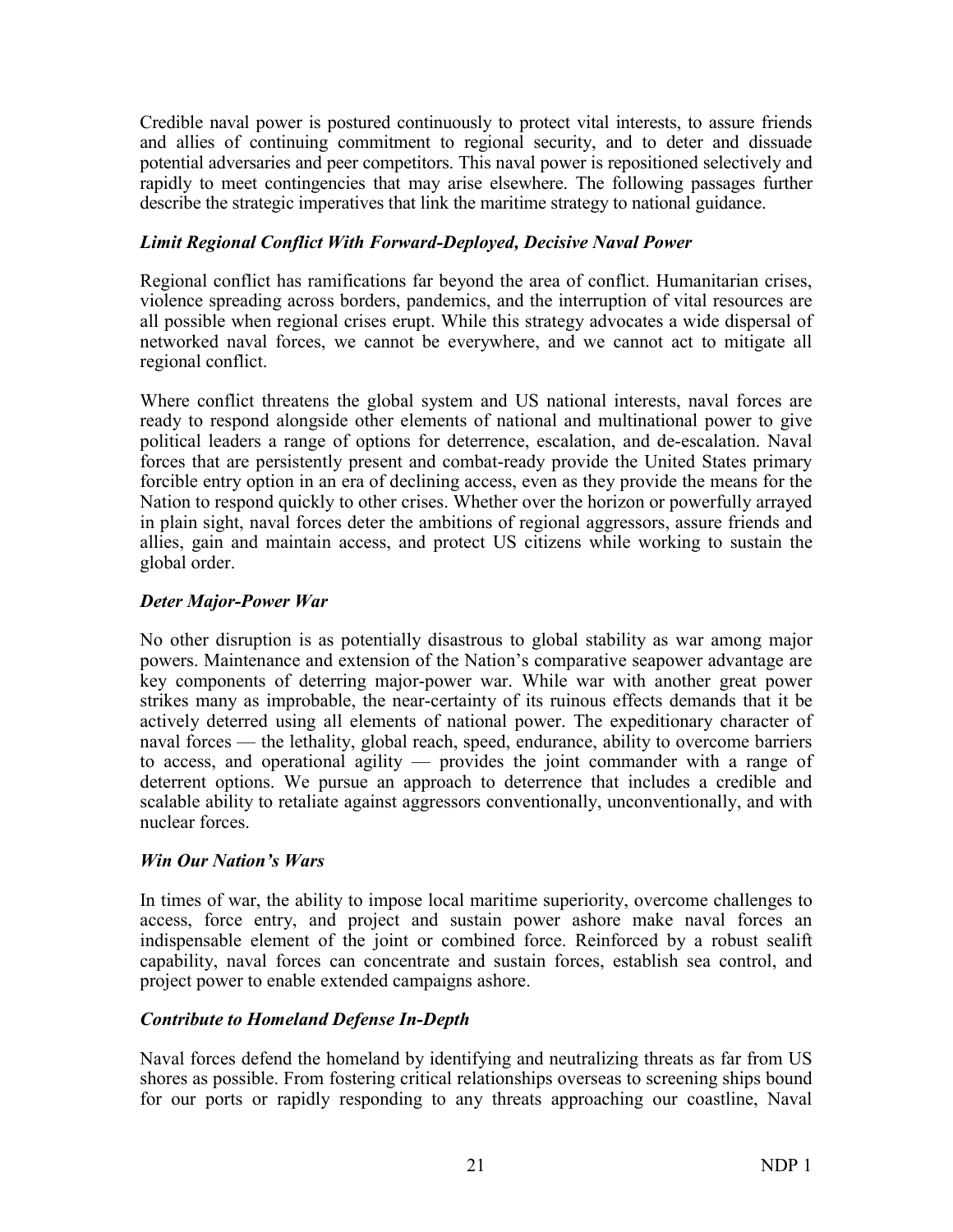Service homeland defense operations involve in-depth cooperation and coordination with the joint force, other government agencies (OGAs), state and local governments, and NGOs to provide the highest level of security possible.

## *Foster and Sustain Cooperative Relationships With International Partners*

Expanded cooperative relationships with other nations contribute to the security and stability of the maritime domain for the benefit of all. Although our forces can surge when necessary to respond to crises, trust and cooperation cannot be surged. We build trust and cooperation over time through our engagement plans so that we understand the strategic interests of our partners and continuously consider them while we promote mutual understanding and respect.

A key to fostering such relationships is development of sufficient cultural, historical, and linguistic expertise among our Sailors, Marines, and Coastguardsmen to nurture effective interaction with diverse international partners. Building and reinvigorating these relationships are a primary goal of TCPs and joint education.

Additionally, the Navy, Marine Corps, and Coast Guard are forging international partnerships in coordination with the other US Services and agencies to employ a *whole of government* approach toward problem solving. To this end, the global maritime partnerships initiative seeks a cooperative approach to maritime security, promoting the rule of law by countering piracy, terrorism, weapons proliferation, drug trafficking, and other illicit activities.

## *Prevent or Contain Local Disruptions Before They Impact the Global System*

Naval forces work with others to achieve an adequate level of security and awareness in the maritime domain. In doing so, transnational threats — terrorists and extremists; proliferators of weapons of mass destruction; pirates; traffickers in persons, drugs, and conventional weapons; and other criminals — are defeated or constrained.

By being there, forward deployed and engaged in mutually beneficial relationships with regional and global partners, naval forces promote frameworks that enhance security. When natural or man-made disasters strike, naval forces provide humanitarian assistance and relief, joining with OGAs and NGOs. By participating routinely and predictably in cooperative activities in support of the TCP, naval forces are postured to support other joint or combined forces to mitigate and localize disruptions.

The implementation framework of the maritime strategy provides guidance to inform the development of other documents such as supporting plans, doctrine, and concepts. The Navy, Marine Corps, and Coast Guard conduct many missions, but six capabilities are the core of US naval power: forward presence, deterrence, sea control, power projection, maritime security, and HA/DR. These six capabilities are referred to as the "expanded core capabilities" because of the recognition that the emerging missions of maritime security and HA/DR are no less important to the Naval Service's accomplishment of the strategic imperatives than the traditional four. It is through the formulation of these six capabilities that the maritime strategy provides a framework for doctrine to articulate how we fight and operate.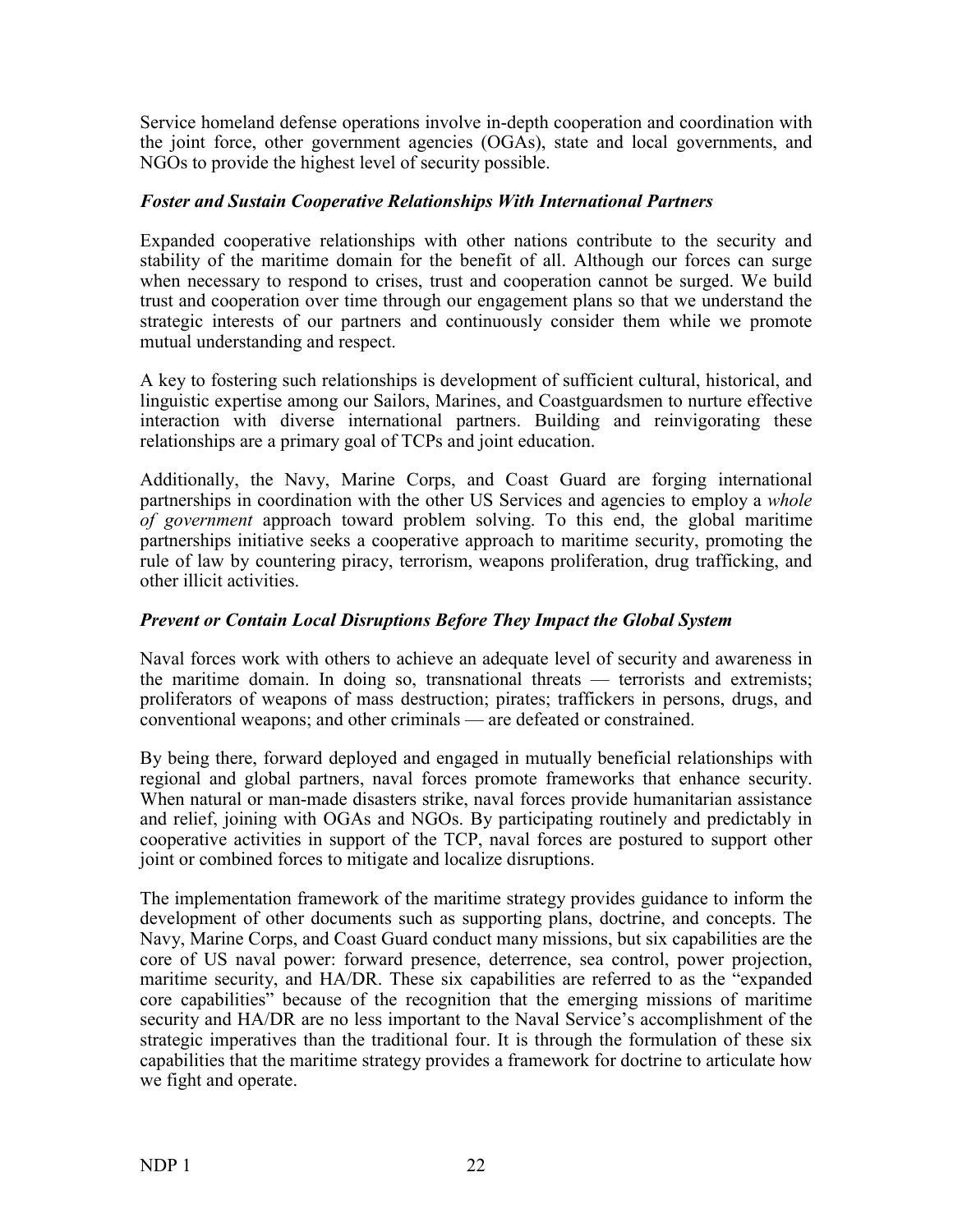The maritime strategy also provides broad guidance to subordinate documents on the means with which the naval forces operate through its implementation priorities. These priorities — improve integration and interoperability, enhance awareness, and prepare our people — receive priority attention in the development of initiatives to implement the strategy. It is through the lens of this guidance that leadership shapes resource and acquisition strategies such as the Navy Strategic Plan and other Service-specific program objective memorandum guidance.

In the next chapter we describe the core capabilities of naval forces that, when accomplished, execute the maritime strategy.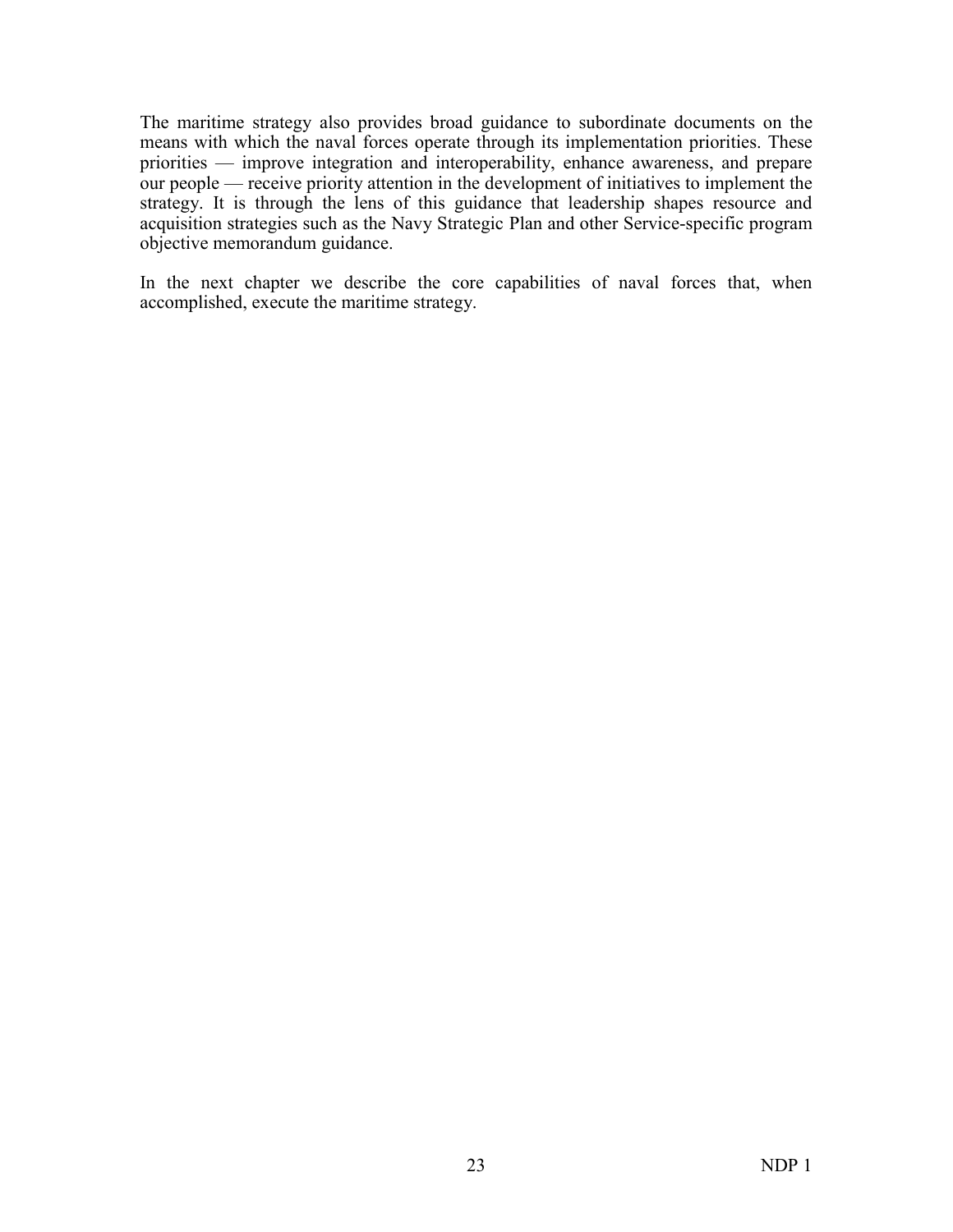## INTENTIONALLY BLANK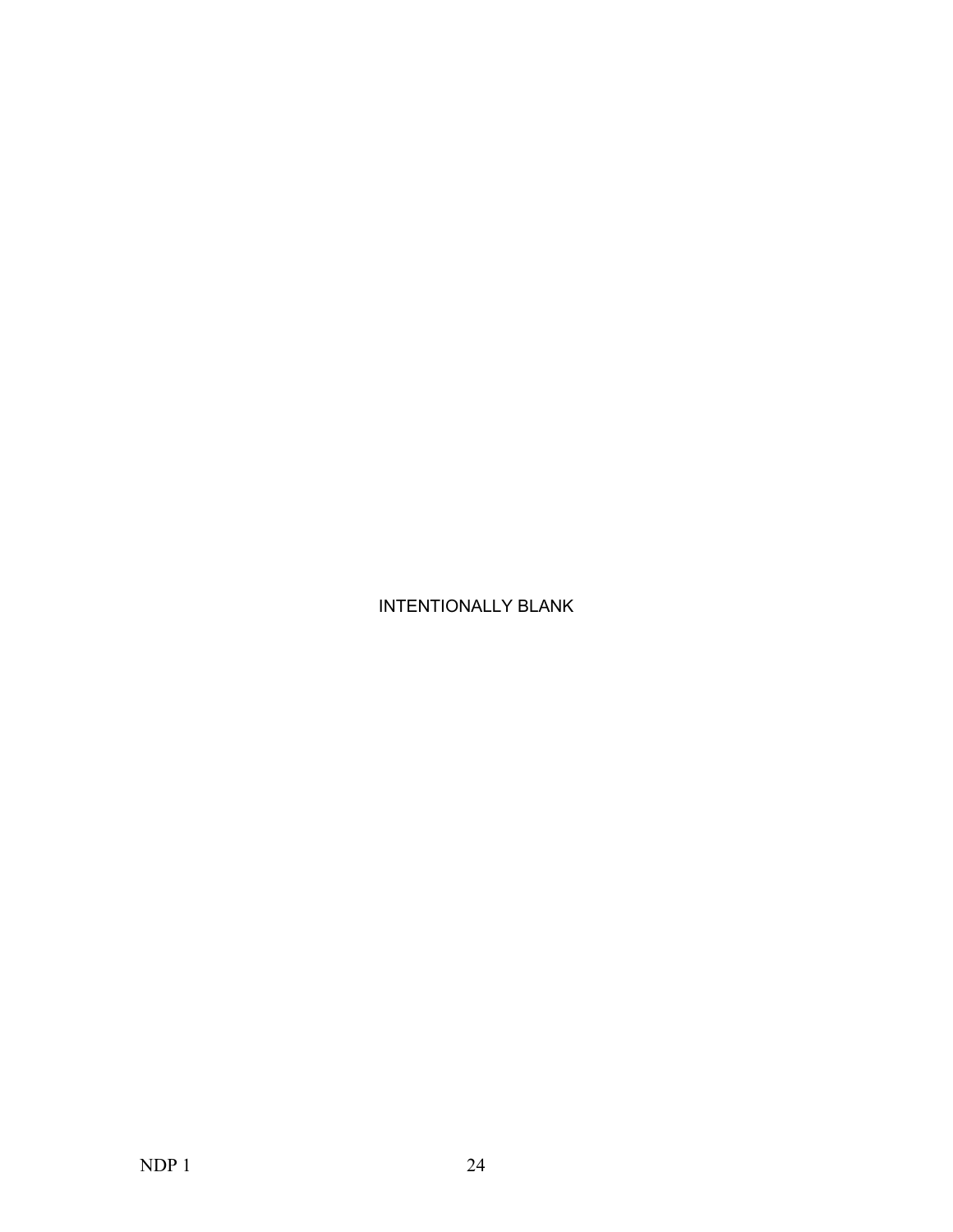## **CHAPTER THREE**

# **How We Fight — The Conduct of Naval Operations**

*No better friend, no worse enemy.*  — Maj. Gen. James N. Mattis, CG 1st MARDIV, 2003

The quotation by General Mattis is taken from a letter to his troops on the eve of their attack north toward Baghdad during Operation Iraqi Freedom. While the letter went into more detail, the quotation succinctly describes for all in the Naval Service how we should be perceived by those we encounter in any operational environment.

A nation's power is often described by the acronym DIME: diplomatic, information, military, and economic. Naval forces and their leaders, by profession, excel in the use of military power. We exercise our forces and train our leaders to operate in the maritime domain and, when necessary, to fight and win our Nation's wars. In addition, naval forces and their leaders are culturally aware of the entire operational environment and understand the considerations and the impact of the DIME factors that are at work simultaneously. Seamless alignment of each instrument of national power is necessary if national goals and objectives are to be achieved efficiently and completely. (JP 1, JP 3-0)

#### **CORE CAPABILITIES OF NAVAL FORCES**

The six core capabilities of naval forces — forward presence, deterrence, sea control, power projection, maritime security, and HA/DR — tie directly to the key elements of our national military strategy as they put into practice the tenets of the maritime strategy. Forward naval forces counter threats far from US shores; are in a position to deter a would-be adversary by the threat of military retaliation; secure access to resources and markets essential to our well-being; partner with willing navies, coast guards, and other entities to achieve security of the maritime domain; and are ready to offer assistance in the case of man-made or natural disaster.

The capabilities of US naval forces are linked to the policies and strategies espoused at the national level and support the execution of the maritime strategy. Naval forces are designed to promote and defend US national interests by maintaining maritime superiority, contributing to regional stability, conducting operations on and from the sea, seizing or defending advanced naval bases, and conducting such land operations as may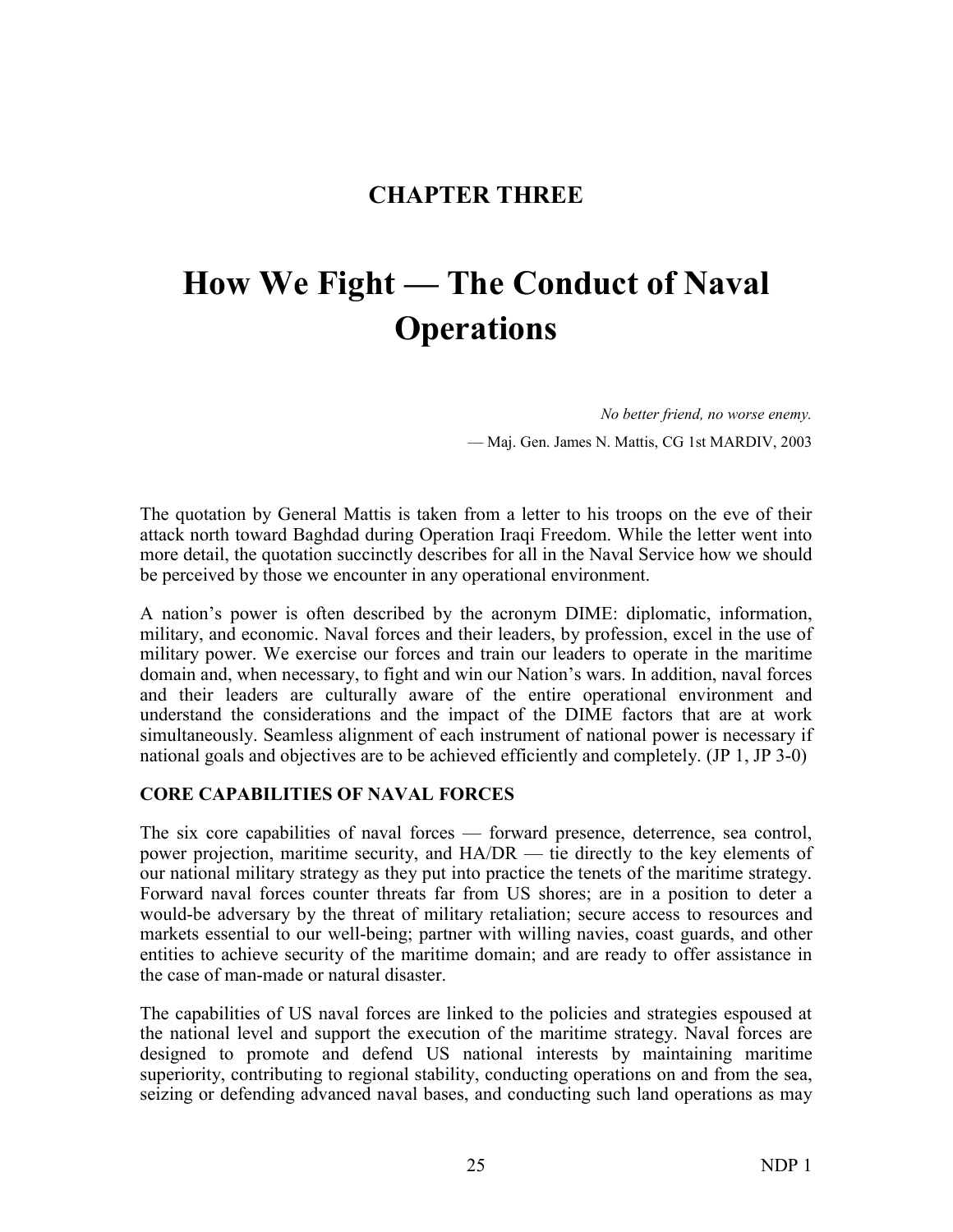be essential to the prosecution of naval campaigns. Naval forces accomplish these roles through deterrence operations and specific peacetime operations while maintaining warfighting readiness through continuing forward-deployed presence, exercising a robust sealift capability, and developing our interoperability with all Services, as well as with allies, partner nations, and friends.

The six core capabilities compose the foundation of US naval power and reflect an emphasis on those activities that prevent war and build partnerships. The Naval Service, in conjunction with joint and multinational forces and interagency efforts when required, collectively must execute these core capabilities through a blend of routine, recurring military activities such as peacetime engagements, deterrence actions and, when directed, major operations.

## *Forward Presence*

US naval forces are forward deployed around the clock. These forces support a CCDR's theater campaign plan. The forward operating posture serves several key functions: it enables familiarity with the operational environment, as well as contributing to an understanding of the capabilities, culture, and behavior patterns of regional actors, and it enables influence. This understanding and influence facilitate more effective responses in the event of crisis. Should peacetime operations transition to war, commanders and commanding officers will have developed their naval forces' environmental and operational understanding and experience to successfully engage in combat operations. Forward presence also allows us to combat terrorism as far from US shores as possible. Where and when applicable, forward-deployed naval forces isolate, capture, or destroy terrorists and their infrastructure, resources, and sanctuaries, preferably in conjunction with coalition partners.

Naval forward presence is a key enabler of regional stability, providing credible combat power where US vital interests are most concentrated. These naval forces are able to act on indications and warnings and provide a timely response to crisis. With an ever-constant presence forward, they mitigate the political and diplomatic ramifications of introducing forces into the theater when crises arise. They also provide the United States with a broad range of options, unfettered by the requirement to obtain host-nation permissions and access.

Forward-deployed naval forces demonstrate commitment to our partners without imposing a lasting footprint ashore; they provide persistent presence without permanence. Naval forces are ideally suited to conduct an expanding array of activities that prevent, deter, or resolve conflict. While forward, acting as the lead element of our defense in-depth, naval forces are positioned for increased roles in shaping our operational environment and providing immediate response for HA/DR to relieve suffering. They also act in cooperation with an expanding set of international partners.

## *Deterrence*

Deterrence is "the prevention from action by fear of the consequences. Deterrence is a state of mind brought about by the existence of a credible threat of unacceptable counteraction." (JP 1-02. Source: N/A) The term generally refers to a strategy, in any potential conflict, of being prepared to inflict unacceptable damage on an adversary and making sure the potential adversary is aware of the risk so that the adversary refrains from aggression. US naval forces maintain that core capability and, through employments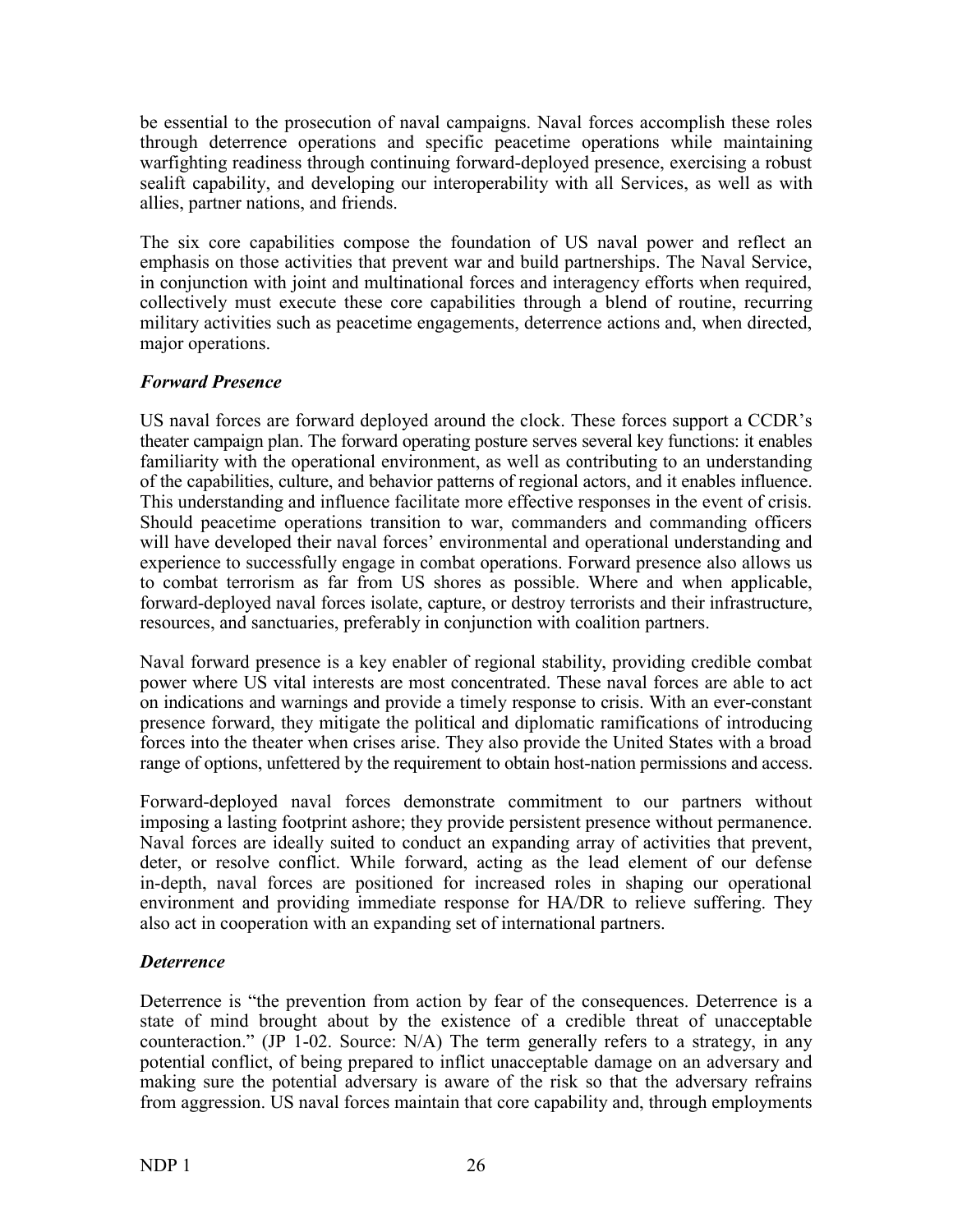and capabilities, deter adversaries from aggressive actions on US partners. These naval forces' capabilities include sea-based nuclear weapons and the forward posturing of credible conventional combat power in key regions, as well as the ability to surge forces tailored to meet emerging crises.

Preventing war is preferable to fighting wars. Deterring aggression must be viewed in global, regional, and transnational terms. Effective deterrence continues to require a comprehensive approach that includes the innovative and judicious application of all elements of national power. This includes maintaining the ability to impose unacceptable consequences on an aggressor while also enhancing our ability to deny an adversary the physical or psychological benefits of its aggression. We use forward-based, sea-based, and forward-deployed forces, space-based assets, sea-based strategic deterrence, and other initiatives to deter those who wish us harm. Effective theater security cooperation and foreign assistance programs, which include naval assets and sea-based Marine expeditionary units, are a form of extended deterrence, creating security, building partnerships, and removing conditions for conflict. Sea-based ballistic missile defense enhances deterrence by providing an umbrella of protection to forward-deployed forces and friends and allies while contributing to the larger architecture planned for defense of the United States.

The backbone of the Nation's survivable nuclear deterrent continues to be provided by ballistic missile submarines. They are designed specifically for stealth and the precision delivery of nuclear warheads. The ocean provides a vast maneuver space that greatly enhances this deterrent capability by making it infeasible for an adversary to succeed in a preemptive attack or impractical to possess an effective defense against our assured second strike. This demonstrated capability remains present and ready, providing the ultimate safeguard against any state that would threaten the first use of, or actually employ, nuclear weapons. The credibility and survivability upon which this deterrence rests are dependent upon robust acoustic and nonacoustic stealth, reliable long-range missiles, and an adaptable employment concept capable of holding adversaries at risk anywhere on the globe.

Deployed naval forces are uniquely suited to this comprehensive approach to deterrence. They possess a credible and scalable ability to challenge and retaliate against state and non-state aggressors, using conventional, unconventional or, as a last resort, nuclear means. Their movement is not limited by diplomatic challenges to access. As a result, they are able to support a wide range of prevention activities that can limit the influence of rogue governments and non-state actors. Concurrently, they can provide credible deterrent options to address regional, transnational, and global security challenges without prematurely committing US forces to conflict.

## *Sea Control*

Throughout history, control of the sea has been a precursor to victory in war. Sea control is the essence of seapower and is a necessary ingredient in the successful accomplishment of all naval missions. Naval forces execute sea-control operations to prevent or limit the spread of conflict as well as to prevail in war. Sea control and power projection complement one another. Sea control allows naval forces to close within striking distance to remove landward threats to access, which in turn enhances freedom of action at sea. Freedom of action at sea enables the projection of forces ashore. Sea-control operations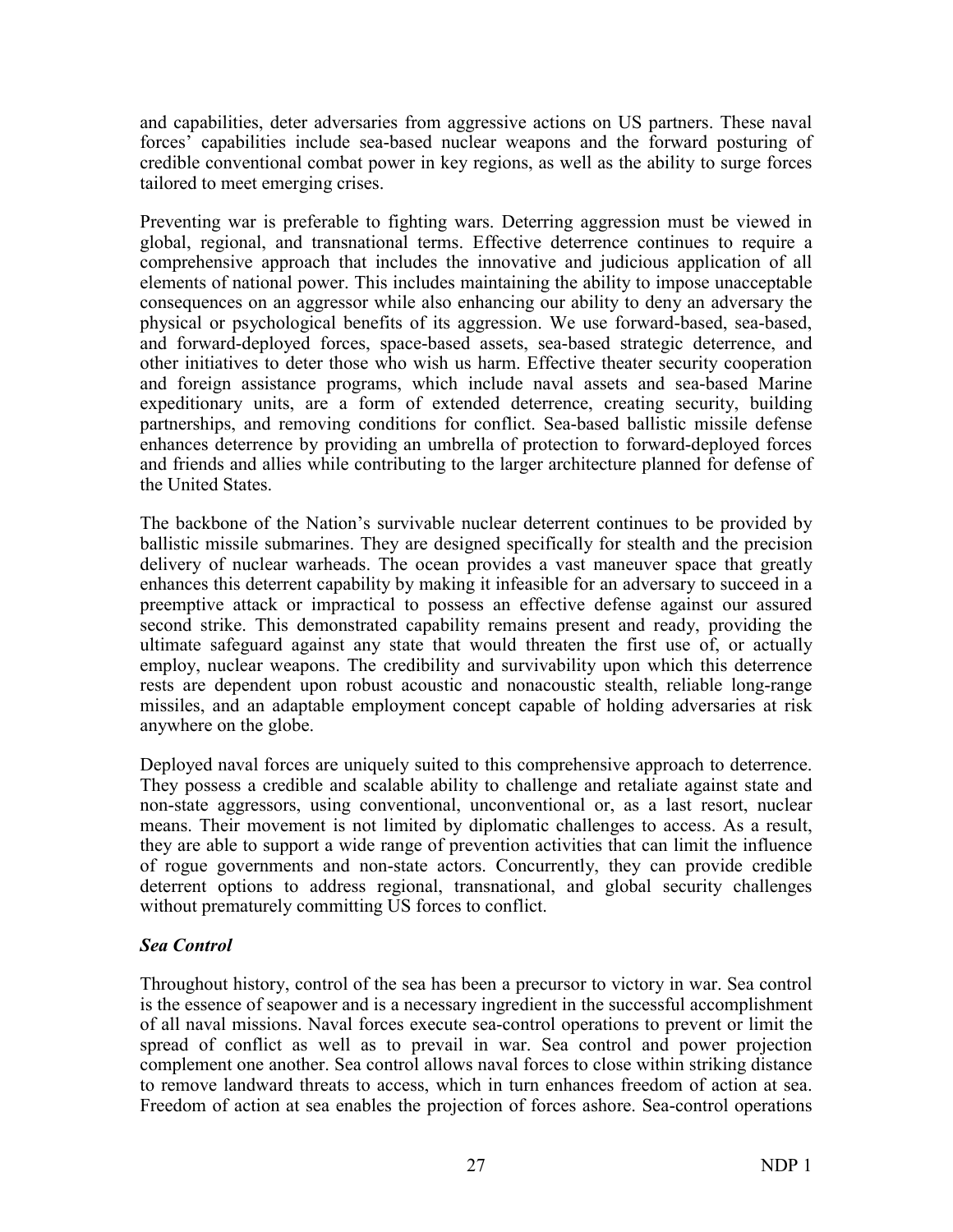are the employment of naval forces, supported by land, air, and other forces as appropriate, in order to achieve military objectives in vital sea areas. Such operations include destruction of enemy naval forces, suppression of enemy sea commerce, protection of vital sea lanes, and establishment of local military superiority in areas of naval operations.

Arguably, the vastness of the world's oceans makes it impossible for even a preeminent naval power to achieve global maritime superiority. Thus, achieving local or regional maritime superiority may be a goal for a limited duration in order to accomplish specific objectives. For example, naval forces could establish local maritime superiority in the Strait of Hormuz or regional maritime superiority in the Arabian Gulf to facilitate the free flow of commercial shipping. Strategic maritime geography, the CCDR's regional requirements, the capabilities of potential adversaries, and enduring US national objectives drive the scale of forward-deployed naval presence and surge capability necessary to deter aggression at sea and, when required, establish maritime superiority in a specific locale. It is imperative that the United States and its allies maintain the capability to establish degrees of control in these global commons, when required. The oceans, much of which are global commons under no state's jurisdiction, offer all nations, even landlocked states, a network of sea lanes or highways that is of enormous importance to their security and prosperity.

The ability to operate freely at sea is one of the most important enablers of joint operations and military support to OGAs and NGOs. Sea control requires capabilities in all aspects of the maritime domain, space, and cyberspace. We hone the tactics, training, and technologies needed to establish sea control. We cannot permit conditions under which naval forces are impeded in freedom of maneuver and freedom of access, nor permit an adversary to disrupt the global supply chain by attempting to block vital sea lines of communications and commerce. We impose local sea control wherever necessary, ideally in concert with friends and allies, but by ourselves if we must.

Sea control is achieved primarily through the demonstrated use or credible threat of force. Sea control requires control of the surface, subsurface, and airspace and relies upon naval forces' maintaining superior capabilities and capacities in all sea-control operations. It is established through naval, joint, or combined operations designed to secure the use of ocean and littoral areas by one's own forces and to prevent their use by the enemy.

Sea-control operations involve locating, identifying, and dealing with a variety of contacts. Imposing sea control closer inshore may require the control of key geographic areas such as straits or peninsulas through seizure and/or defense of key terrain ashore.

The United States and its allies possess a multifaceted naval force capable of dealing with opposed access and opposed transit scenarios in blue-, green-, and brown-water environments. Operations in blue water, which consists of the high seas and open oceans, require forces capable of remaining on station for extended periods largely unrestricted by sea state and with logistics capability to sustain these forces indefinitely. Operations in green water stretching seaward, which consists of coastal waters, ports, and harbors, require ships, amphibious ships and landing craft, and patrol craft with the stability and agility to operate effectively in surf, in shallows, and the near-shore areas of the littorals. Brown-water operations, in general terms, consist of navigable rivers, lakes, bays, and their estuaries. An example of brown-water operations would be riverine operations that involve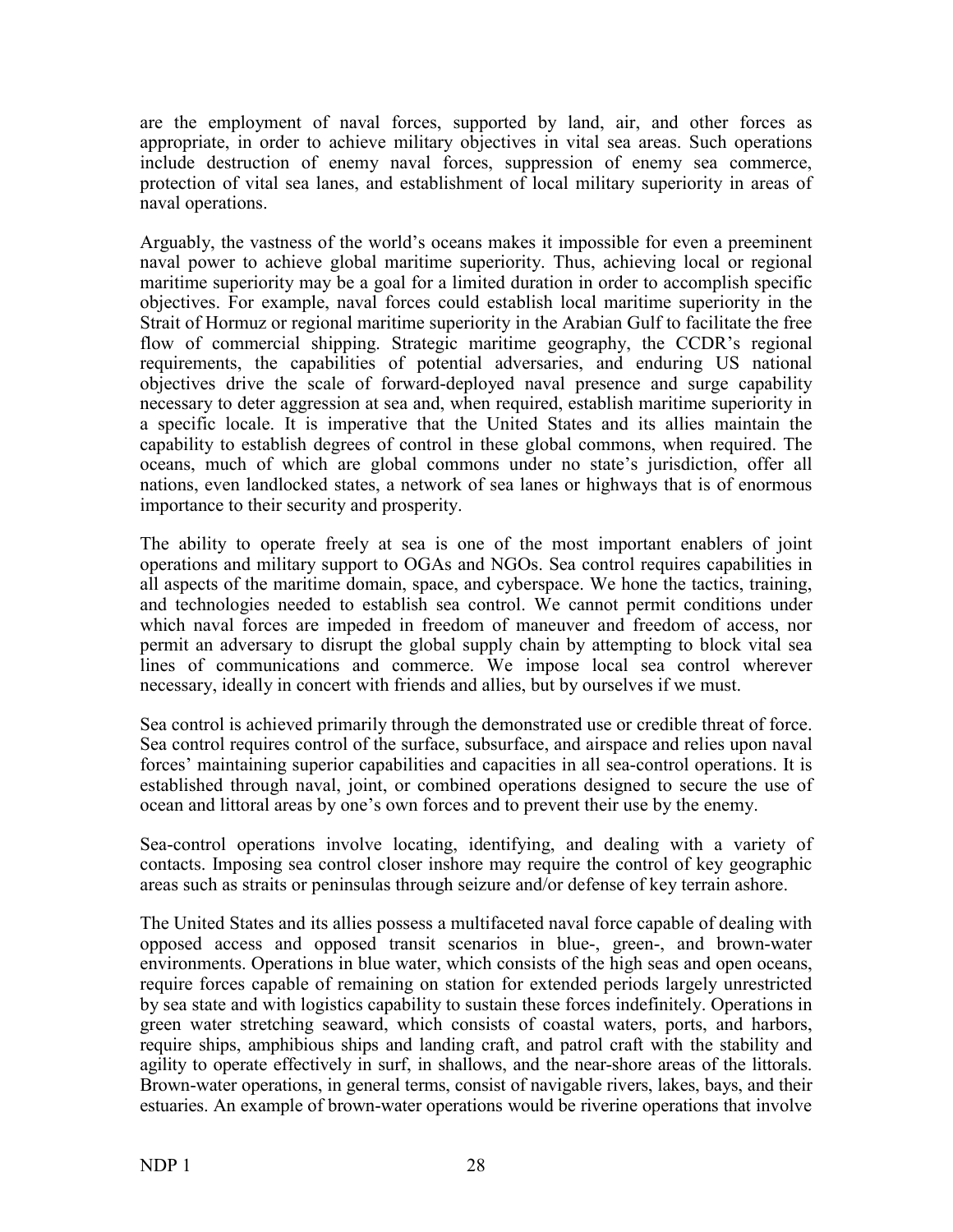shallows and clutter and constrain maneuver but without being subjected to extreme surf conditions.

Sea control is the foundation of seapower primacy. Credible combat power is the combination of sea control and power projection, the ability to exploit the sea as maneuver space in order to project influence and power ashore.

## *Power Projection*

As a largely sea-based force, the naval team can overcome diplomatic, military, and geographic challenges to access and project power ashore without reliance on ports and airfields in the objective area. In an era of declining access, naval forces play a critical role in projecting US power overseas. Naval forces that are persistently present and combat-ready provide the United States primary forcible entry option, even as they provide the means to respond quickly to other crises. The ability to overcome challenges to access and to project and sustain power ashore is the basis of combat credibility and deterrence capability.

The extent of a nation's power-projection capability is determined by the range at which it can command and control, deploy, employ, and sustain forces. A number of countries have a local or regional power-projection capability, but few have a global capability. The ability to project power increases in importance as access diminishes. US naval forces maintain the ability to globally project flexible, scalable, lethal, and sustainable power. Power projection in and from the maritime domain includes a broad spectrum of offensive military operations to destroy enemy forces or logistic support or to prevent enemy forces from approaching within enemy weapons range of friendly forces. Power projection may be accomplished by amphibious assault operations, attack of targets ashore, or support of sea-control operations.

Strike operations employ ballistic or cruise missiles, aircraft, naval surface fires, nonlethal technologies, Marines, and/or naval special warfare forces to attack and seize/destroy targets ashore. Strike and amphibious operations are not mutually exclusive. Amphibious operations may involve the extensive application of strike capabilities, while amphibious raids are also a form of strike operations.

Properly sized forces, innovative technologies, a robust strategic sealift capability, understanding of adversary capabilities, and the proficiency and ingenuity of our Sailors, Marines, and Coastguardsmen allow us to rapidly concentrate and sustain forces and enable joint and/or combined campaigns.

## *Maritime Security*

Naval forces conduct operations throughout the maritime domain and view the oceans not as an obstacle but as the base of operations and maneuver space, which we either can control for our own use or deny an opponent. Whenever naval forces face an adversary without formidable fleet assets such as carriers, submarines, and larger surface combatants, the seas serve as barriers for naval force defense. As important, though, the seas provide avenues of world trade and military lines of communications for the United States, its allies, and its friends.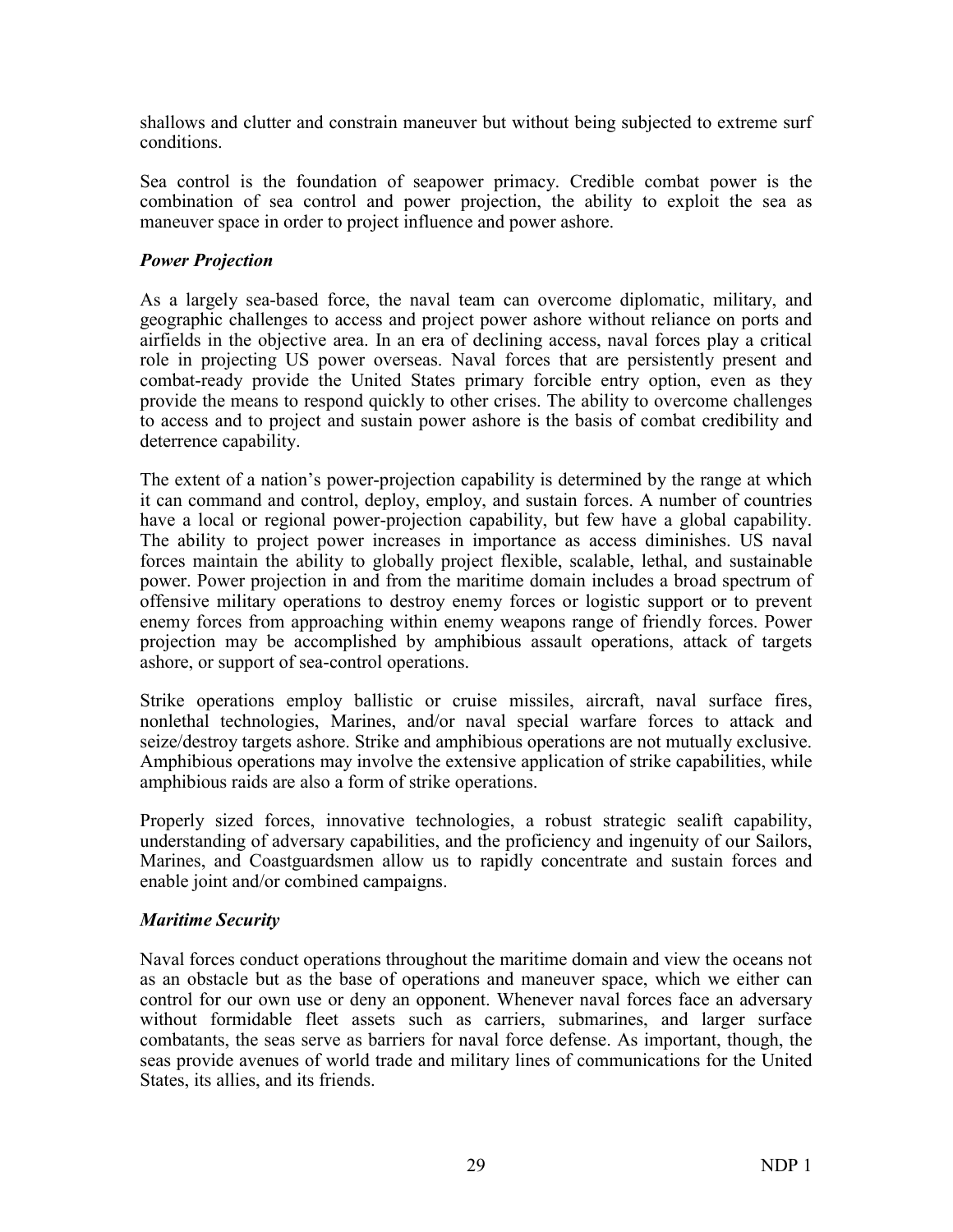The United States depends upon transoceanic links — commercial and military — to allies, friends, and interests. Our Nation's naval strength has enabled us to endure more than two centuries of global crisis and confrontation that have reflected the world's seemingly unending religious, ethnic, economic, political, and ideological strife. Whenever these crises have threatened US national interests, our leaders traditionally have responded with naval forces to prevent and win wars. The safety and economic security of the United States depend in substantial part upon the secure use of the world's oceans. The United States has a vital national interest in maritime security. The economic well-being of people in the United States and around the world depends heavily upon the trade and commerce that traverse the oceans.

Maritime security includes a collection of tasks that are derived from agreed-upon international law. Maritime security operations (MSO) are those operations conducted to assist in establishing the conditions for security and protection of sovereignty in the maritime domain. Examples of MSO include missions to counter maritime-related terrorism, weapons proliferation, transnational crime, piracy, environmental destruction, and illegal seaborne immigration. These tasks include assisting mariners in distress, participating in security cooperation operations with allies and partners, sharing situational awareness, and conducting maritime interception and law enforcement operations. MSO involve close coordination among governments, the private sector, international organizations, and NGOs.

Maritime security may be divided into *individual* or *collective* categories. *Individual* maritime security operations involve actions taken by a single nation-state to provide for its safety and security, consistent with its rights. While the responsibility and capacity of individual nations to secure their territorial waters is the foundation upon which global maritime security is built, CS-21 notes that unilateral action by a single nation cannot ensure the security of the global maritime commons: Collective maritime security is action taken by one or more like-minded nation-states to promote safety and security at sea consistent with international law.

The vast size and complexity of the maritime domain create unique and critical security challenges for the international community. Terrorists, pirates, and transnational criminals use legitimate maritime traffic to mask their illicit activities, threatening safety and security. Identifying, tracking, and neutralizing these threats and illicit activities are essential to protecting national security and the global economy. Unilateral action by a single nation cannot ensure the security of the global transportation system.

The creation and maintenance of security at sea are essential to mitigating threats short of war. Countering these irregular and transnational threats protects the homeland, enhances global stability, and secures freedom of navigation for the benefit of all nations. Naval forces enforce domestic and international law at sea through established protocols. We also join navies and coast guards around the world to secure the global commons and suppress common threats.

## *Humanitarian Assistance/Disaster Response*

The capabilities that allow naval forces to project combat power are also effective at responding to the world's natural disasters. Operating without reliance on ports and airfields ashore and in possession of organic medical support, strategic and tactical lift,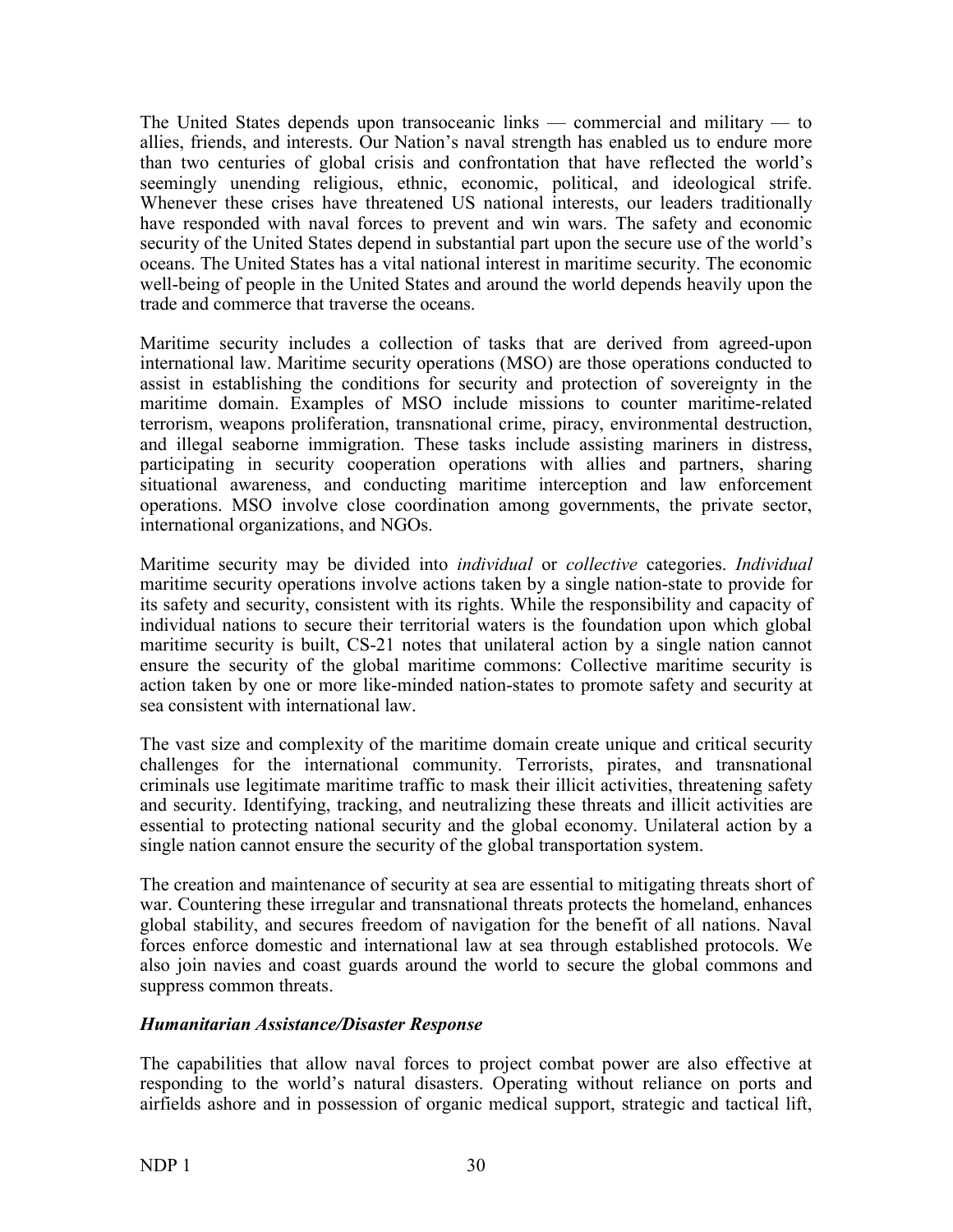logistics support, robust communications capabilities, and premier planning and coordination tools, naval forces are ideally suited for HA/DR, as the vast majority of the world's population lives within a few hundred miles of the seas and oceans.

HA/DR is an all-encompassing reference to the various proactive and reactive activities increasingly performed by naval forces to reduce human suffering. These activities include defense support of civil authorities, humanitarian and civic assistance, foreign humanitarian assistance, foreign disaster relief, foreign assistance, developmental assistance, and selected aspects of security assistance.

The world population is concentrated near the seas, oceans, and major waterways, creating a situation in which episodic natural or man-made disasters often cause catastrophic human suffering. The speed of global communications increases awareness of these events and generates local, regional, or international calls for action. Globally postured naval forces continue to support HA/DR. Additionally, CCDRs increasingly employ HA/DR forces and capabilities in a proactive way to promote stability. The challenge to US naval forces is to enhance the ability to conduct HA/DR without compromising the ability to conduct more traditional naval missions.

This core capability is a clear example of goodwill of the people and of United States and other like-minded nations. It further recognizes that HA/DR activities enable naval forces to build partnerships that serve to increase trust, enhance partner capacities, and provide the opportunity to engage with a larger set of international partners. Finally, it is increasingly recognized that HA/DR conducted by naval forces enables accomplishment of select *prevent* as well as *prevail* elements of US national strategy. The capabilities required to perform this mission are no longer considered less important than those of combat operations.

Building on relationships forged in times of calm, we continue to mitigate human suffering as the vanguard of interagency and multinational efforts, both in a deliberate, proactive fashion and in response to crises. Human suffering moves the United States to act, and the expeditionary character of naval forces uniquely positions them to provide assistance.

In today's globally connected world, news of humanitarian crises and natural or manmade disasters is reported almost immediately. Forward-deployed naval forces provide timely response and assistance. Although the primary focus of naval forces remains combat readiness, our multipurpose capabilities allow those same forces, with minor modifications, to be equally adept at providing relief that mitigates human suffering. Given our forward posture, inherent mobility, and highly flexible nature across many capability sets, US naval forces are the force of choice for such missions.

## **THE APPLICATION OF NAVAL POWER**

When military action is one of the potential responses to a situation threatening US interests, a plan is prepared using either the joint contingency planning process or the crisis action planning (CAP) process. Although military flexibility demands a capability to conduct short-notice crisis planning when necessary, US military strength is best enhanced by detailed peacetime contingency planning followed by exercises that test the plan. Each of the Naval Services has developed planning doctrine to support the joint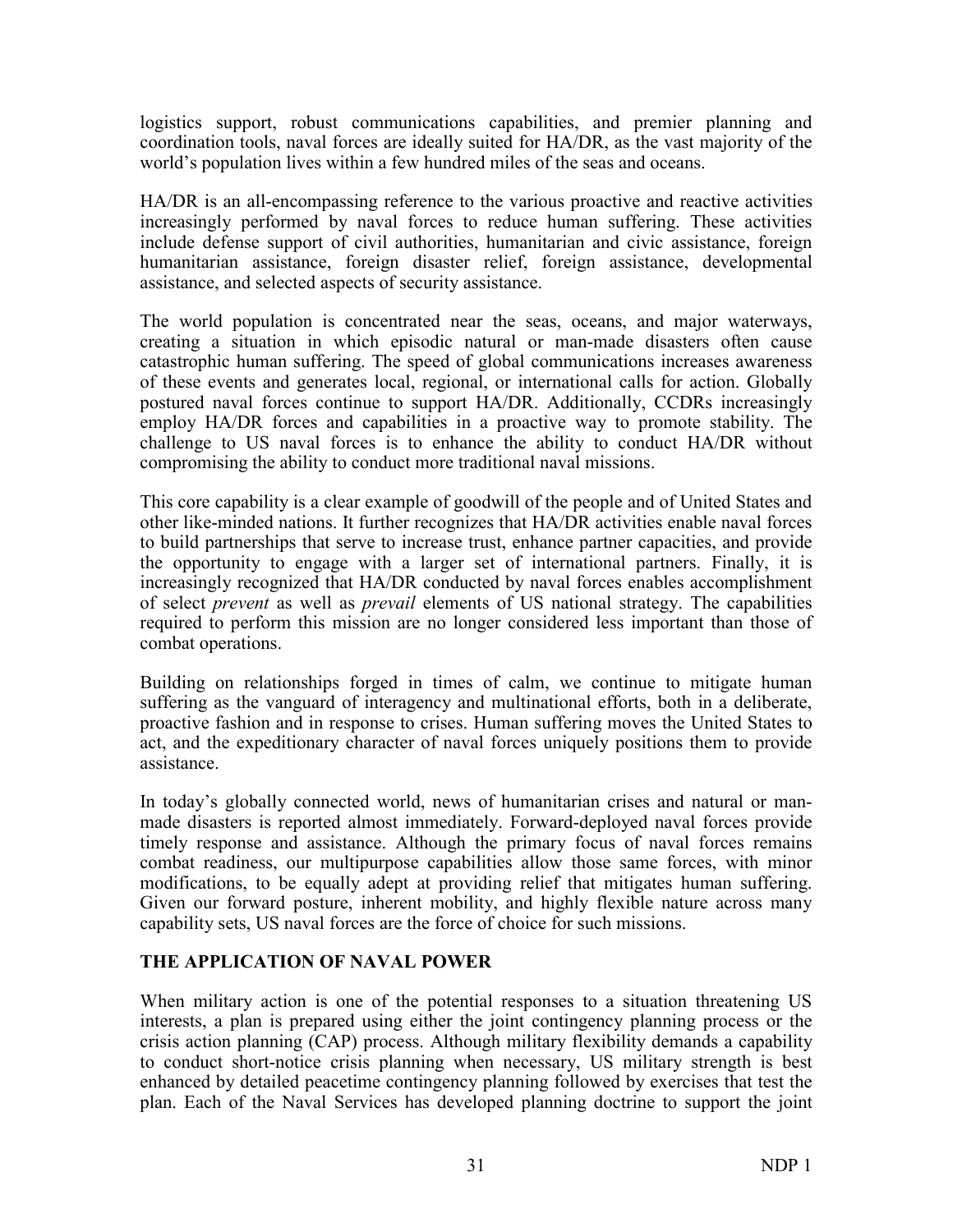operation planning process; however, common tenets deserve mention in this publication. These common tenets include the need for the process to be adaptive, collaborative, and systematic. Planning must cover the full range of activities: mobilization, deployment, employment, sustainment, redeployment, and demobilization of naval forces. Planning must include a clear statement covering C2 over forces involved. Planning at all levels must hinge upon a clear, concise description of the commander's intent.

The OPLAN is a commander's complete description of a concept of operations. Plan development is based on joint intelligence preparation of the operational environment (JIPOE) and the planning process. JIPOE is a formal process that integrates enemy doctrine with such factors as physical and environmental considerations. At the component level, intelligence preparation of the battlespace (IPB) is the analytical methodology employed by the Services or joint force component commands to reduce uncertainties concerning the enemy, environment, time, and terrain. IPB enables the component commander and the staff to identify enemy objectives, courses of action (COAs), centers of gravity, critical vulnerabilities, and decisive points.

The planning process allows the commander and staff to plan for and execute operations effectively, to ensure that the employment of forces is linked to objectives, and to integrate naval operations seamlessly with the actions of a joint force. The planning process assists commanders and their staffs in analyzing operational environment effects and distilling a multitude of planning information in order to provide the commander with a coherent framework to support decisions. The process is thorough and helps apply clarity, sound judgment, logic, and professional expertise. While the full planning process may appear time-consuming, through training, experience, and frequent use, commanders and their staffs can become more proficient and resilient, and the planning has the capability to become a more fluid and adaptable process. Therefore, in the event that experienced planners are faced with a short timeline, the planning process easily can be modified to support CAP. The planning process establishes procedures to progressively analyze a mission, develop and wargame COAs against COAs identified during JIPOE/IPB, compare friendly COAs against the commander's criteria and each other, select a COA, prepare an operation order (OPORD) for execution, and transition the plan or order to subordinates tasked with its execution. The process organizes these procedures into steps (mission analysis, COA development, COA wargaming, COA comparison and decision, plans and orders development, and transition) that provide commanders and their staffs a means to organize planning activities, transmit plans to subordinates, and share a critical common understanding of the mission. Interactions among the various planning steps allow a concurrent, coordinated effort that ensures flexibility, makes efficient use of available time, and facilitates continuous information sharing. The result of the planning process is a military decision that can be translated into a directive such as an OPLAN or OPORD. The products created during the full planning process can and should be used during subsequent planning sessions when time may not be available for thorough revision and where existing factors have not changed substantially. It must be emphasized that while the time available to plan may change, the process does not.

Planning alone does not allow a force to conduct operations successfully. Our ability to operate is also dependent upon the physical means we have to operate, the best use of our technology, the ability to sustain our forces across the range of military operations, and our ability to lead and motivate our forces to fight as a team. Leadership, the foremost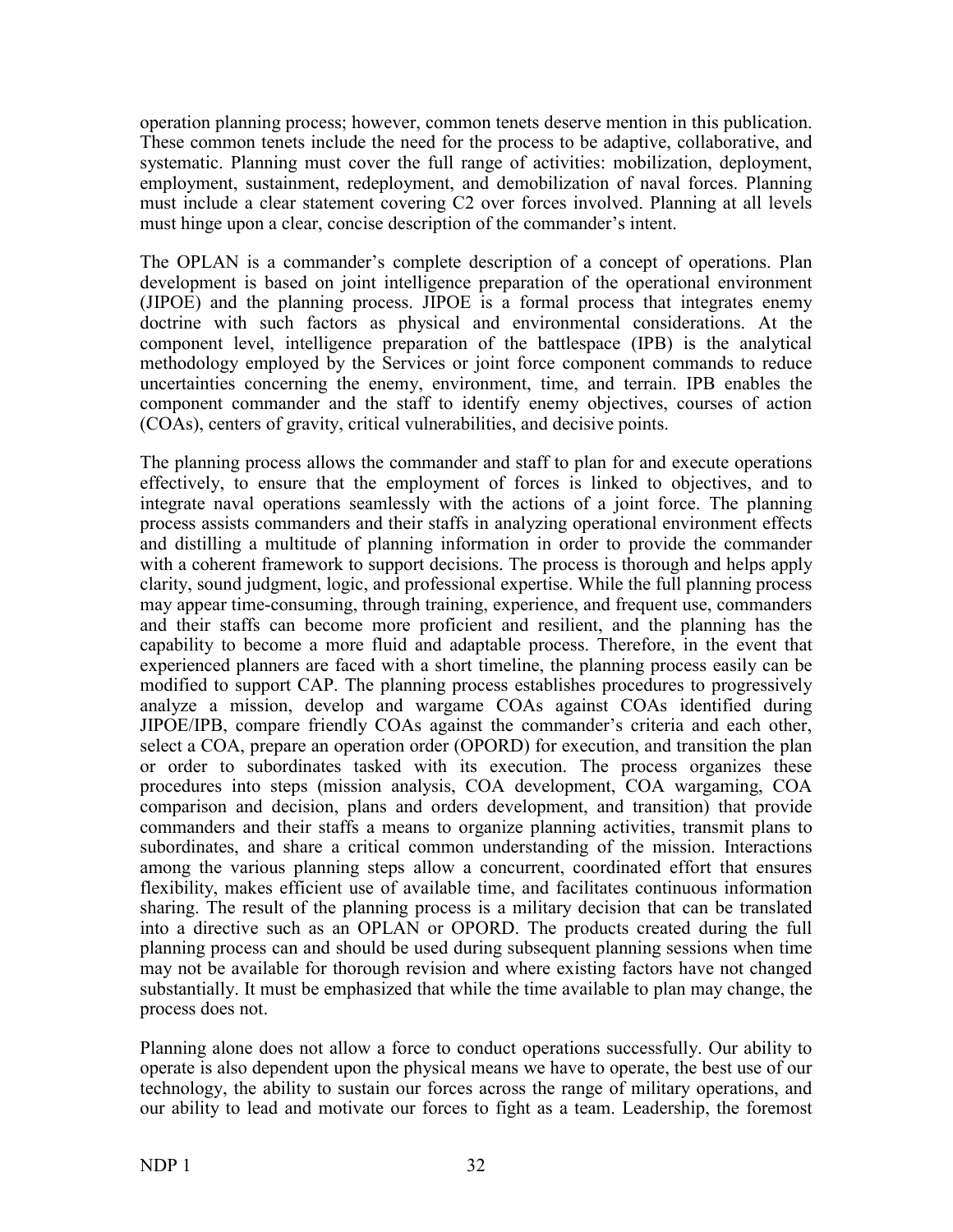quality of command, enhances our physical ability to fight by building resilient forces and inspiring unit cohesion and sense of purpose. It is the means by which we draw upon the courage, fortitude, and dedication within our people. In addition to having the technology, sustainment, leadership, and motivation to fight and win, we train as a naval force. Realistic training, effective leadership, a strong team, and a clear sense of mission all contribute to building and sustaining a resilient force essential for success. Confident in our ability to fight and win as a team with the US Army and US Air Force, the forces of allies and coalition partners, and cooperating OGAs and NGOs, we carry out assigned roles, supporting our Nation's objectives.

## **OPERATIONAL ART**

Achievement of objectives does not lend itself to mechanistic, deterministic, or scientific models or simple linear processes; developing a solution requires study of the interplay of literally hundreds, if not thousands, of independent variables. In other words, developing a solution for strategic objectives is more of an art than a science. Operational art is defined as "the application of creative imagination by commanders and staffs supported by their skill, knowledge, and experience — to design strategies, campaigns, and major operations and organize and employ military forces. Operational art integrates ends, ways, and means across the levels of war." (JP 1-02. Source: JP 3-0) In generic terms, operational art is that component of military art concerned with the theory and practice of planning, preparing, and conducting operations aimed at accomplishing operational or strategic objectives.

The main role of operational art is to prioritize, sequence, and synchronize properly the use of all available sources of military and nonmilitary power. In applying operational art, the commander visualizes the conditions necessary for success before deploying or committing forces.

The effective application of operational art requires broad vision, the ability to anticipate, and the skill to monitor, assess, plan, and direct tactical actions in a manner that achieves the desired strategic result. The commander considers not only the employment of military forces but also their sustainment and the arrangement of their efforts in time, space, and purpose. This includes fundamental methods associated with synchronizing and integrating military forces and capabilities. Operational art helps the commander mitigate the ambiguity and uncertainty of a complex operational environment. Among the many considerations, operational art requires commanders to answer the following questions per JP 3-0:

- What conditions are required to achieve the objectives? (Ends)
- What sequence of actions is most likely to create those conditions? (Ways)
- What resources are required to accomplish that sequence of actions? (Means)
- What is the likely cost or risk in performing that sequence of actions? (Risk)

Strategic objectives and goals and the 12 principles of joint operations (Figure 3-1) facilitate the commander's use of the operational art, which guides warfighting at the strategic, operational, and tactical levels of war.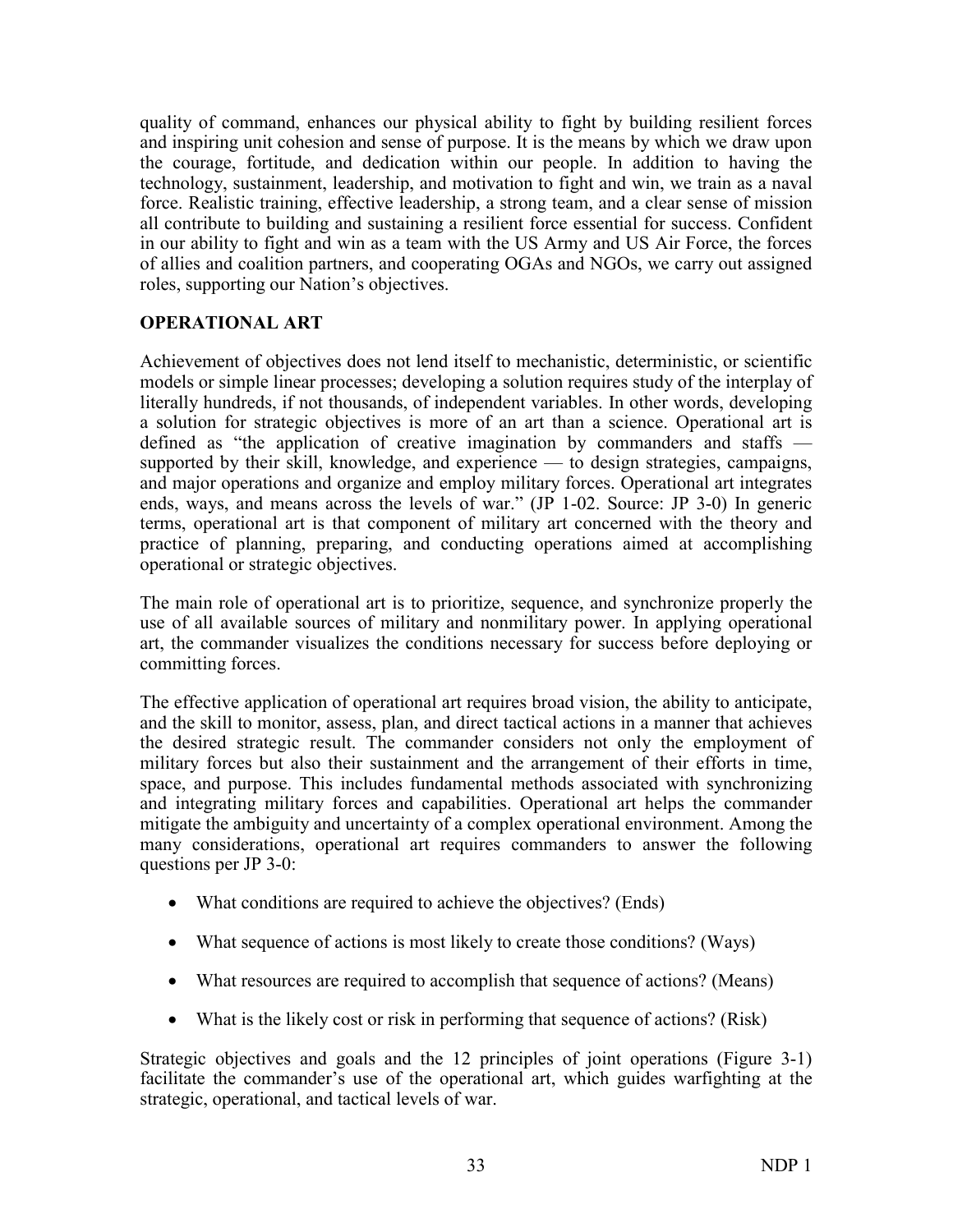For more in-depth treatment of the principles of joint operations, operational art, and joint and Service planning processes, refer to the following:

- JP 1, *Doctrine for the Armed Forces of the United States*.
- JP 3-0, *Joint Operations*.
- JP 5-0, *Joint Operation Planning*.
- Chairman of the Joint Chiefs of Staff Manual 3122 (series).

| <b>PRINCIPLES OF WAR</b> |
|--------------------------|
| <b>OBJECTIVE</b>         |
| <b>OFFENSIVE</b>         |
| <b>MASS</b>              |
| <b>ECONOMY OF FORCE</b>  |
| <b>MANEUVER</b>          |
| <b>UNITY OF COMMAND</b>  |
| <b>SECURITY</b>          |
| <b>SURPRISE</b>          |
| <b>SIMPLICITY</b>        |
|                          |
| <b>OTHER PRINCIPLES</b>  |
| <b>RESTRAINT</b>         |
| <b>PERSEVERANCE</b>      |
| <b>LEGITIMACY</b>        |
|                          |

Figure 3-1. Principles of Joint Operations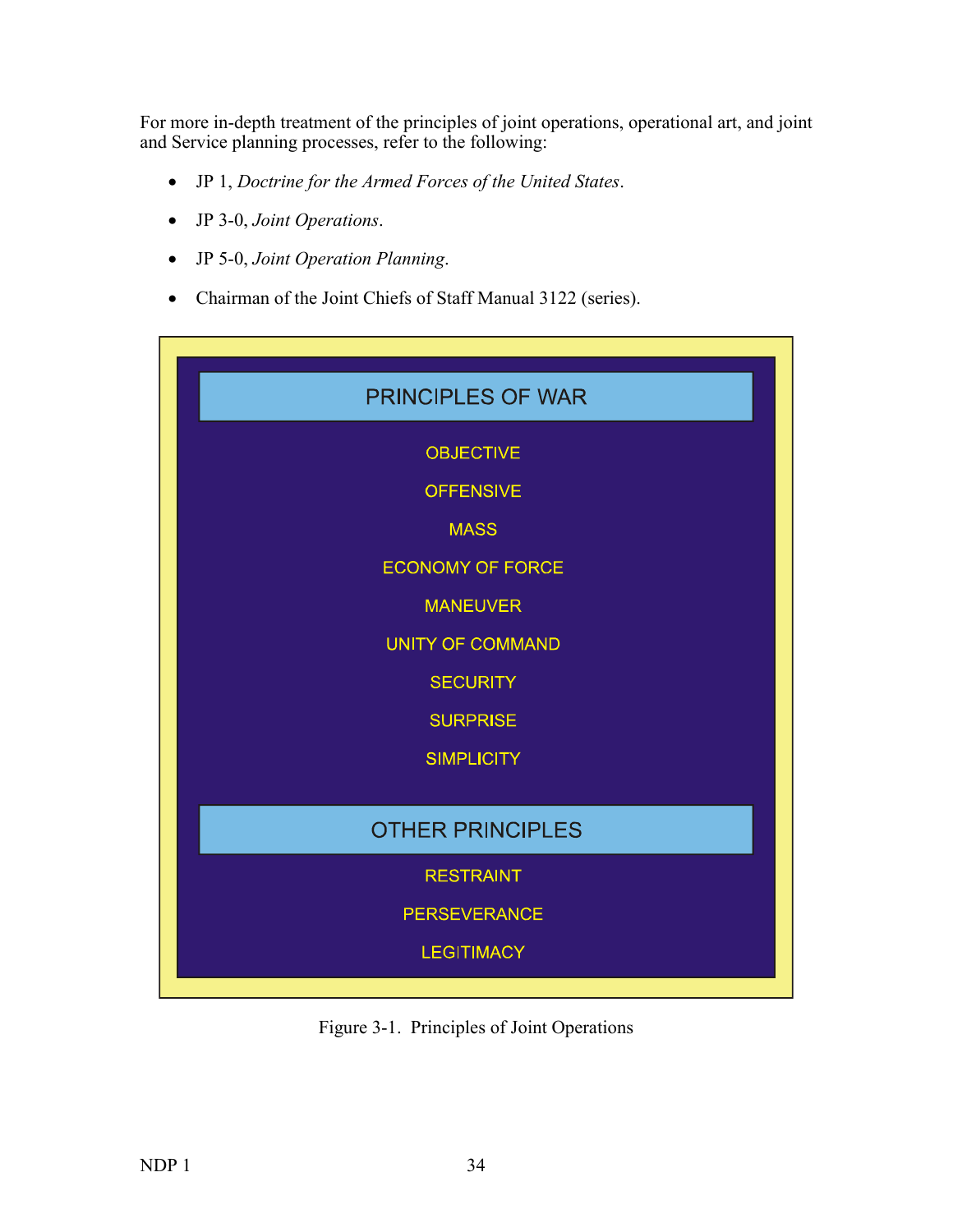- *Joint Operation Planning and Execution System (JOPES)* (Volumes I–III).
- NWP 5-01, *Navy Planning*.
- NWP 3-32, *Maritime Operations at the Operational Level of War*.
- MCDP 5, *Planning*.
- MCWP 5-1, *Marine Corps Planning Process*.
- Commandant of the US Coast Guard Manual 3010.11 (series), *Coast Guard Contingency Preparedness Planning Manual, Volume I: Planning Doctrine and Policy*.

## **COMMAND AND CONTROL**

Command and control is the exercise of authority and direction by a properly designated commander over assigned and attached forces in the accomplishment of the mission. Command and control functions are performed through an arrangement of personnel, equipment, communications, facilities, and procedures employed by a commander in planning, directing, coordinating, and controlling forces and operations in the accomplishment of the mission. Command and control ties together all the operational functions and tasks and applies to all levels of war and echelons of command across the range of military operations. C2 is the means by which an operational commander synchronizes and integrates force activities in order to achieve unity of command. Unity of effort over complex operations is made possible through decentralized execution of centralized, overarching plans. Unity of command is strengthened through consideration of the following:

- Clearly defined authorities and roles.
- Logical, standardized information management practices.
- Explicit and implicit communication.
- Timely decision making.
- Recognized coordination mechanisms.
- Disciplined battle rhythm.
- Responsive, dependable, and interoperable support systems.
- Shared situational awareness
- Mutual trust.

Command and control of naval forces reflects our operational environment, traditions, and culture. Despite the changes in today's environment, naval forces have retained unique characteristics in the capabilities we provide, as well as the way we function, compared to the other Services/components. Unlike Army and Air Force organizations, most naval forces do not undergo a lengthy period of transition from garrison to deployed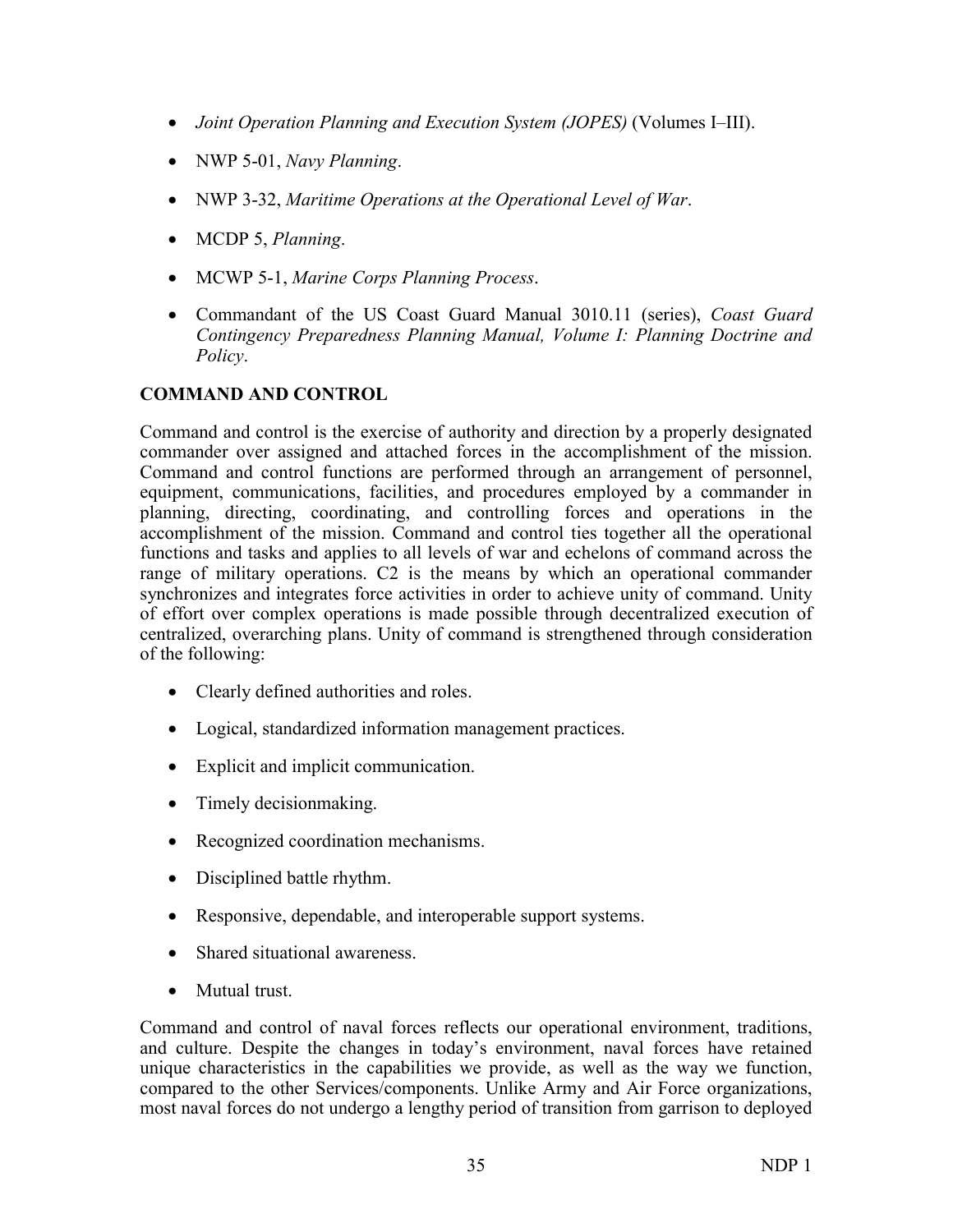and operational status. Naval forces are operational as soon as they *take in all lines*. Being essentially self-deploying, naval forces are able to operate in support of strategic objectives without affecting another nation's sovereignty and do not necessarily require host-nation permission for their presence. As such, naval forces provide persistent military capabilities that are immediately available to the CCDR. Naval tactical commanders are expected to take initiative using the operational-level commander's guidance, which defines what needs to be done but not how to do it.

Our C2 philosophy is derived from the characteristics and complexity of the maritime domain. Even in an era of nearly instantaneous communications and increasingly complex relationships among the forces of other Services and nations, having the subordinate commander execute operations in accordance with a thorough understanding of the commander's intent is a key tenet of the naval forces' C2 philosophy. Our leaders are trained, educated, groomed, and held accountable for these exceptional authorities and responsibilities.

## **GLOBAL MARITIME PARTNERSHIPS**

Key actions by the Navy, Marine Corps, and Coast Guard that provide increased national security include improving cooperation and mutual capacity and capability, enhancing collective global awareness, and providing comprehensive and effective response options to threats in the maritime domain.

Global maritime partnerships represent the overarching framework by which the US Government fosters and sustains cooperative relationships with international maritime partners. In concert with other US armed services, other US agencies, NGOs, and private industry, the Navy, Marine Corps, and Coast Guard address mutual maritime concerns such as freedom of navigation, the safe flow of commerce, deterrence of terrorism, and protection of the oceans' resources in a voluntary, informal, and nonbinding capacity.

The ability of individual nations to secure their territorial waters is the foundation upon which global maritime security is built. US naval forces engage with like-minded nations to enhance security and governance. This is accomplished through mutual security training to expand the number of maritime professionals by assisting nations in developing maritime awareness, infrastructure, law enforcement expertise, and the ability to respond to maritime threats and challenges. The goal is to increase the ability of partner nations to safeguard their share of the sea's resources, develop and protect their maritime infrastructure, and enforce international port security standards. Building partner capacity and capability is being achieved through expansion of information exchange, training and exercise opportunities, multinational operations, and interoperability enhancements. Naval forces, acting in concert with maritime partners, facilitate development of comprehensive approaches to address local and regional maritime institutional requirements and to advocate for necessary resources. Such initiatives promote more capable partnerships and provide benefit to nations.

Formal international maritime cooperation and governance continue to be garnered through US participation in the International Maritime Organization (IMO). Led by the US Coast Guard, US delegations include representatives from the US Navy and the joint staff. Following the events of 11 September 2001, the IMO instituted numerous improvements to global maritime security, including vessel tracking, vessel and port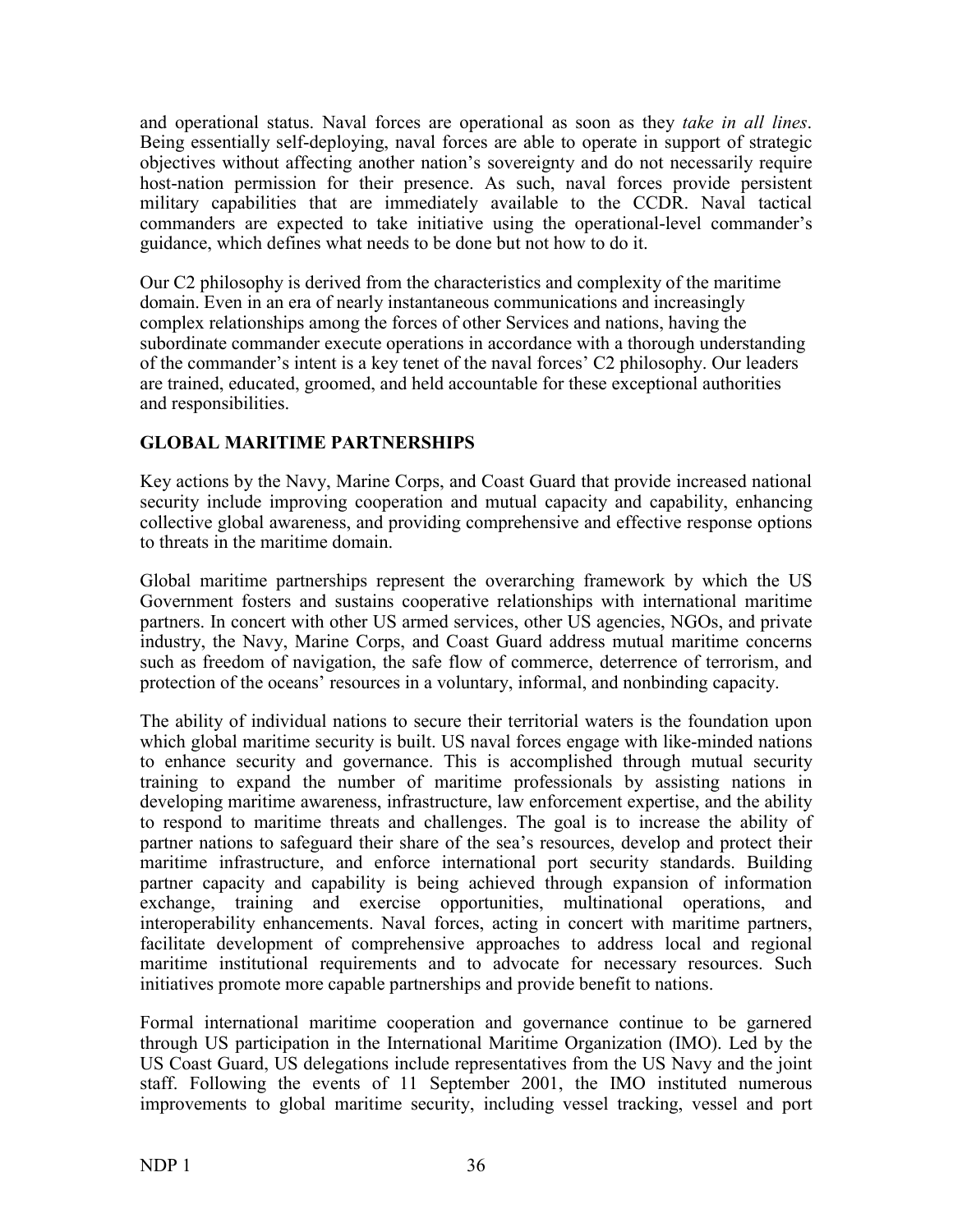security measures, and strengthening of the Convention on Suppression of Unlawful Acts at Sea. The effectiveness of maritime security relies on strong international law that includes the law of the sea (LOS); regional, multinational, and bilateral agreements; domestic laws and regulations; and private-sector practice and procedure. Although the United States is not a party to the 1982 LOS Convention, it considers the navigation and overflight provisions therein reflective of customary international law and thus acts in accordance with the 1982 LOS Convention.

#### **MARITIME DOMAIN AWARENESS**

Identifying the full range of maritime threats is essential to increasing security in the maritime domain. It requires a joint operational architecture to collect, analyze, and disseminate enormous quantities of information concerning vessels, people, cargo, infrastructure, maritime areas of interest, and ongoing maritime security operations. Forward-postured, culturally aware naval forces contribute such information to a common repository. This information is analyzed to identify threats in the maritime domain and then disseminated to naval forces and participating maritime partners. Naval, Department of Defense (DOD), OGA, and coalition partners determine what actions must be taken based on the collected and fused information.

As a result of increased maritime domain awareness (MDA) and greater international participation in maritime security activities, forward-deployed naval forces, operating in conjunction with partner nations, respond to an expanding range of maritime security threats. Maritime domain awareness provides valuable information to responsible actors to protect their maritime sovereignty and commercial interests by recognizing and reporting those who seek advantage by violating agreed-upon international law.

## **RESPONSE OPTIONS**

US naval forces, along with other conventional forces, special operations forces (SOF), OGAs, law enforcement agencies, and multinational partners, provide the following options in response to maritime threats:

- Surveillance and Tracking. When suspicious behavior is discerned, vessels of interest are identified for surveillance and tracking. This action permits more effective and efficient investigation, interception, and interdiction, when appropriate. Surveillance and tracking activities are conducted using a wide variety of military and commercial space-based systems, as well as air, surface, and underwater sensors and units.
- Maritime Interception Operations. Maritime interception operations (MIO) are defined as "efforts to monitor, query, and board merchant vessels in international waters to enforce sanctions against other nations such as those in support of United Nations Security Council Resolutions and/or prevent the transport of restricted goods." (JP 1-02. Source: JP 3-0) Boarding teams of Sailors, Marines, Coastguardsmen, and other law enforcement personnel are trained in the techniques of visit, board, search, and seizure (VBSS) to conduct MIO worldwide. These boardings are used for specific missions based on authorities, laws, and jurisdiction.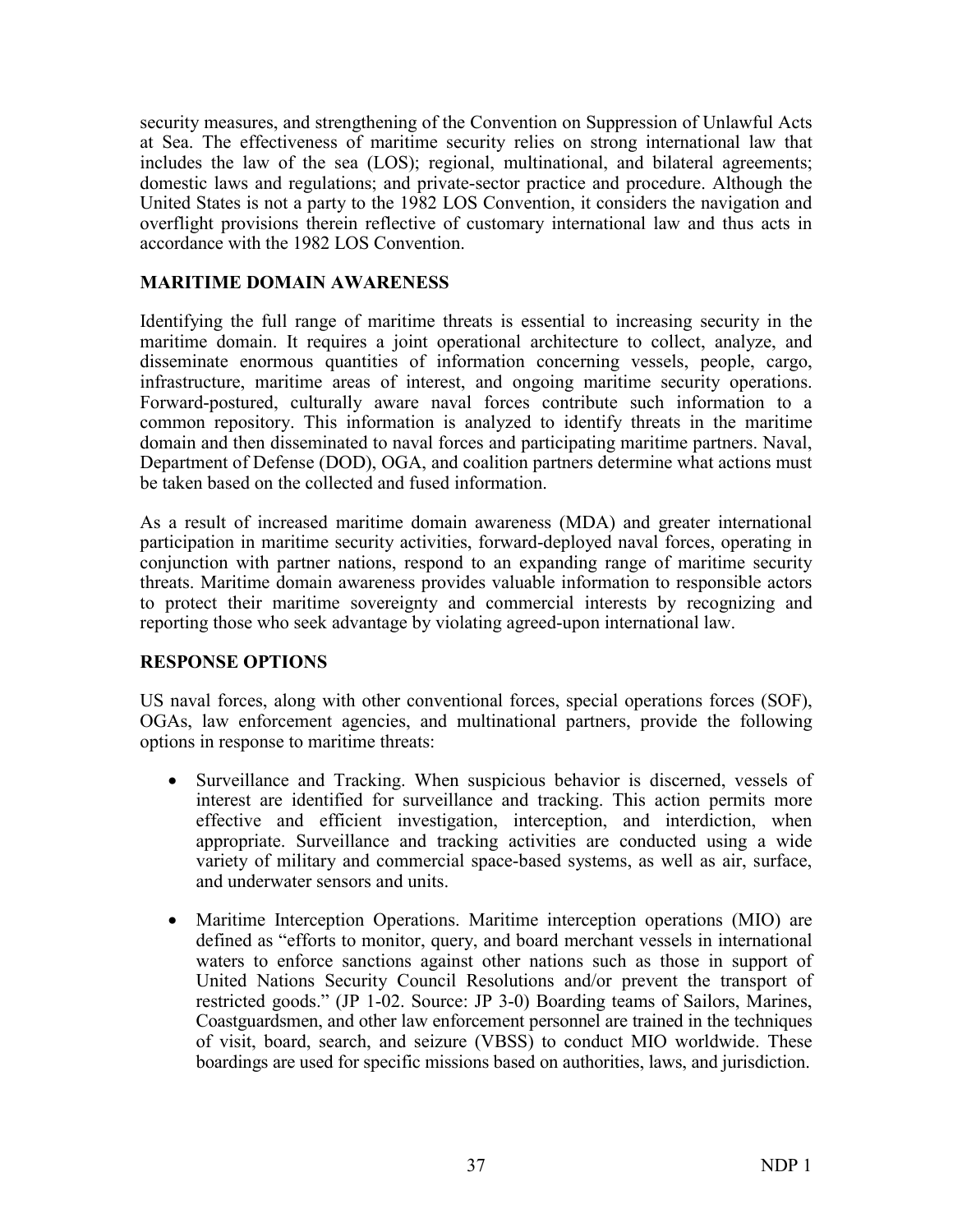- Law Enforcement Operations. Law enforcement operations (LEO) are a form of interception operations. LEO, however, is different from MIO. Coast Guard cutters routinely conduct independent LEO. DOD personnel are generally prohibited from direct involvement in law enforcement activities. Navy vessels or foreign naval vessels may, however, embark Coast Guard law enforcement detachments with the power to make arrests in US and international waters. LEO may be conducted to counter activities such as illegal immigration or drug trafficking.
- Expanded Maritime Interception Operations. Expanded MIO (EMIO) are authorized by the President and directed by the SecDef to intercept vessels identified to be transporting terrorists and/or terrorist-related material that pose an imminent threat to the United States and its allies. (For further discussion of EMIO, see JP 3-03, *Joint Interdiction*.)

Global maritime partnerships, MDA, and response options are examples of increased engagement and cooperation our naval forces are forging with like-minded nations around the world. Specific examples of increased engagement and cooperation with our maritime partners include: Africa Partnership Station, training and exercises with NATO countries, closer maritime partnering with Canada and Mexico in securing our borders, UNITAS, PANAMAX, Southern Partnership Station, and United States Naval Ship (USNS) *Comfort* and USNS *Mercy* deployments.

## **PHASES OF AN OPERATION OR CAMPAIGN**

The United States employs its military capabilities at home and abroad in support of its national security goals in a variety of operations that vary in size, purpose, and combat intensity. The use of joint capabilities in humanitarian assistance, military engagement, security cooperation, and deterrence activities helps shape the operational environment and keeps the day-to-day tensions between nations or groups below the threshold of armed conflict while maintaining US global influence. A crisis response or limited contingency operation can be a single small-scale, limited-duration operation, or a significant part of a major operation of extended duration involving combat. The associated general strategic and operational objectives are to protect US interests and prevent surprise attack or further conflict. When required to achieve national strategic objectives or protect national interests, the US national leadership may decide to conduct a major operation or campaign involving large-scale combat, placing the United States in a wartime state. In such cases, the general goal is to prevail against the enemy as quickly as possible, conclude hostilities, and establish conditions favorable to the host nation and the United States and its multinational partners.

JP 3-0, *Joint Operations*, describes six phases of an operation or campaign: shape, deter, seize the initiative, dominate, stabilize, and enable civil authority. While phases are usually conceived and depicted as sequential in nature, as a practical matter there may be considerable overlap and simultaneity among phases. Nevertheless, transitions between phases are designed to be distinct shifts in focus by the joint force and are often accompanied by changes in command relationships. The need to move into another phase normally is identified by assessing that a set of objectives is achieved or that the adversary has acted in a manner that requires a major change in focus for the joint force and is therefore usually event driven, not time driven. Changing the focus of the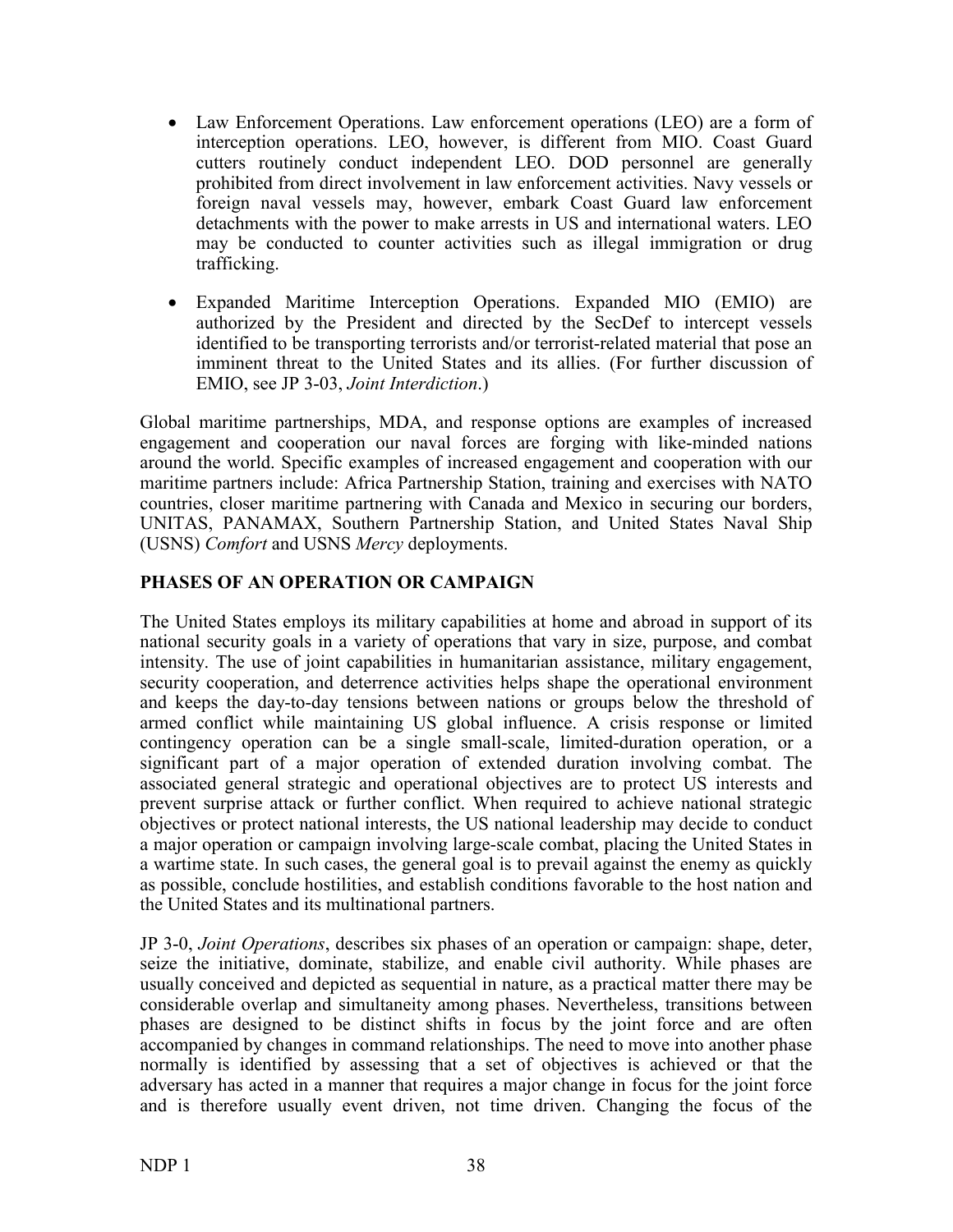operation takes time and may require changing priorities, command relationships, force allocation, or even the design of the operational area. An example is the shift of focus from sustained combat operations in the dominate phase to a preponderance of stability operations in the stabilize and enable civil authority phases. Hostilities gradually lessen as the joint force begins to reestablish order, commerce, and local government and deters adversaries from resuming hostile actions while the United States and the international community take steps to establish or restore the conditions necessary to achieve strategic objectives.

This challenge demands an agile shift in joint force skill sets, actions, organizational behaviors, and mental outlooks and coordination with a wider range of other organizations — OGAs, multinational partners, intergovernmental organizations (IGOs), and NGOs — to provide those capabilities necessary to address the mission-specific factors. Although the JFC determines the number and actual phases used during a joint campaign or operation, use of the phases provides a flexible model to arrange smaller, related operations.

The six core capabilities of the Navy, Marine Corps, and Coast Guard are resident throughout the six phases of a campaign. See Figure 3-2 for a graphical representation of notional naval core capabilities and their application across the phases of a campaign continuum. The following discussion of the principles of joint operations applicable during each phase is designed to be illustrative, not all-inclusive.

## *Phase 0: Shape*

Joint and multinational operations — inclusive of normal and routine military activities — and various interagency activities are performed to dissuade or deter potential adversaries and to assure or solidify relationships with friends and allies. They are executed continuously with the intent to enhance international legitimacy and gain multinational cooperation in support of defined military and national strategic objectives. They are designed to assure success by shaping perceptions and influencing the behavior of both adversaries and allies, developing Allied and friendly military capabilities for self-defense and coalition operations, improving information exchange and intelligence sharing, and providing US forces with peacetime and contingency access. Shape phase activities must adapt to a particular theater environment and may be executed in one theater in order to create effects and/or achieve objectives in another.

• Naval Activities/Operations. Examples include normal and routine local training and deployed operations of ships, aircraft, submarines, and MAGTFs; maritime security operations; presence operations (including port visits); exercises; security assistance; community relations (COMREL) projects; distinguished visitor program; Chief of Naval Operations counterpart visits; cooperative deployments; foreign exchange officer programs; conferences; global networking and information sharing with partners; personnel exchange and military-to-military programs; HA/DR missions; conduct of humanitarian assistance as part of normal and routine deployment tasks, use of strategic communication to shape perceptions and influence behavior of actors in the environment; conduct of intelligence, surveillance, and reconnaissance (ISR) in support of normal and routine local and deployed operations.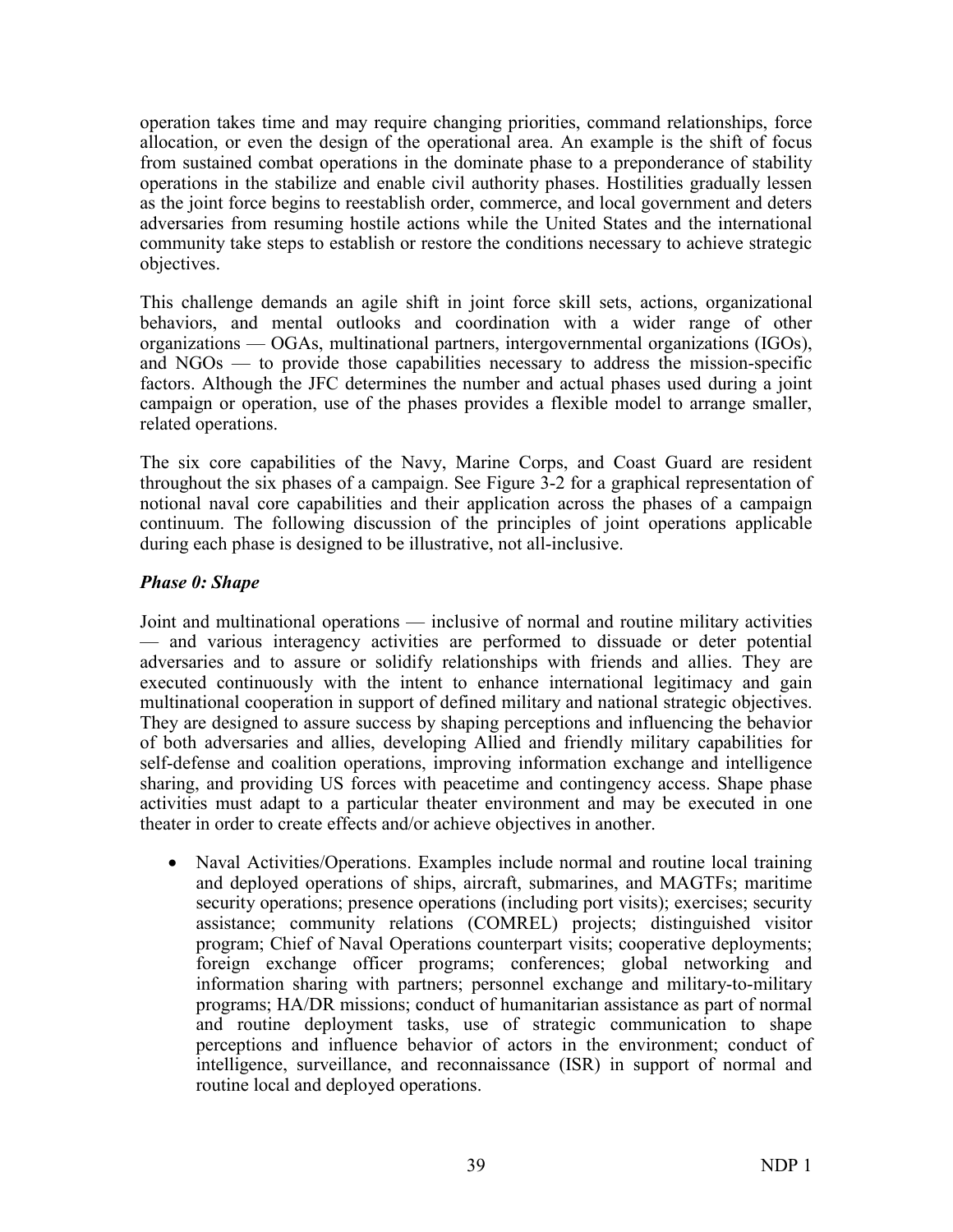

Figure 3-2. Notional Application of Naval Core Capabilities Across the Six-Phase Campaign Model Continuum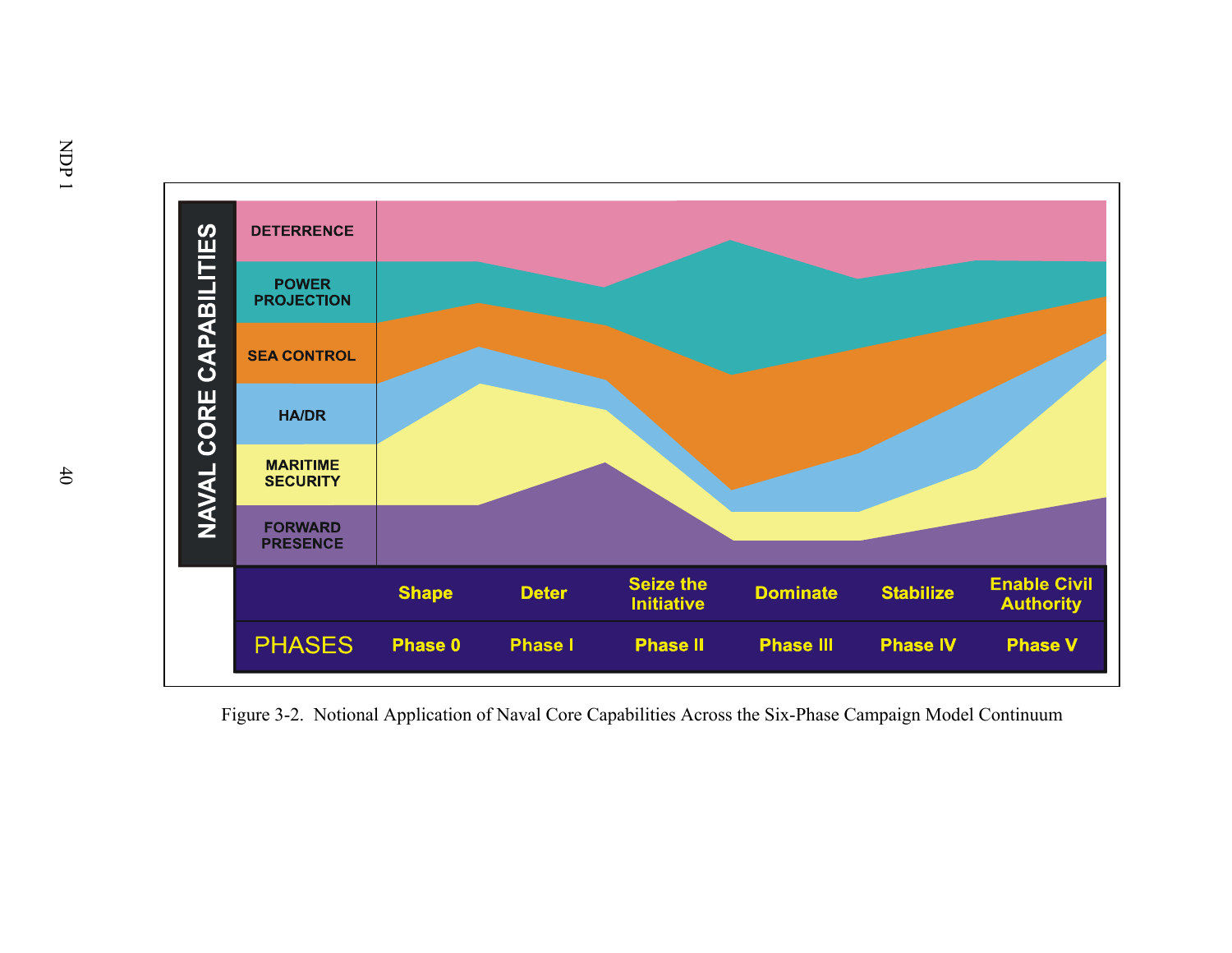Principles of Joint Operations. Economy of force and maneuver are two principles at work during the shape phase of a campaign. Economy of force calls for the allocation of minimal essential combat power to secondary efforts. It is the judicious employment and distribution of forces. Economy of force is the measured allocation of available combat power to such tasks as limited attacks, defense, delays, deception, or even retrograde operations to achieve mass elsewhere at the decisive point and time. Maneuver is the movement of forces in relation to an adversary to secure or retain a position of advantage. It is designed to keep an adversary off balance and to protect the friendly force by preserving freedom of action and reducing vulnerabilities.

#### *Phase I: Deter*

The intent of this phase is to deter undesirable adversary action by demonstrating the capabilities and resolve of the joint force. It differs from deterrence that occurs in the shape phase in that it is largely characterized by preparatory actions that specifically support or facilitate the execution of subsequent phases of the operation/campaign. Once the crisis is defined, these actions may include mobilization; tailoring of forces and other predeployment activities; initial overflight permission(s) and/or deployment into a theater; employment of ISR assets; and development of mission-tailored C2, intelligence, force protection, and logistic requirements to support the JFC's concept of operations. Combatant commanders continue to engage multinational partners, thereby providing the basis for further crisis response. Liaison teams and coordination with OGAs, IGOs, and NGOs assist in setting conditions for execution of subsequent phases of the campaign. Many actions in the deter phase build on activities from the previous phase and are conducted as part of security cooperation plans and activities. They can also be part of stand-alone operations.

- Naval Activities/Operations. Examples include continued activities focusing on forward presence, presence operations (including port visits), exercises, security assistance, COMREL projects, cooperative deployments, conferences, global networking and information sharing with partners, HA/DR, and fleet ballistic missile submarine deployments; maneuvering/transporting of additional Navy, Coast Guard, and Marine Corps forces into an area of operations, either by diverting them from their current area of forward deployment or by surging them from the continental United States; increasing the persistence of ISR and other activities in support of anticipated sea-control operations; engineering and health service support activities; and ongoing strategic communication campaigns.
- Principles of Joint Operations. In addition to maneuver discussed above, unity of command applies to the deter phase of a campaign. Unity of command means all forces operate under a single commander with the authority to direct all in the pursuit of a common purpose. During multinational operations and interagency coordination, unity of command may not be possible, but the requirement for unity of effort remains essential. As a crisis becomes recognized in the deter phase, issues affecting unity of command and unity of effort require the attention of commanders at all levels.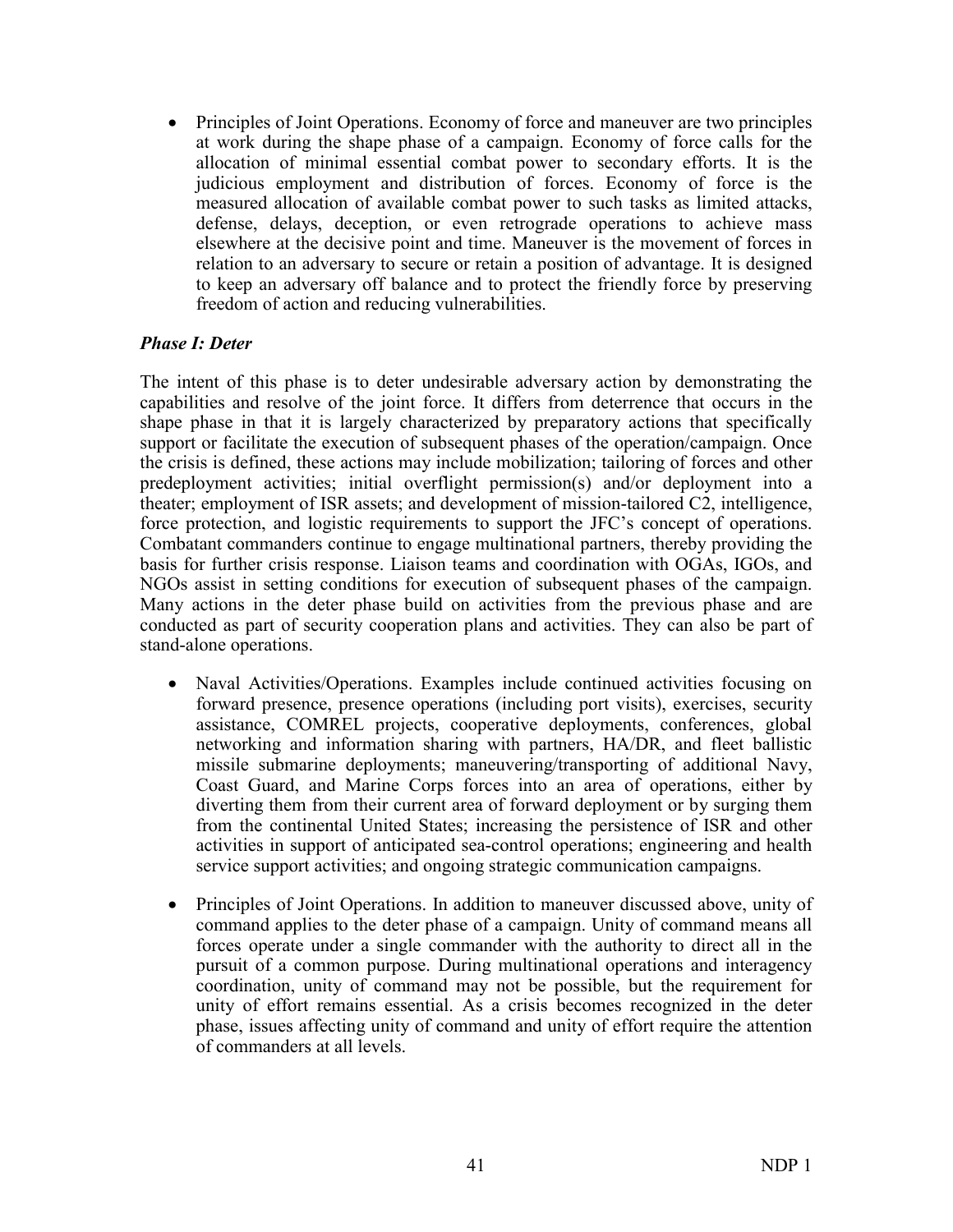#### *Phase II: Seize the Initiative*

Joint force commanders seek to seize the initiative in combat and noncombat situations through the application of appropriate joint force capabilities. In combat operations this involves executing offensive operations at the earliest possible time, forcing the enemy to offensive culmination and setting the conditions for decisive operations. Rapid application of joint combat power may be required to delay, impede, or halt the enemy's initial aggression and to deny its initial objectives. If an enemy has achieved its initial objectives, the early and rapid application of offensive combat power can dislodge enemy forces from their position, creating conditions for the exploitation, pursuit, and ultimate destruction of both the forces and their will to fight during the dominate phase. During this phase, operations to gain access to theater infrastructure and to expand friendly freedom of action continue while the JFC seeks to degrade enemy capabilities with the intent of resolving the crisis at the earliest opportunity. In all operations, the JFC establishes conditions for stability by providing immediate assistance to relieve conditions that precipitated the crisis.

- Naval Activities/Operations. Examples include continued activities focusing on forward presence, HA/DR, and deterrence; a shift of resources away from routine presence operations in order to support sea control and power projection; aggressive ISR and strike operations to establish initial maritime superiority in the area of operations; aggressive use of information operations (IO) to support strike and forcible entry operations by sea-based air, missile, and amphibious/expeditionary forces in support of the JFC's campaign plan; major exercises in the area of operations to continue show of force; conduct of HA/DR, including noncombatant evacuation operations, as required.
- Principles of Joint Operations. The principles of offensive and surprise command attention during the seize the initiative phase. Offensive action is the most effective way to achieve a clearly defined objective. It is designed to seize, retain, and exploit the initiative. The purpose of surprise is to act at a time or place or in a manner for which the adversary is unprepared. Through surprise, the balance of combat power can be shifted and success achieved well out of proportion to the effort expended.

## *Phase III: Dominate*

The dominate phase focuses on breaking the enemy's will for organized resistance or, in noncombat situations, control of the operational environment. Success in this phase depends upon overmatching joint force capability at the critical time and place. This phase includes full employment of joint force capabilities and continues the appropriate sequencing of forces into the operational area as quickly as possible. When a campaign is focused on conventional enemy forces, the dominate phase normally concludes with decisive operations that drive an enemy to culmination and achieve the JFC's operational objectives. Against unconventional enemies, decisive operations are characterized by dominating and controlling the operational environment through a combination of conventional/unconventional, information, and stability operations. Stability operations are conducted as needed to ensure a smooth transition to the next phase and relieve suffering. In noncombat situations, the joint force's activities seek to control the situation or operational environment. Dominate phase activities may establish the conditions for an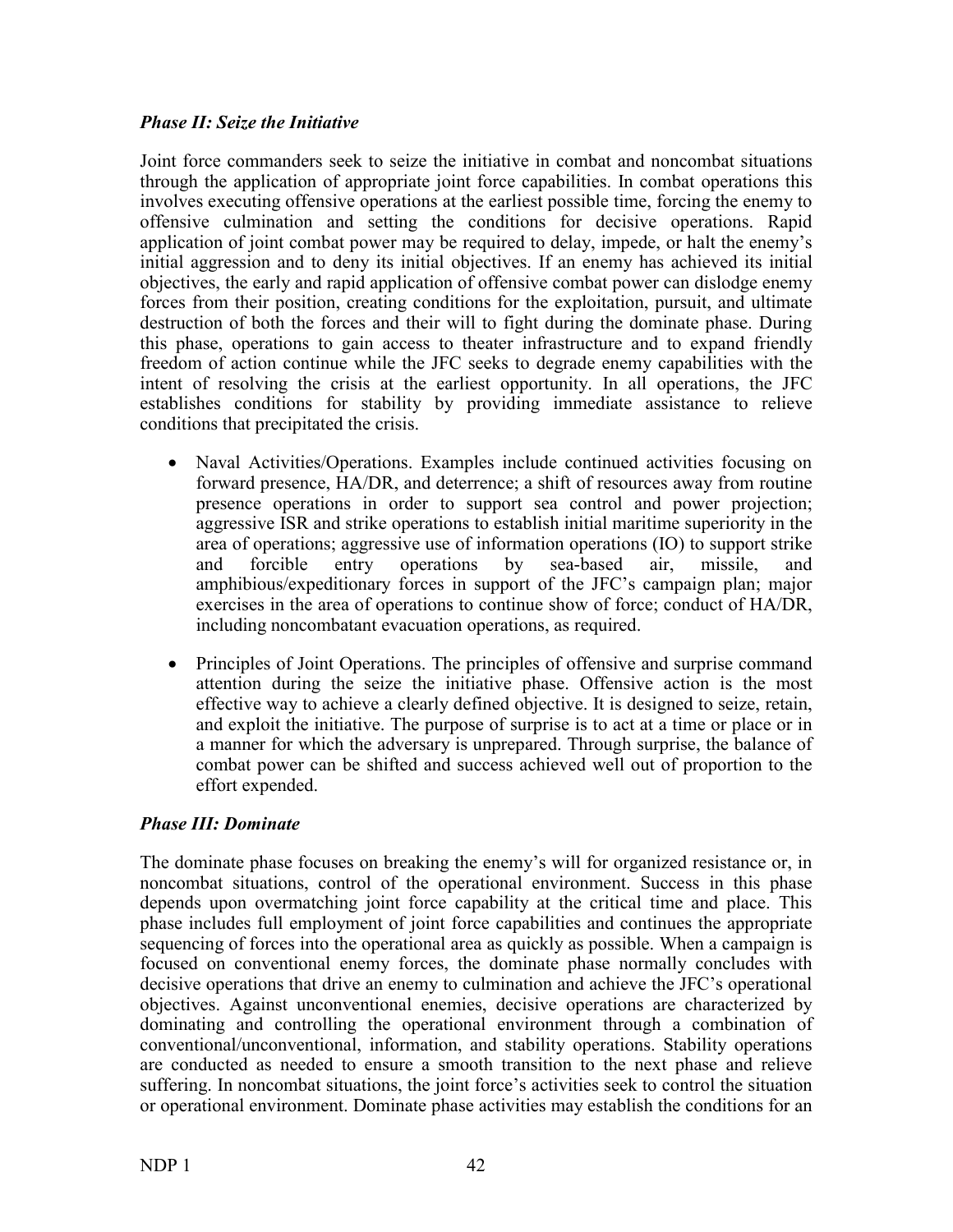early favorable conclusion of operations or set the conditions for transition to the next phase of the campaign.

- Naval Activities/Operations. Examples include continued forward presence, MIO/EMIO, HA/DR, deterrence, and a reduced level of routine maritime security operations; Navy land- and sea-based air and missile forces establish maritime supremacy by winning the war at sea and continue to support the JFC's campaign plan; provide ISR, IO, strike, fires, logistics, engineering, and health service support as required; MAGTFs conduct maneuver warfare ashore in support of the JFC's plan.
- Principles of Joint Operations. The principles of objective and mass might be foremost in the commander's mind during the dominate phase of a campaign. The purpose of objective is to direct every military operation toward a clearly defined, decisive, and achievable military goal, which in turn supports the achievement of theater and national strategic objectives. Mass concentrates the effects of combat power at the most advantageous place and time to produce decisive results. To achieve mass is to synchronize and/or integrate force capabilities where they have a decisive impact in a short period of time.

## *Phase IV: Stabilize*

The stabilize phase is required when there is limited or no functioning legitimate civil governing entity present. The joint force may be required to perform limited local governance, integrating the efforts of other supporting/contributing multinational, OGA, IGO, or NGO participants until legitimate local entities are functioning. This includes providing or assisting in the provision of basic services to the population. The stabilize phase is typically characterized by a change from sustained combat operations to stability operations. Stability operations are necessary to ensure that the threat (military and/or political) is reduced to a manageable level that can be controlled by the potential civil authority or, in noncombat situations, to ensure that the situation leading to the original crisis does not reoccur or its effects are mitigated. Redeployment operations may begin during this phase and should be identified as early as possible. Throughout this segment, the JFC continuously assesses the impact of current operations on the ability to transfer overall regional authority to a legitimate civil entity, which marks the end of the phase.

- Naval Activities/Operations. Examples include continued forward presence, HA/DR, deterrence operations, and IO. As the need for active sea control and power-projection operations decline, a shift in emphasis to maritime security operations is required, including provision of sea-based support to SOF units and the conduct of counterinsurgency and nation-assistance operations; US Coast Guard forces and detachments, as well as Navy expeditionary security forces and afloat MAGTFs, may be required to conduct LEO/MIO/EMIO/VBSS operations and to train coalition forces to assist in establishing a stable environment for the final phase.
- Principles of Joint Operations. Although the principle of security is applicable throughout all the phases of a campaign, we highlight it here. The purpose of security is to never permit the adversary to acquire unexpected advantage. It reduces vulnerability to hostile acts, influence, and surprise. Risk is inherent in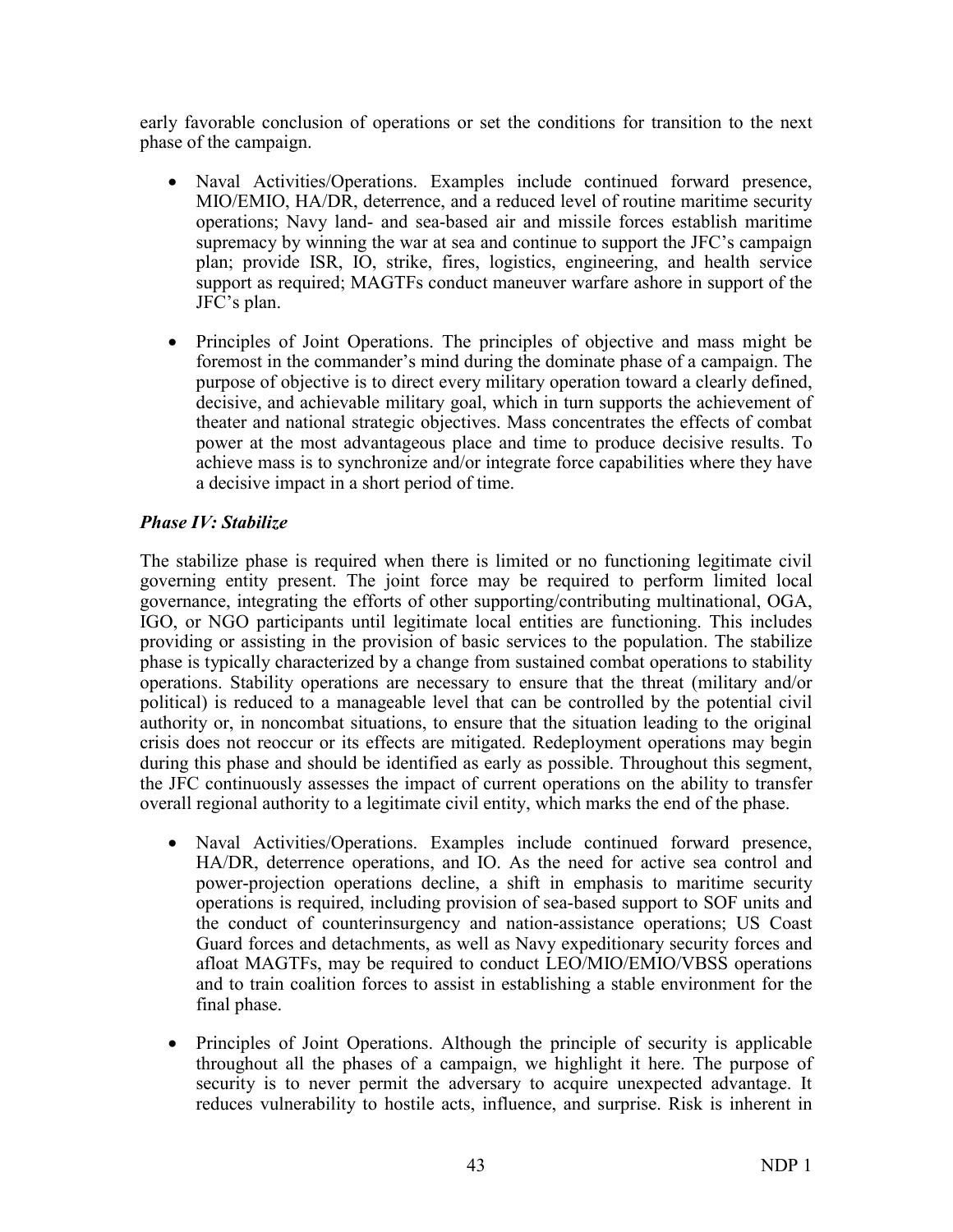military operations. Application of the principle of security includes prudent risk assessment and risk management, not undue caution.

## *Phase V: Enable Civil Authority*

This phase is predominantly characterized by joint force support to legitimate civil governance. This support will be provided to the civil authority with its agreement at some level, and in some cases especially for operations within the United States, under its direction. The goal is for the joint force to enable the viability of the civil authority and its provision of essential services to the largest number of people in the region. This includes coordination of joint force actions with supporting multinational, OGA, IGO, and NGO participants and influencing the attitude of the population favorably regarding the United States and local civil authority's objectives. The joint force will be in a supporting role to the legitimate civil authority in the region throughout the enable civil authority phase. Redeployment operations, particularly for combat units, will often begin during this phase and should be identified as early as possible. The military end state is achieved during this phase, signaling the end of the joint operation. The joint operation is concluded when redeployment operations are complete. Combatant command involvement with other nations and OGAs beyond the termination of the joint operation may be required to achieve the national strategic end state.

- Naval Activities/Operations. During this phase it is anticipated that the level of effort for five of the six core capabilities has returned to that established at the start of the campaign. The exception is maritime security operations, which may or may not involve counterinsurgency, reconstruction, sea-control operations, and other operations designed to develop and improve capability of the enabled civil authority to secure its maritime domain. Naval forces may continue to provide sea-based support to SOF units conducting nation-assistance operations, logistics, engineering, and fire support to host nation (HN) forces, and to conduct counterinsurgency operations in support of HN forces. HA/DR deployment examples include Partnership of the Americas, Pacific Partnership, Continuing Promise, Southern Partnership Station, and Africa Partnership Station.
- Principles of Joint Operations. For this phase of a campaign, the principle of simplicity is applicable. Clear, uncomplicated plans and orders should be prepared to allow thorough understanding. Simplicity contributes to successful operations by minimizing misunderstanding and confusion. Simplicity and clarity of expression greatly facilitate mission execution in the stress, fatigue, and other complexities of modern combat and are especially critical to success in multinational operations. The enable civil authority phase is greatly enhanced by keeping it simple, particularly when language is a barrier to understanding.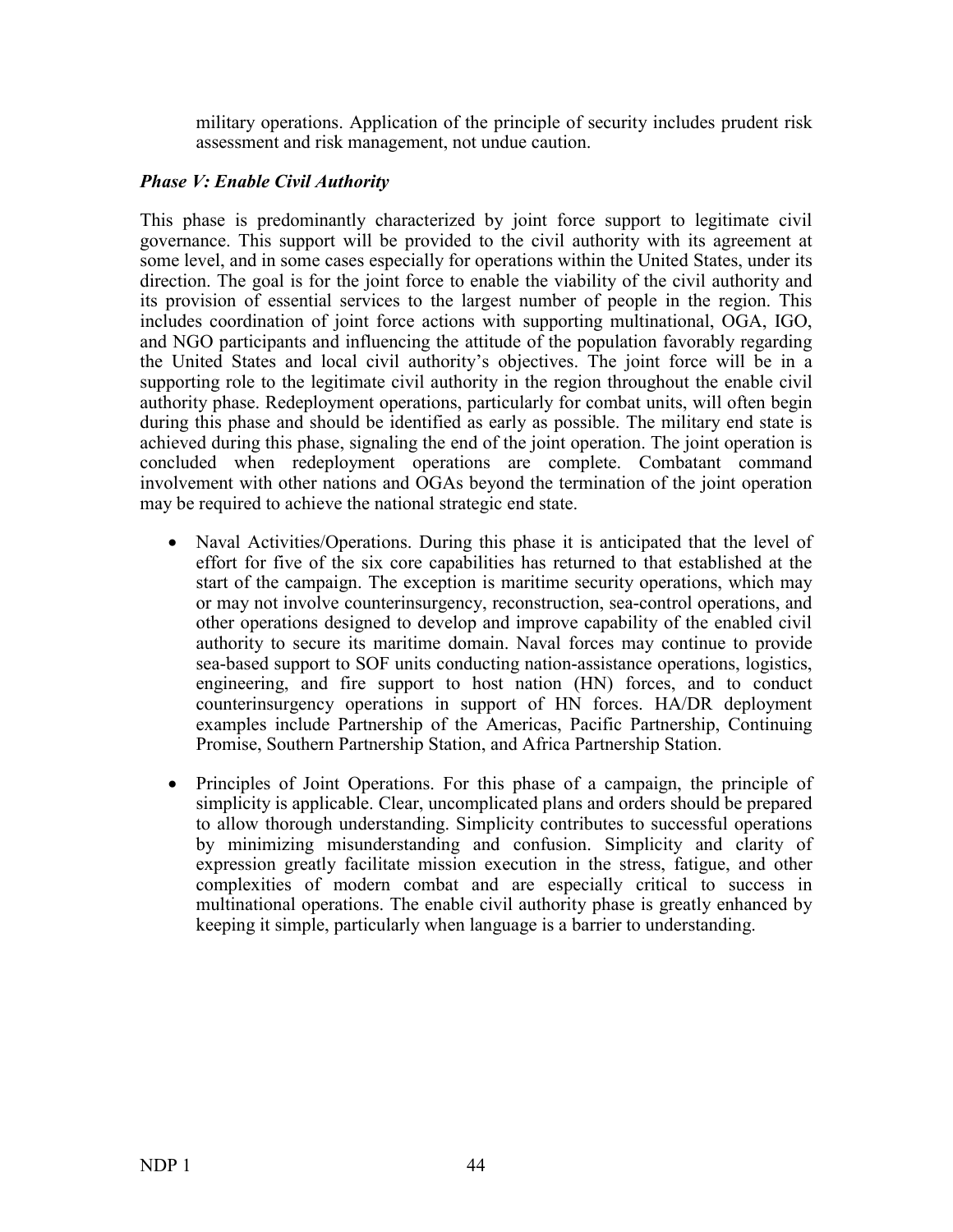# **CONCLUSION**

NDP 1, *Naval Warfare*, describes our operating philosophy, distinctive characteristics, and core capabilities. Our philosophy incorporates the principles of joint operations while making the best use of the inherent characteristics and advantages of our naval forces. The core capabilities of our forces make us uniquely suited to be our Nation's first response to crises of all sizes at sea, within the maritime domain, and in defense of the homeland. Through the effective employment of sensors and weapons, and supported by a comprehensive intelligence and logistics infrastructure, naval forces dominate the operational environment from which we project power at sea and ashore.

This capstone publication reaffirms our sense of identity and purpose in the Naval Service. The varied seniority and experience of our Sailors, Marines, and Coastguardsmen influence what each shall gain from reading *Naval Warfare*. For some, NDP 1 may prompt a search for essential elements of our operating philosophy, such as identification of the commander's intent, in their review of operation orders and procedures. For others, it might suggest a review of other Service doctrines. If it stimulates discussion, promotes further study, and instills in readers a feeling of ownership as contributing members of a coordinated Navy, Marine Corps, and Coast Guard team, then NDP 1 will have properly served its purpose.

Our naval forces contribute decisively to US global leadership and are vital to shaping an environment that enhances our national security. A strong naval team, capable of conducting operations across the range of military operations, is essential to that effort. Our forward presence, timely crisis response, and sustainable power projection provide naval commanders and JFCs a broad and flexible array of operational capability. A strong maritime force is clearly an imperative in ensuring our nation's security and continued prosperity.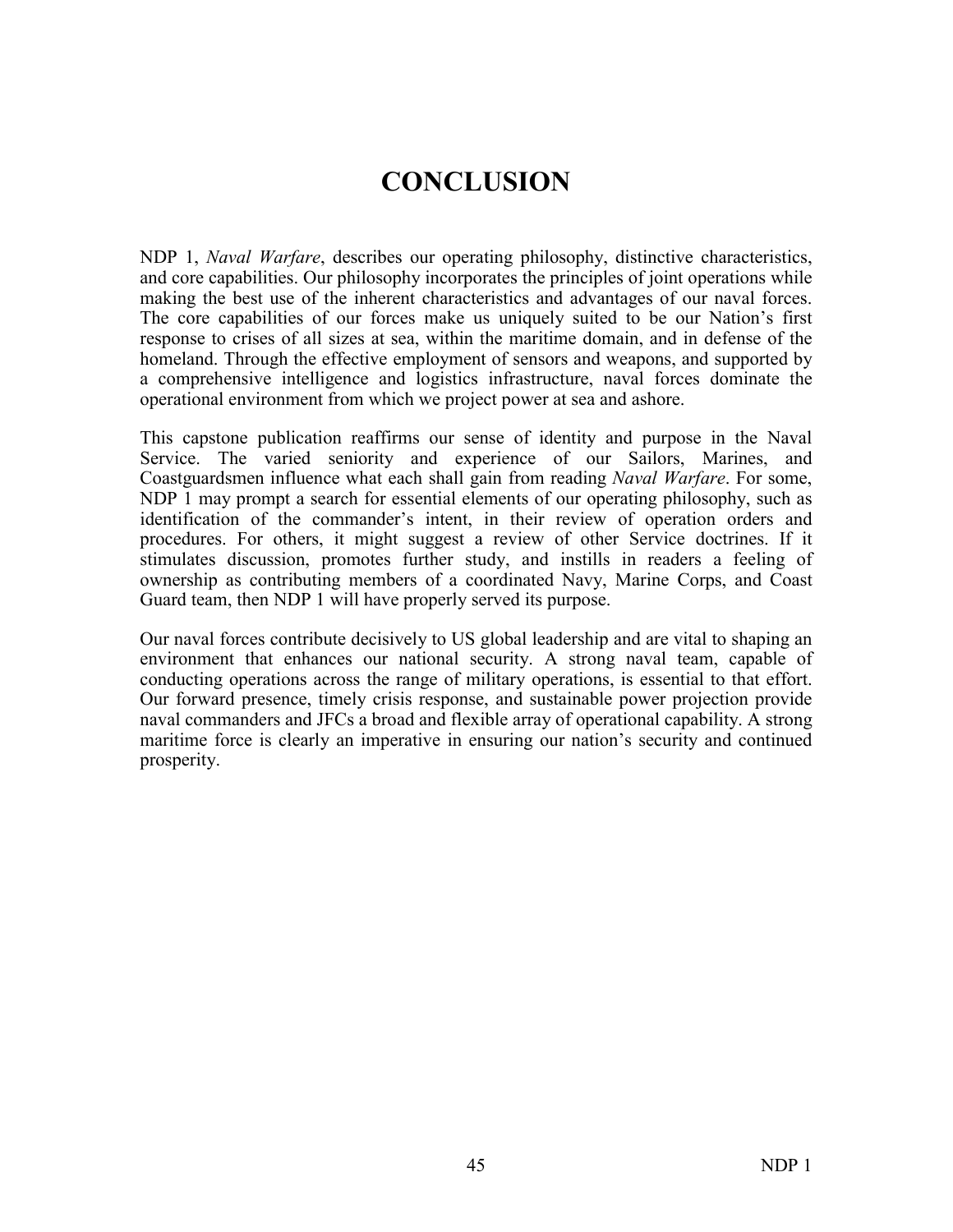## INTENTIONALLY BLANK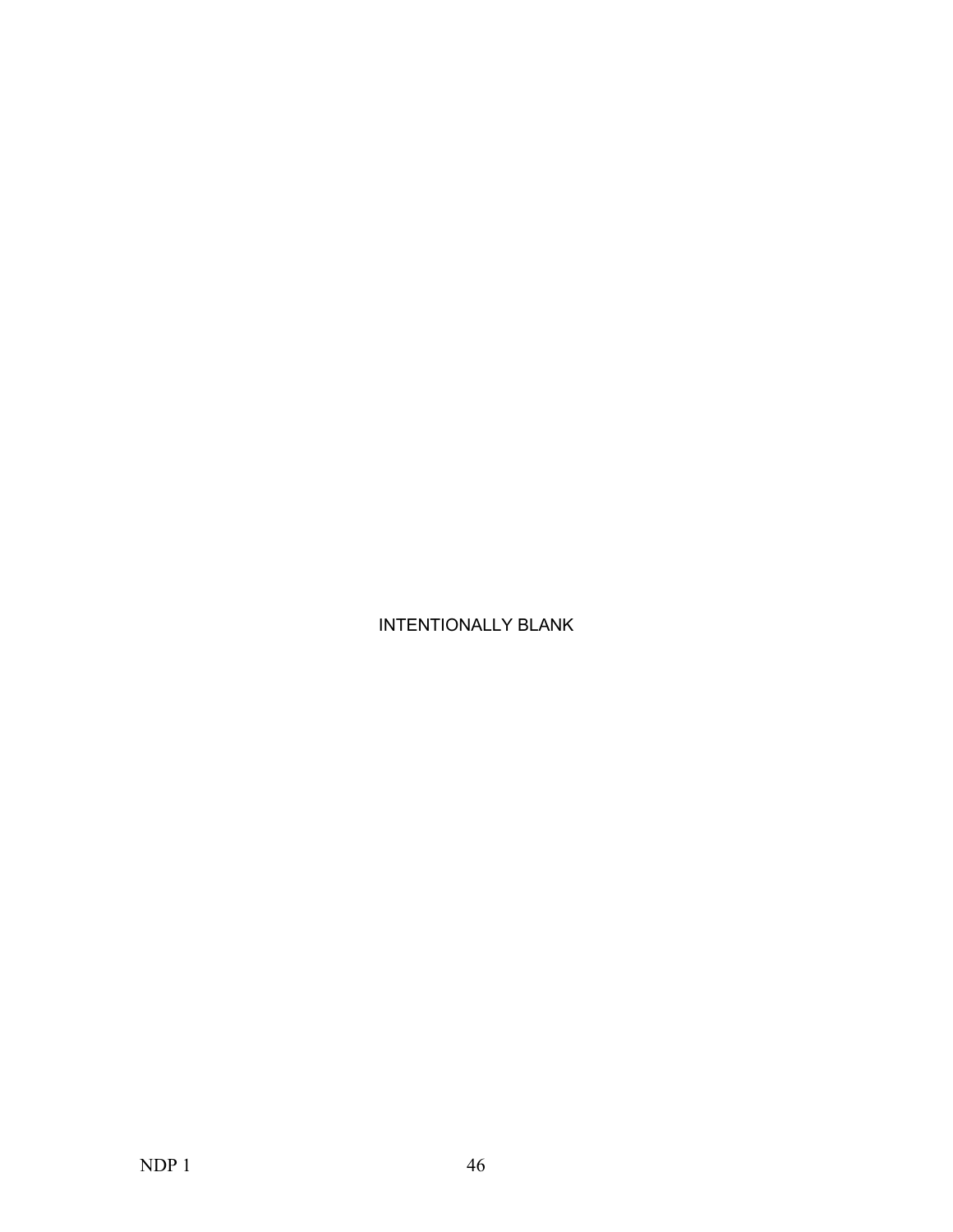## **GLOSSARY**

- **area of operations (AO).** An operational area defined by the joint force commander for land and maritime forces. Areas of operation do not typically encompass the entire operational area of the joint force commander, but should be large enough for component commanders to accomplish their missions and protect their forces. (JP 1-02. Source: JP 3-0)
- **blue water.** The high seas and open oceans. (NDP 1)
- **brown water.** Navigable rivers, estuaries, and associated ports. (NDP 1)
- **campaign.** A series of related major operations aimed at achieving strategic and operational objectives within a given time and space. (JP 1-02. Source: JP 5-0)
- **combatant command.** A unified or specified command with a broad continuing mission under a single commander established and so designated by the President, through the Secretary of Defense and with the advice and assistance of the Chairman of the Joint Chiefs of Staff. Combatant commands typically have geographic or functional responsibilities. (JP 1-02. Source: JP 5-0)
- **combatant command (command authority) (COCOM).** Nontransferable command authority established by title 10 ("Armed Forces"), United States Code, section 164, exercised only by commanders of unified or specified combatant commands unless otherwise directed by the President or the Secretary of Defense. Combatant command (command authority) cannot be delegated and is the authority of a combatant commander to perform those functions of command over assigned forces involving organizing and employing commands and forces, assigning tasks, designating objectives, and giving authoritative direction over all aspects of military operations, joint training, and logistics necessary to accomplish the missions assigned to the command. Combatant command (command authority) should be exercised through the commanders of subordinate organizations. Normally this authority is exercised through subordinate joint force commanders and Service and/or functional component commanders. Combatant command (command authority) provides full authority to organize and employ commands and forces as the combatant commander considers necessary to accomplish assigned missions. Operational control is inherent in combatant command (command authority). (JP 1-02. Source: JP 1)
- **combatant commander (CCDR).** A commander of one of the unified or specified combatant commands established by the President. (JP 1-02. Source: JP 3-0)
- **concept of operations (CONOPS).** A verbal or graphic statement that clearly and concisely expresses what the joint force commander intends to accomplish and how it will be done using available resources. The concept is designed to give an overall picture of the operation. (JP 1-02. Source: JP 5-0)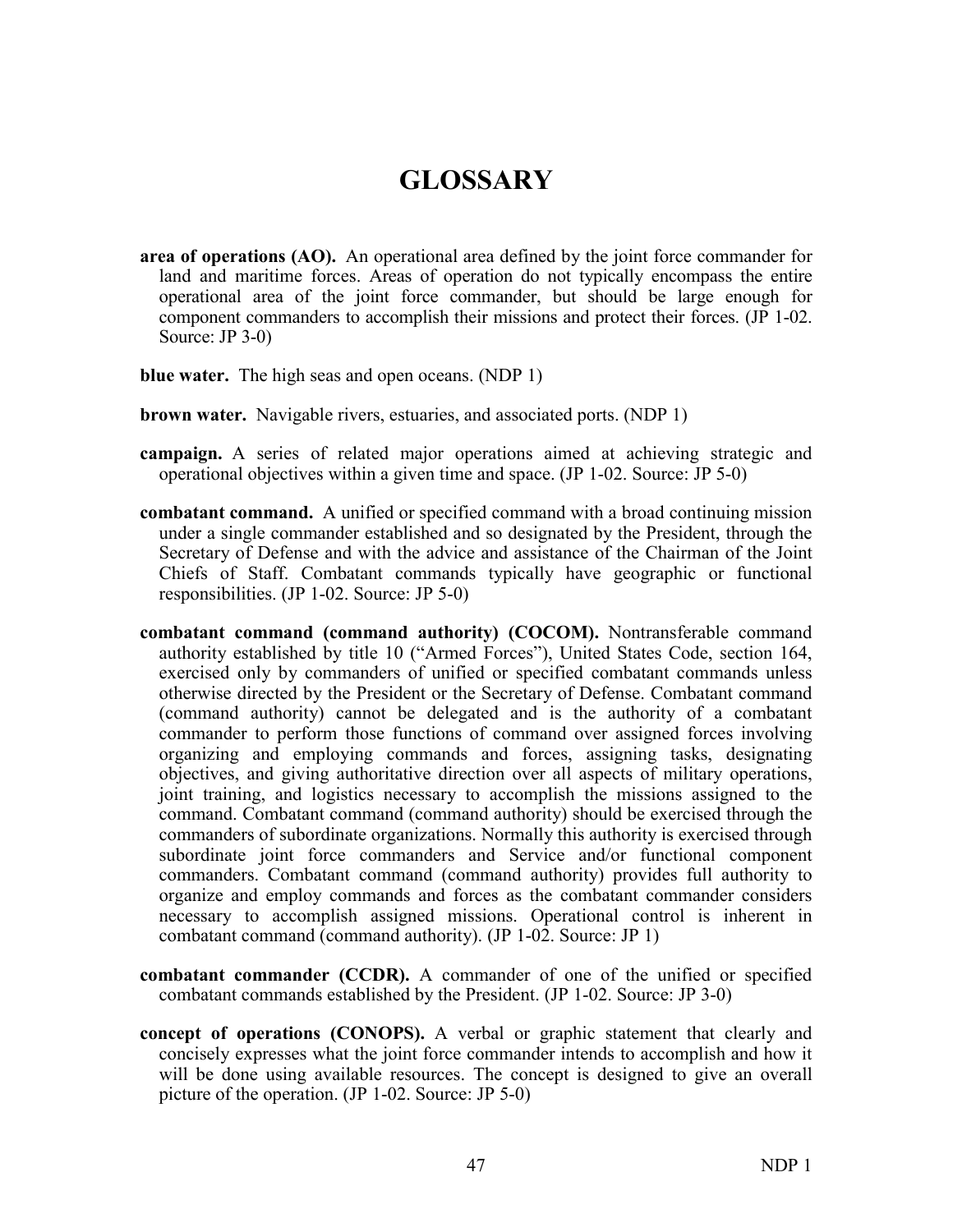- **decentralized execution.** Delegation of execution authority to subordinate commanders. (JP 1-02. Source: JP 3-30)
- **deterrence.** The prevention from action by fear of the consequences. Deterrence is a state of mind brought about by the existence of a credible threat of unacceptable counteraction. (JP 1-02. Source: N/A)
- **doctrine.** Fundamental principles by which the military forces or elements thereof guide their actions in support of national objectives. It is authoritative but requires judgment in application. (JP 1-02. Source: N/A)
- **economy of force.** The allocation of minimum-essential combat capability to supporting efforts, with attendant degree of risk, so that combat power may be concentrated on the main effort. Economy of force is used to describe a principle of war and a condition of tactical operations; it is not used to describe a mission. (MCRP 5-12C)
- **end state.** The set of required conditions that defines achievement of the commander's objectives. (JP 1-02. Source: JP 3-0)
- **forcible entry.** Seizing and holding of a military lodgment in the face of armed opposition. (JP 1-02. Source: JP 3-18)
- **functions.** The appropriate or assigned duties, responsibilities, missions, or tasks of an individual, office, or organization. As defined in the National Security Act of 1947, as amended, the term "function" includes functions, powers, and duties (5 United States Code 171n (a)). (JP 1-02. Source: N/A)
- **green water.** Coastal waters, ports, and harbors. (NDP 1)
- **homeland.** The physical region that includes the continental United States, Alaska, Hawaii, United States possessions and territories, and surrounding territorial waters and airspace. (JP 1-02. Source: JP 3-28)
- **homeland defense (HD).** The protection of United States sovereignty, territory, domestic population, and critical defense infrastructure against external threats and aggression or other threats as directed by the President. (JP 1-02. Source: JP 3-27)
- **homeland security (HS).** A concerted national effort to prevent terrorist attacks within the United States; reduce America's vulnerability to terrorism, major disasters, and other emergencies; and minimize the damage and recover from attacks, major disasters, and other emergencies that occur. (JP 1-02. Source: JP 3-28)
- **host nation (HN).** A nation which receives the forces and/or supplies of allied nations and/or NATO organizations to be located on, to operate in, or to transit through its territory. (JP 1-02. Source: JP 3-57)
- **intelligence preparation of the battlespace (IPB).** The analytical methodologies employed by the Services or joint force component commands to reduce uncertainties concerning the enemy, environment, time, and terrain. Intelligence preparation of the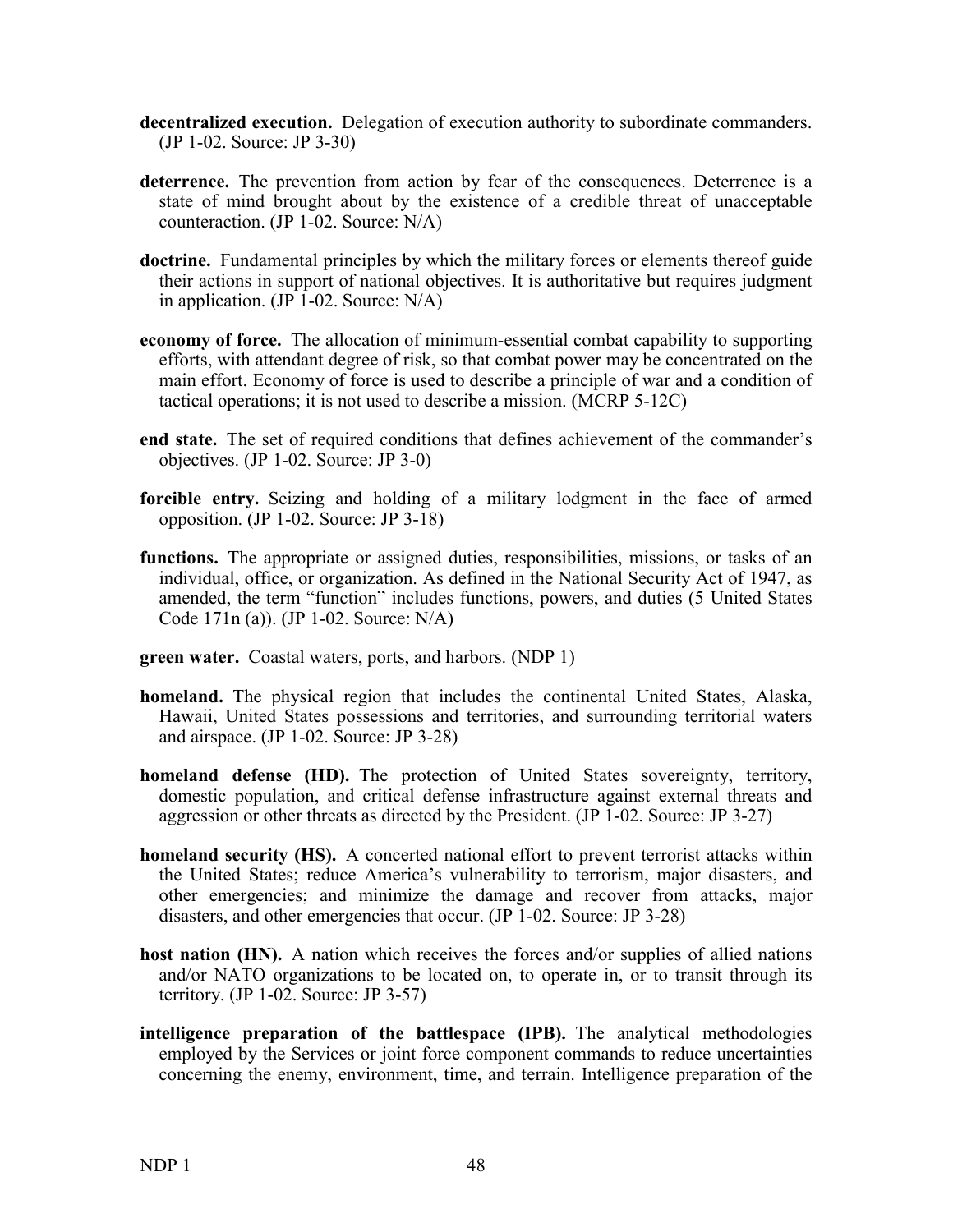battlespace supports the individual operations of the joint force component commands. (Source: JP 2-01.3)

- **interdiction.** 1. An action to divert, disrupt, delay, or destroy the enemy's military surface capability before it can be used effectively against friendly forces, or to otherwise achieve objectives. 2. In support of law enforcement, activities conducted to divert, disrupt, delay, intercept, board, detain, or destroy, as appropriate, vessels, vehicles, aircraft, people, and cargo. (JP 1-02. Source: JP 3-03)
- **joint intelligence preparation of the operational environment (JIPOE).** The analytical process used by joint intelligence organizations to produce intelligence estimates and other intelligence products in support of the joint force commander's decision-making process. It is a continuous process that includes defining the operational environment; describing the impact of the operational environment; evaluating the adversary; and determining adversary courses of action. (JP 1-02. Source: JP 2-01.3)
- **littoral.** The littoral comprises two segments of the operational environment: 1. Seaward: the area from the open ocean to the shore, which must be controlled to support operations ashore. 2. Landward: the area inland from the shore that can be supported and defended directly from the sea. (JP 1-02. Source: JP 2-01.3). In naval operations, that portion of the world's land masses adjacent to the oceans within direct control of and vulnerable to the striking power of sea-based forces. (NDP 1)
- **maneuver.** 1. A movement to place ships, aircraft, or land forces in a position of advantage over the enemy. 2. A tactical exercise carried out at sea, in the air, on the ground, or on a map in imitation of war. 3. The operation of a ship, aircraft, or vehicle, to cause it to perform desired movements. 4. Employment of forces in the operational area through movement in combination with fires to achieve a position of advantage in respect to the enemy in order to accomplish the mission. (JP 1-02. Source: JP 3-0)
- **Marine air-ground task force (MAGTF).** The Marine Corps' principal organization for all missions across the range of military operations, composed of forces taskorganized under a single commander capable of responding rapidly to a contingency anywhere in the world. The types of forces in the MAGTF are functionally grouped into four core elements: a command element, an aviation combat element, a ground combat element, and a logistics combat element. The four core elements are categories of forces, not formal commands. The basic structure of the MAGTF never varies, though the number, size, and type of Marine Corps units comprising each of its four elements will always be mission dependent. The flexibility of the organizational structure allows for one or more subordinate MAGTFs to be assigned. In a joint or multinational environment, other Service or multinational forces may be assigned or attached. (NDP 1)
- **maritime domain.** The oceans, seas, bays, estuaries, islands, coastal areas, and the airspace above these, including the littorals. (JP 1-02. Source: JP 3-32)
- **maritime domain awareness (MDA).** The effective understanding of anything associated with the maritime domain that could impact the security, safety, economy, or environment of a nation. (JP 1-02. Source: JP 3-32)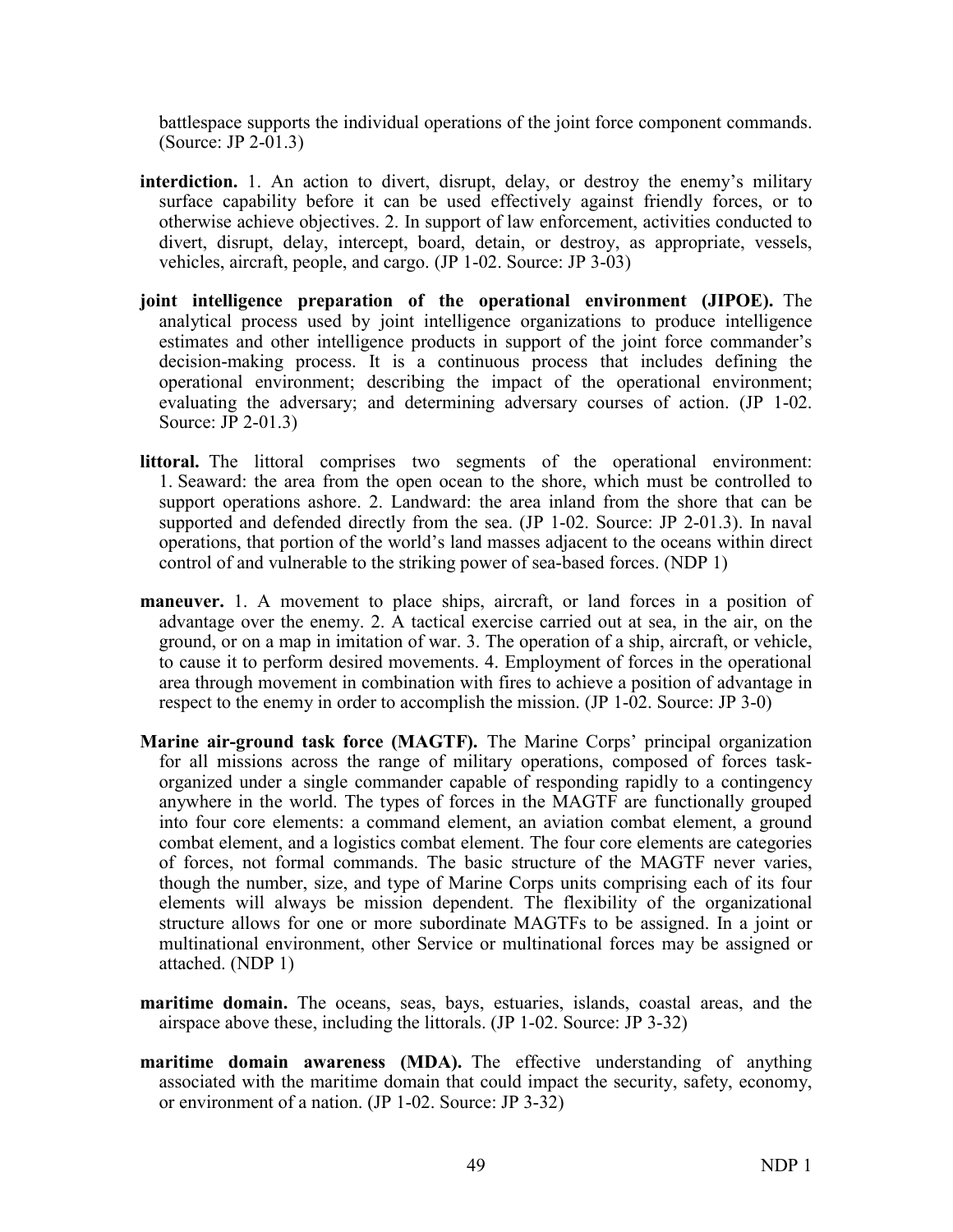- **maritime interception operations (MIO).** Efforts to monitor, query, and board merchant vessels in international waters to enforce sanctions against other nations such as those in support of United Nations Security Council Resolutions and/or prevent the transport of restricted goods. (JP 1-02. Source: JP 3-0)
- **maritime security operations (MSO).** Those operations to protect maritime sovereignty and resources and to counter maritime-related terrorism, weapons proliferation, transnational crime, piracy, environmental destruction, and illegal seaborne immigration. (NDP 1)
- **maritime superiority.** That degree of dominance of one force over another that permits the conduct of maritime operations by the former and its related land, maritime, and air forces at a given time and place without prohibitive interference by the opposing force. (JP 1-02. Source: JP 3-32)
- **maritime supremacy.** That degree of maritime superiority wherein the opposing force is incapable of effective interference. (JP 1-02. Source: N/A)
- **mission (MSN).** 1. The task, together with the purpose, that clearly indicates the action to be taken and the reason therefore. 2. In common usage, especially when applied to lower military units, a duty assigned to an individual or unit; a task. (JP 1-02. Source:  $N/A$ )
- **multi-Service.** Two or more Services. (NTRP 1-02)
- **national policy.** A broad course of action or statements of guidance adopted by the government at the national level in pursuit of national objectives. (JP 1-02. Source:  $N/A$ )
- **naval.** 1. Of or relating to a navy. 2. The Navy and the Marine Corps and, when operating with the other Services, the Coast Guard. (NDP 1)
- **operational art.** The application of creative imagination by commanders and staffs supported by their skill, knowledge, and experience — to design strategies, campaigns, and major operations and organize and employ military forces. Operational art integrates ends, ways, and means across the levels of war. (JP 1-02. Source: JP 3-0)
- **operational environment.** A composite of the conditions, circumstances, and influences that affect the employment of capabilities and bear on the decisions of the commander. (JP 1-02. Source: JP 3-0)
- **operational level of war.** The level of war at which campaigns and major operations are planned, conducted, and sustained to achieve strategic objectives within theaters or other operational areas. Activities at this level link tactics and strategy by establishing operational objectives needed to achieve the strategic objectives, sequencing events to achieve the operational objectives, initiating actions, and applying resources to bring about and sustain these events. (JP 1-02. Source: JP 3-0)
- **operation plan (OPLAN).** 1. Any plan for the conduct of military operations prepared in response to actual and potential contingencies. 2. In the context of joint operation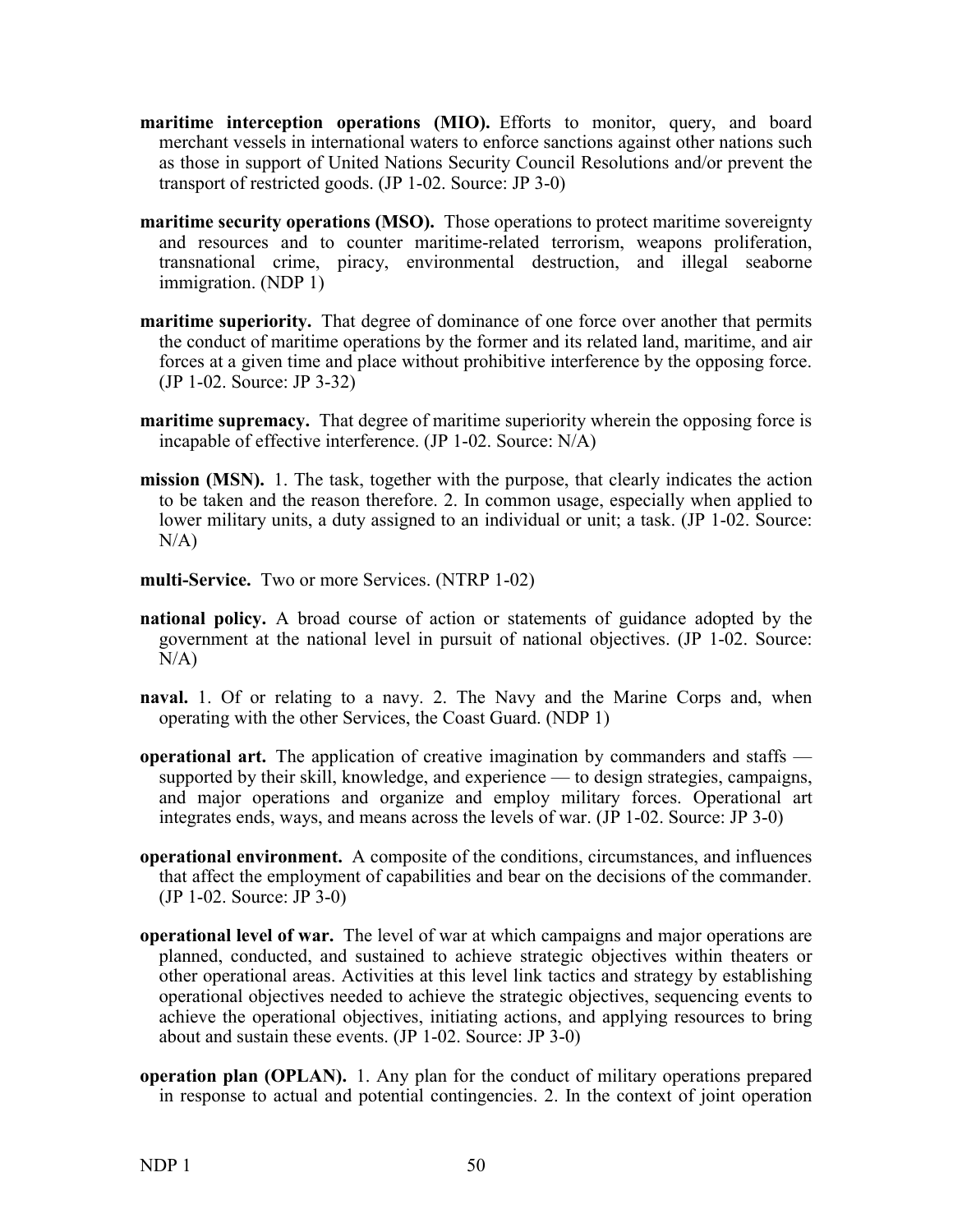planning level 4 planning detail, a complete and detailed joint plan containing a full description of the concept of operations, all annexes applicable to the plan, and a timephased force and deployment data. It identifies the specific forces, functional support, and resources required to execute the plan and provide closure estimates for their flow into the theater. (JP 1-02. Source: JP 5-0)

- **power projection.** 1. The ability of a nation to apply all or some of its elements of national power — political, economic, informational, or military — to rapidly and effectively deploy and sustain forces in and from multiple dispersed locations to respond to crises, to contribute to deterrence, and to enhance regional stability. (JP 1-02. Source: JP 3-35). 2. In naval operations, a broad spectrum of offensive military operations to destroy enemy forces or logistic support or to prevent enemy forces from approaching within enemy weapons range of friendly forces. Power projection may be accomplished by amphibious assault operations, attack of targets ashore, or support of sea control operations. (NDP 1)
- **risk assessment.** The identification and assessment of hazards (the first two steps of risk management process). (JP 1-02. Source: JP 1-02)
- **risk management.** The process of identifying, assessing, and controlling risks arising from operational factors and making decisions that balance risk cost with mission benefits. (JP 1-02. Source: JP 2-0)
- **roles.** The broad and enduring purposes for which the Services and the US Special Operations Command were established in law. (JP 1)
- **sea control operations.** The employment of naval forces, supported by land, air, and other forces as appropriate, in order to achieve military objectives in vital sea areas. Such operations include destruction of enemy naval forces, suppression of enemy sea commerce, protection of vital sea lanes, and establishment of local military superiority in areas of naval operations. (NDP 1)
- **stability operations.** An overarching term encompassing various military missions, tasks, and activities conducted outside the United States in coordination with other instruments of national power to maintain or reestablish a safe and secure environment, provide essential governmental services, emergency infrastructure reconstruction, and humanitarian relief. (JP 1-02. Source: JP 3-0)
- **strategic communication (SC).** Focused United States Government efforts to understand and engage key audiences to create, strengthen, or preserve conditions favorable for the advancement of United States Government interests, policies, and objectives through the use of coordinated programs, plans, themes, messages, and products synchronized with the actions of all instruments of national power. (JP 1-02. Source: JP 5-0)
- **strategic level of war.** The level of war at which a nation, often as a member of a group of nations, determines national or multinational (alliance or coalition) strategic security objectives and guidance, and develops and uses national resources to achieve these objectives. Activities at this level establish national and multinational military objectives; sequence initiatives; define limits and assess risks for the use of military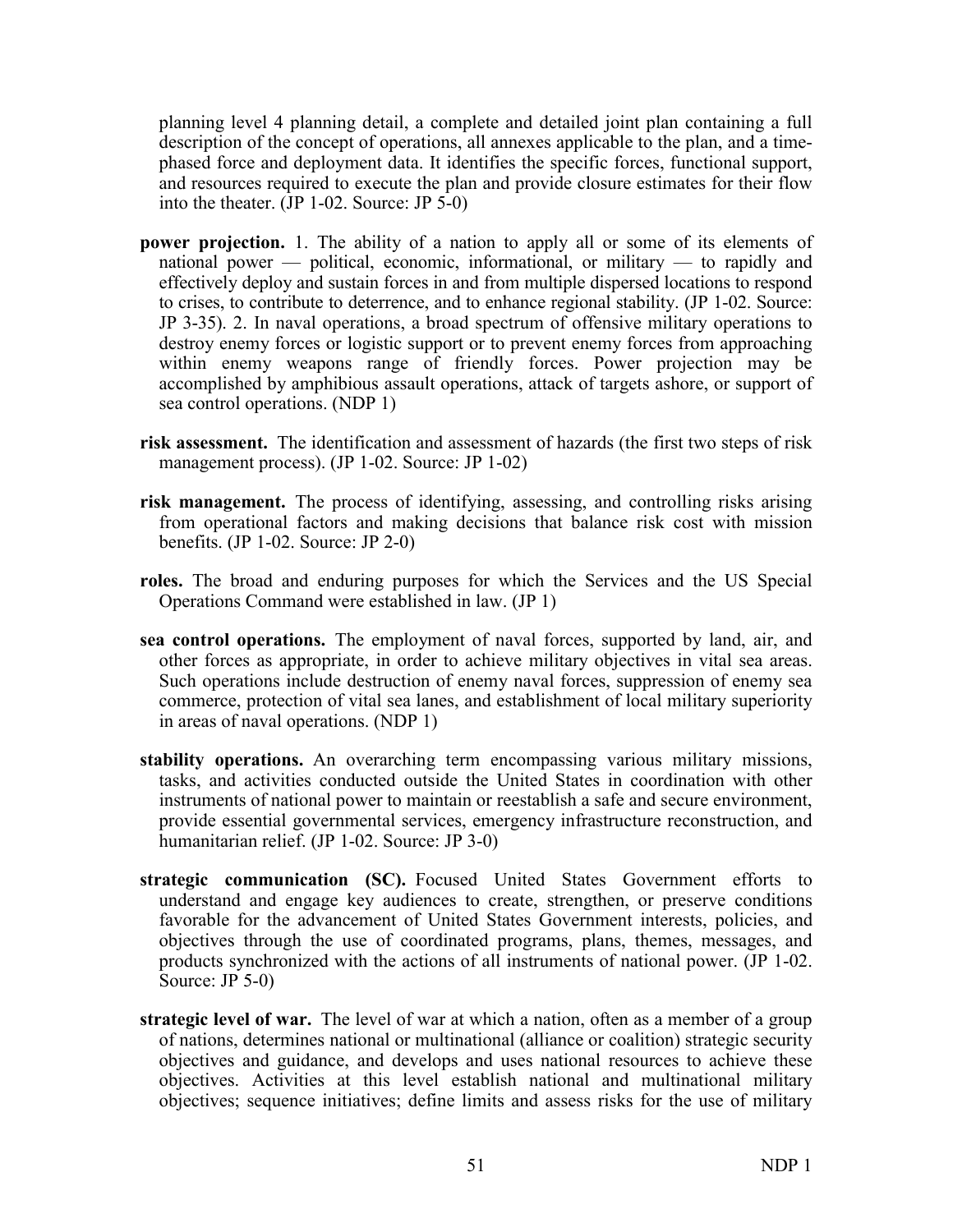and other instruments of national power; develop global plans or theater war plans to achieve those objectives; and provide military forces and other capabilities in accordance with strategic plans. (JP 1-02. Source: JP 3-0)

- **strategy.** A prudent idea or set of ideas for employing the instruments of national power in a synchronized and integrated fashion to achieve theater, national, and/or multinational objectives. (JP 1-02. Source: JP 3-0)
- **tactical level of war.** The level of war at which battles and engagements are planned and executed to achieve military objectives assigned to tactical units or task forces. Activities at this level focus on the ordered arrangement and maneuver of combat elements in relation to each other and to the enemy to achieve combat objectives. (JP 1-02. Source: JP 3-0)
- **visit, board, search, and seizure (VBSS).** Procedures by which US forces conduct maritime interception operations in order to determine the true character of vessels, cargo, and passengers. (NTRP 1-02)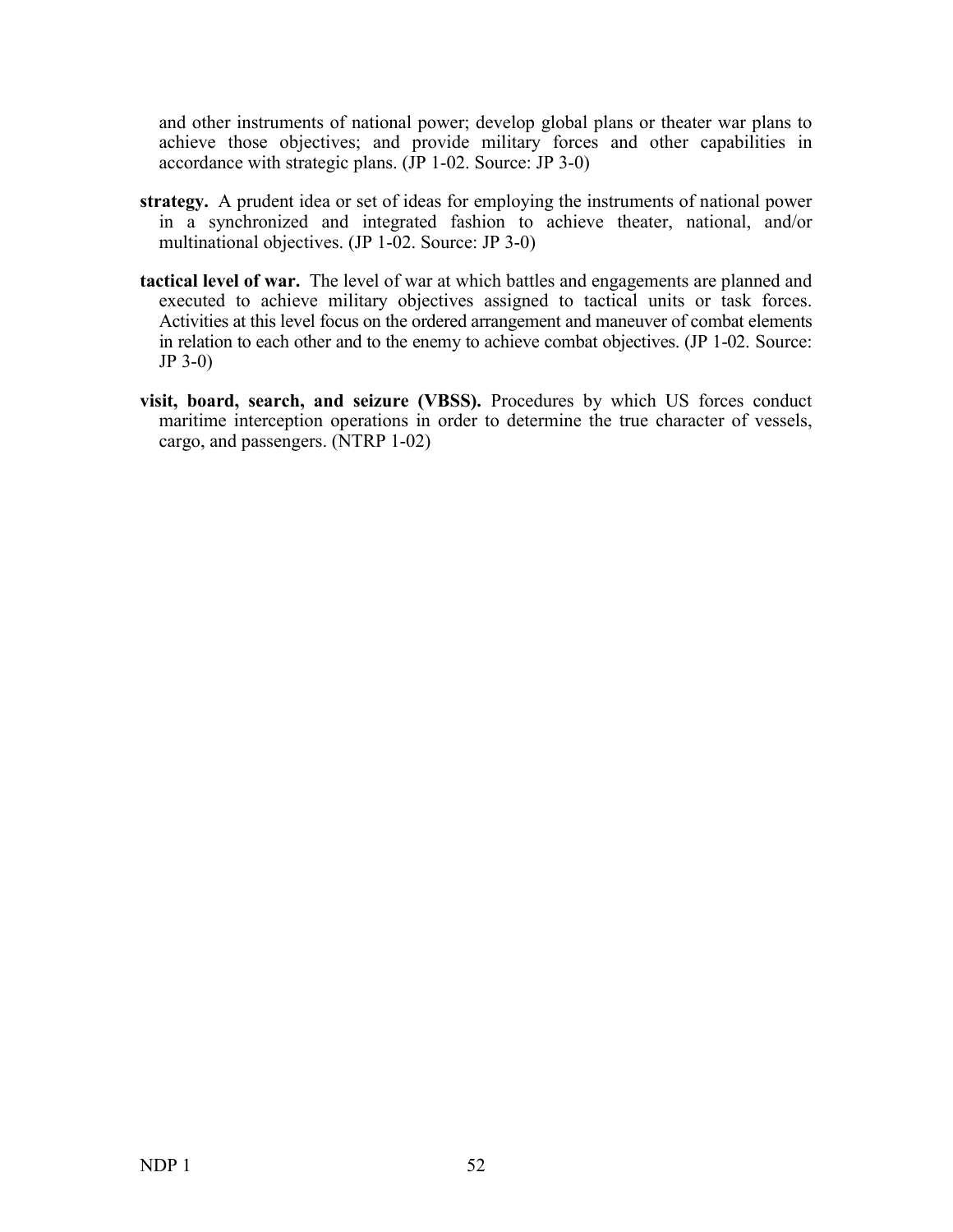# **LIST OF ABBREVIATIONS AND ACRONYMS**

| <b>ACE</b>     | aviation combat element                                     |
|----------------|-------------------------------------------------------------|
| <b>CAP</b>     | crisis action planning                                      |
| <b>CCDR</b>    | combatant commander                                         |
| CE             | combat element                                              |
| <b>CJCSM</b>   | Chairman of the Joint Chiefs of Staff Manual                |
| <b>COA</b>     | course of action                                            |
| <b>COCOM</b>   | combatant command (command authority)                       |
| <b>COMREL</b>  | community relations                                         |
| <b>CTF</b>     | commander, task force                                       |
| C <sub>2</sub> | command and control                                         |
| <b>DIME</b>    | diplomatic, information, military, and economic             |
| <b>DOD</b>     | Department of Defense                                       |
| <b>DOTMLPF</b> | doctrine, organization, training, materiel, leadership and  |
|                | education, personnel, and facilities                        |
| <b>EEZ</b>     | economic exclusion zone                                     |
| <b>EMIO</b>    | expanded maritime interception operations                   |
| <b>GCE</b>     | ground combat element                                       |
| <b>HA/DR</b>   | humanitarian assistance/disaster response (relief per joint |
|                | doctrine)                                                   |
| <b>HN</b>      | host nation                                                 |
| <b>IGO</b>     | intergovernmental organization                              |
| <b>IMO</b>     | International Maritime Organization                         |
| 10             | information operations                                      |
| <b>IPB</b>     | intelligence preparation of the battlespace                 |
| <b>ISR</b>     | intelligence, surveillance, and reconnaissance              |
| <b>JFC</b>     | joint force commander                                       |
| <b>JIPOE</b>   | joint intelligence preparation of the operational           |
|                | environment                                                 |
| <b>JOPES</b>   | Joint Operation Planning and Execution System               |
| JP             | joint publication                                           |
| <b>JTF</b>     | joint task force                                            |
| <b>LCE</b>     | logistics combat element                                    |
| <b>LEO</b>     | law enforcement operations                                  |
| LOS            | law of the sea                                              |
| <b>MAGTF</b>   | Marine air-ground task force                                |
| <b>MARDIV</b>  | Marine division                                             |
| <b>MDA</b>     | maritime domain awareness                                   |
| <b>MIO</b>     | maritime interception operations                            |
| <b>MSO</b>     | maritime security operations                                |
| <b>NDP</b>     | naval doctrine publication                                  |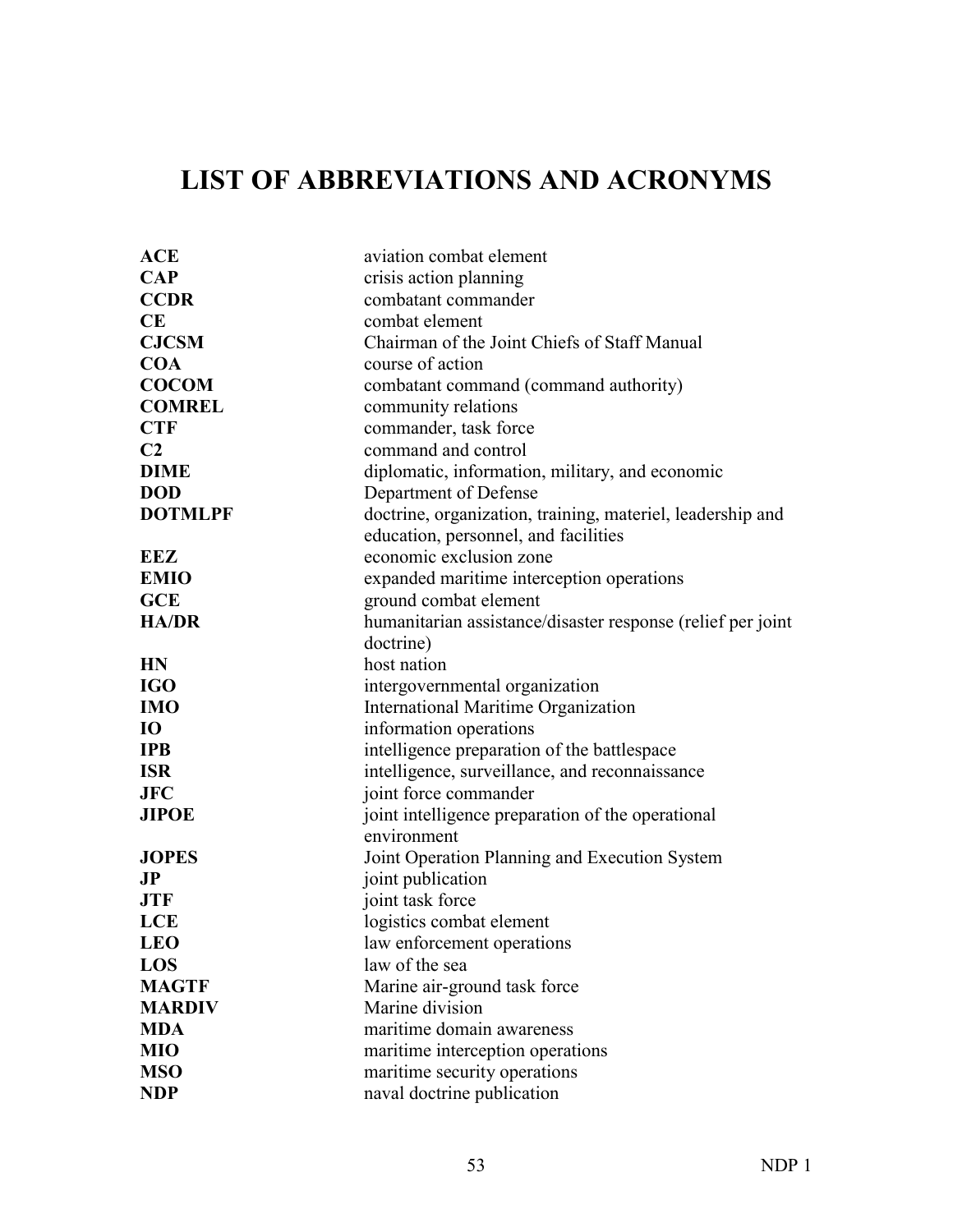| nongovernmental organization           |
|----------------------------------------|
| other government agency                |
| operational control                    |
| operation plan                         |
| operation order                        |
| ports, waterways, and coastal security |
| Secretary of Defense                   |
| special operations forces              |
| tactical control                       |
| theater campaign plan                  |
| task element                           |
| task force                             |
| task group                             |
| tactics, techniques, and procedures    |
| task unit                              |
| <b>United States</b>                   |
| <b>United States Code</b>              |
| United States Naval Ship               |
| visit, board, search, and seizure      |
|                                        |